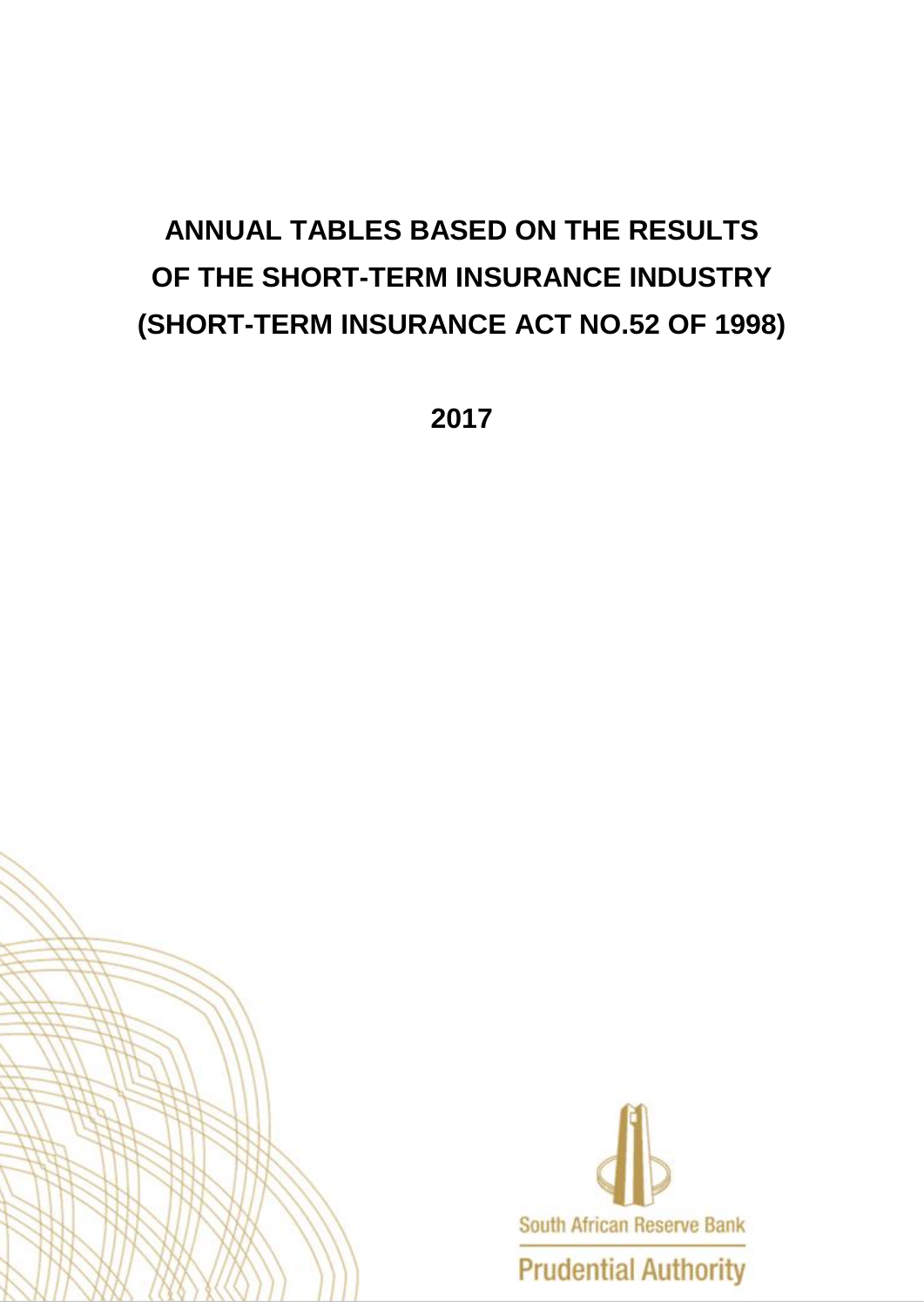### **TABLE 5 2017 SHORT-TERM INSURANCE : INDIVIDUAL RANKING**

|                                                |            |                |             |                                                                           |             |            |             |               | Total gross            | Share of                |
|------------------------------------------------|------------|----------------|-------------|---------------------------------------------------------------------------|-------------|------------|-------------|---------------|------------------------|-------------------------|
|                                                | Property   | Transportation | Motor       | Percentage share of gross premiums written in the segment<br>Accident and | Guarantee   | Liability  | Engineering | Miscellaneous | premiums<br>written    | total primary<br>market |
| Short name                                     |            |                |             | Health                                                                    |             |            |             |               | (a)                    | (a)                     |
|                                                | %          | $\%$           | %           | %                                                                         | %           | $\%$       | %           | %             | R'000                  | %                       |
|                                                |            |                |             |                                                                           |             |            |             |               |                        |                         |
| <b>Primary insurers:</b>                       |            |                |             |                                                                           |             |            |             |               |                        |                         |
| Abacus<br>Absa Idirect                         | 0.4<br>0.1 | 0.0<br>0.0     | 0.0<br>0.9  | 0.0<br>0.0                                                                | 0.0<br>0.0  | 0.0<br>0.0 | 0.0<br>0.0  | 0.0<br>0.0    | 154,495<br>500,244     | 0.1<br>0.4              |
| Absa Insurance                                 | 3.8        | 0.0            | 0.8         | 1.0                                                                       | 0.0         | 0.0        | 0.0         | 4.6           | 2,350,748              | 1.9                     |
| Absa Risk                                      | 0.2        | 0.0            | 0.0         | 0.0                                                                       | 0.0         | 0.0        | $-1.9$      | 0.0           | $-3,648$               | 0.0                     |
| <b>AECI</b> Captive                            | 0.1        | 0.0            | 0.0         | 0.1                                                                       | 0.0         | 0.3        | 0.0         | 0.0           | 106,633                | 0.1                     |
| AGRe                                           | 0.3        | 0.0            | 0.0         | 0.0                                                                       | 0.0         | 0.0        | 0.0         | 0.0           | 153,798                | 0.1                     |
| <b>AIG</b>                                     | 1.4        | 1.2            | 0.8         | 3.4                                                                       | 1.0         | 4.8        | $-0.1$      | 7.6           | 2,014,111              | 1.6                     |
| Alexander Forbes<br>Allianz Global             | 1.2<br>1.3 | 0.0<br>1.2     | 2.0<br>0.0  | 0.7<br>0.1                                                                | 0.0<br>0.7  | 0.1<br>1.9 | 0.0<br>4.1  | 0.1<br>13.6   | 1,633,203<br>1,557,930 | 1.3<br>1.3              |
| Attorneys                                      | 0.0        | 0.0            | 0.0         | 0.0                                                                       | 0.0         | 1.8        | 0.0         | 0.0           | 147,473                | 0.1                     |
| Aurora                                         | 0.0        | 0.0            | 0.0         | 0.0                                                                       | 2.4         | 0.0        | 0.0         | 0.0           | 92,369                 | 0.1                     |
| Auto & General                                 | 1.7        | 0.0            | 4.7         | 0.3                                                                       | 0.0         | 0.4        | 0.0         | 0.3           | 3,249,310              | 2.6                     |
| <b>Bidvest</b>                                 | 0.2        | 0.1            | 0.7         | 0.3                                                                       | 0.0         | 0.0        | 0.0         | 0.3           | 512,323                | 0.4                     |
| Bryte Insurance                                | 3.7        | 3.4            | 3.0         | 5.8                                                                       | 0.1         | 1.7        | 10.7        | 0.0           | 4,115,205              | 3.3                     |
| <b>Bryte Risk</b><br><b>Budget Insurance</b>   | 0.0<br>0.3 | 0.0<br>0.0     | 0.0<br>2.7  | 0.0<br>0.1                                                                | 0.0<br>0.0  | 0.0<br>0.3 | 0.0<br>0.0  | 0.0<br>0.1    | 1,460<br>1,559,479     | 0.0<br>1.3              |
| Centrig                                        | 1.2        | 3.9            | 2.2         | 9.2                                                                       | 9.5         | 1.4        | 0.4         | 3.0           | 2,904,622              | 2.3                     |
| Chubb                                          | 0.7        | 0.3            | 0.0         | 2.3                                                                       | 0.0         | 1.5        | 0.2         | 0.0           | 550,649                | 0.4                     |
| Clientele General                              | 0.0        | 0.0            | 0.0         | 0.5                                                                       | 0.0         | 0.0        | 0.0         | 7.3           | 351,661                | 0.3                     |
| Coface                                         | 0.0        | 0.0            | 0.0         | 0.0                                                                       | 3.0         | 0.0        | 0.0         | 0.0           | 114,590                | 0.1                     |
| Compass                                        | 1.9        | 1.7            | 0.3         | 0.2                                                                       | 0.4         | 1.9        | 2.2         | $-0.1$        | 1,301,779              | 1.0                     |
| Constantia                                     | 0.2        | 0.0            | 0.3         | 13.8                                                                      | 0.7         | 0.2        | 0.0         | 0.5           | 1,039,686              | 0.8                     |
| Corporate Guarantee<br><b>Credit Guarantee</b> | 0.2<br>0.0 | 0.0<br>0.0     | 0.0<br>0.0  | 0.1<br>0.0                                                                | 0.0<br>29.0 | 0.1<br>0.0 | 0.0<br>0.0  | 0.1<br>0.0    | 83,000<br>1,109,652    | 0.1<br>0.9              |
| Densecure                                      | 0.0        | 0.0            | 0.0         | 0.0                                                                       | 0.0         | 0.0        | 0.0         | 0.0           | 18,316                 | 0.0                     |
| <b>Dial Direct</b>                             | 0.3        | 0.0            | 1.4         | 0.1                                                                       | 0.0         | 0.1        | 0.0         | 0.1           | 907,119                | 0.7                     |
| Discovery                                      | 1.2        | 0.0            | 3.0         | 0.0                                                                       | 0.0         | 0.0        | 0.0         | 0.0           | 2,089,224              | 1.7                     |
| <b>Enpet Africa</b>                            | 0.0        | 0.0            | 0.0         | 0.1                                                                       | 0.0         | 0.4        | 0.1         | 0.0           | 57,929                 | 0.0                     |
| <b>Escap Limited</b>                           | 5.4        | 0.6            | 0.3         | 0.6                                                                       | 0.3         | 4.5        | 1.4         | 0.0           | 2,978,536              | 2.4                     |
| Etana Insurance<br><b>Export Credit</b>        | 0.0<br>0.0 | 0.0            | 0.0<br>0.0  | 0.0                                                                       | 0.0         | 0.0        | 0.0         | 0.0           |                        | 0.0                     |
| Exxaro                                         | 0.3        | 0.0<br>0.0     | 0.0         | 0.0<br>0.2                                                                | 3.8<br>0.0  | 0.0<br>0.1 | 0.0<br>0.1  | 0.0<br>0.0    | 144,262<br>162,328     | 0.1<br>0.1              |
| FEM                                            | 0.0        | 0.0            | 0.0         | 0.0                                                                       | 0.0         | 8.1        | 0.0         | 0.0           | 665,072                | 0.5                     |
| <b>First Central</b>                           |            |                |             |                                                                           |             |            |             |               |                        |                         |
| First For Women                                | 0.3        | 0.0            | 1.4         | 0.1                                                                       | 0.0         | 0.1        | 0.0         | 0.0           | 857,803                | 0.7                     |
| Firstrand                                      | 0.0        | 0.0            | 0.0         | 0.2                                                                       | 0.0         | 2.1        | 0.0         | 0.0           | 202,544                | 0.2                     |
| G4S                                            | 0.0        | 0.0            | 0.0         | 0.0                                                                       | 0.0         | 0.6        | 0.0         | 0.0           | 51,714                 | 0.0                     |
| Genric<br>Guardrisk                            | 0.3<br>5.1 | 4.8<br>16.0    | 0.7<br>4.6  | 1.3<br>23.5                                                               | 0.0<br>13.2 | 0.3<br>7.3 | 0.0<br>4.3  | 0.0<br>17.2   | 744,638<br>8,425,789   | 0.6<br>6.8              |
| <b>HDI</b> Global                              | 0.9        | 0.2            | 0.0         | 0.0                                                                       | 0.0         | 0.4        | 0.2         | 0.0           | 456,903                | 0.4                     |
| Hollard Insurance                              | 8.5        | 11.8           | 9.2         | 8.3                                                                       | 4.3         | 4.5        | 12.6        | 3.2           | 10,475,094             | 8.4                     |
| <b>Hollard Specialised</b>                     | 0.0        | 1.9            | 2.4         | 0.6                                                                       | 0.0         | 0.0        | 0.0         | 0.0           | 1,323,471              | 1.1                     |
| Home Loan                                      | 0.0        | 0.0            | 0.0         | 0.0                                                                       | 0.2         | 0.0        | 0.0         | 0.0           | 7,350                  | 0.0                     |
| IGF                                            | 0.0        | 0.0            | 0.0         | 0.0                                                                       | 0.5         | 0.0        | 0.0         | 0.0           | 17,736                 | 0.0                     |
| <b>Indequity Specialised</b>                   | 0.1        | 0.0            | 0.1         | 0.0                                                                       | 0.0         | 0.0        | 0.0<br>0.2  | 0.0           | 53,956                 | 0.0                     |
| Infiniti<br>Khula Credit Guarantee             | 1.1<br>0.0 | 2.6<br>0.0     | 1.3<br>0.0  | 0.1<br>0.0                                                                | 0.4<br>0.0  | 0.6<br>0.0 | 0.0         | 1.9<br>0.0    | 1,431,995<br>664       | 1.2<br>0.0              |
| <b>King Price</b>                              | 0.2        | 0.0            | 1.7         | 0.0                                                                       | 0.0         | 0.0        | 0.0         | 0.0           | 949,391                | 0.8                     |
| Landbank                                       | 1.2        | 0.0            | 0.0         | 0.0                                                                       | 0.0         | 0.0        | 0.0         | 0.0           | 536,917                | 0.4                     |
| Legal Expenses                                 | 0.0        | 0.0            | 0.0         | 0.0                                                                       | 0.0         | 0.0        | 0.0         | 17.7          | 794,391                | 0.6                     |
| Lion of Africa                                 | 0.5        | 0.2            | 0.3         | 0.5                                                                       | 0.6         | 0.3        | 1.7         | 0.0           | 513,885                | 0.4                     |
| Lombard                                        | 0.4<br>0.4 | 5.0<br>0.0     | 0.3<br>4.0  | 1.1<br>0.6                                                                | 15.6<br>0.0 | 2.2<br>0.0 | 5.8<br>0.0  | 0.0<br>0.0    | 1,520,582<br>2,289,308 | 1.2<br>1.8              |
| Miway<br>Momentum Alternative                  | 0.0        | 0.0            | 0.0         | 0.0                                                                       | 0.0         | 0.0        | 0.0         | 0.0           |                        | 0.0                     |
| Momentum STI                                   | 0.3        | 0.2            | 0.9         | 0.0                                                                       | 0.0         | 0.1        | 0.0         | 0.0           | 619,567                | 0.5                     |
| Momentum Structured                            | 0.0        | 0.0            | 0.0         | 0.0                                                                       | 0.0         | 0.0        | 0.0         | 0.0           |                        | 0.0                     |
| Monarch                                        | 0.1        | 0.0            | 0.0         | 1.4                                                                       | 0.0         | 0.0        | 0.0         | 0.4           | 142,608                | 0.1                     |
| Mutual & Federal Risk                          | 1.8        | 12.7           | 2.2         | 1.9                                                                       | 1.0         | 1.3        | 1.5         | 0.0           | 2,629,062              | 2.1                     |
| Nedgroup<br>New National                       | 1.8<br>0.6 | 0.0<br>0.8     | 0.6<br>1.0  | 0.5<br>0.0                                                                | 0.8<br>0.0  | 0.0<br>0.7 | 0.0<br>3.9  | 0.0<br>2.8    | 1,143,576<br>1,171,975 | 0.9<br>0.9              |
| <b>NMS</b>                                     | 0.7        | 0.0            | 0.0         | 0.0                                                                       | 0.0         | 0.0        | 0.0         | 0.0           | 313.374                | 0.3                     |
| Nova Risk                                      | 0.0        | 0.0            | 0.0         | 0.0                                                                       | 0.0         | 0.0        | 0.0         | 0.0           |                        | 0.0                     |
| Nzalo                                          | 0.0        | 0.0            | 0.0         | 0.0                                                                       | 0.0         | 0.0        | 0.0         | 0.0           |                        | 0.0                     |
| Oakhurst                                       | 0.1        | 0.0            | 1.2         | 0.0                                                                       | 0.0         | 0.0        | 0.0         | 0.0           | 666,557                | 0.5                     |
| Oakleaf                                        | 0.0        | 0.0            | 0.0         | 0.0                                                                       | 0.0         | 0.0        | 0.0         | 0.0           |                        | 0.0                     |
| Old Mutual Insure<br>Orange                    | 8.0        | 5.6            | 7.9         | 1.3                                                                       | 0.1         | 1.9        | 16.0        | 3.3           | 8,751,394              | 7.0                     |
| Outsurance                                     | 5.4        | 0.8            | 9.5         | 0.0                                                                       | 0.0         | 1.0        | 0.0         | 0.0           | 7,396,117              | 5.9                     |
| <b>PPS</b>                                     | 0.1        | 0.0            | 0.2         | 0.0                                                                       | 0.0         | 0.0        | 0.0         | 0.0           | 141,589                | 0.1                     |
| Rand Mutual                                    | 0.0        | 0.0            | 0.0         | 0.0                                                                       | 0.0         | 30.1       | 0.0         | 0.0           | 2,478,599              | 2.0                     |
| Renasa                                         | 0.6        | 0.0            | 1.4         | 0.0                                                                       | 0.3         | 0.0        | 0.0         | 4.8           | 1,255,126              | 1.0                     |
| Sabsure                                        | 0.0        | 0.0            | 0.1         | 0.1                                                                       | 0.0         | 0.0        | 0.0         | 0.0           | 55,616                 | 0.0                     |
| Safire                                         | 0.3<br>0.9 | 0.0<br>0.0     | 0.2         | 0.0<br>0.0                                                                | 2.0         | 0.3<br>0.0 | 0.0         | 0.0           | 337,613<br>400.498     | 0.3                     |
| SAHL<br>Santam                                 | 22.0       | 21.8           | 0.0<br>21.6 | 9.1                                                                       | 0.0<br>1.7  | 14.5       | 0.0<br>33.6 | 0.0<br>0.1    | 24,500,299             | 0.3<br>19.7             |
| Santam Structured                              | 1.8        | 1.8            | 1.7         | 0.2                                                                       | 8.4         | 1.5        | 0.0         | 3.8           | 2,373,089              | 1.9                     |
| Sasguard                                       | 0.1        | 0.2            | 0.0         | 0.0                                                                       | 0.0         | 0.2        | 0.1         | 0.0           | 71,196                 | 0.1                     |
| Sasria                                         | 3.4        | 0.7            | 0.5         | 0.0                                                                       | 0.0         | 0.0        | 2.2         | 0.2           | 1,843,402              | 1.5                     |
| Saxum                                          |            |                |             |                                                                           |             |            |             |               |                        |                         |
| Shoprite                                       | 0.6        | 0.1            | 0.0         | 5.0                                                                       | 0.0         | 0.0        | 0.0         | 1.6           | 626,357                | 0.5                     |
| Standard Insurance<br>Sunderland Marine        | 3.9<br>0.0 | 0.1<br>0.0     | 0.8<br>0.0  | 4.0<br>0.0                                                                | 0.0<br>0.0  | 0.0<br>0.0 | 0.2<br>0.0  | 2.5<br>0.0    | 2,453,686              | 2.0<br>0.0              |
| Unitrans                                       | 0.2        | 0.0            | 0.3         | 0.2                                                                       | 0.0         | 0.0        | 0.0         | 0.3           | 847<br>269,130         | 0.2                     |
| Vodacom                                        | 1.3        | 0.0            | 0.0         | 0.0                                                                       | 0.0         | 0.0        | 0.0         | 0.0           | 576,397                | 0.5                     |
| <b>Western National</b>                        | 0.6        | 0.4            | 0.9         | 1.1                                                                       | 0.0         | 0.2        | 0.2         | 1.1           | 865.624                | 0.7                     |
| Workers Life                                   | 0.0        | 0.0            | 0.0         | 0.0                                                                       | 0.0         | 0.0        | 0.0         | 1.6           | 70,625                 | 0.1                     |
|                                                | 100.0      | 100.0          | 100.0       | 100.0                                                                     | 100.0       | 100.0      | 100.0       | 100.0         |                        |                         |
| Total % (a)<br>Total                           |            |                |             |                                                                           |             |            |             |               | 124,431,614            | 100.0                   |

| <b>Reinsurers:</b> |                  |                |       | Percentage share of gross premiums written in the segment |           |           |             |                  | premiums   | total primary |
|--------------------|------------------|----------------|-------|-----------------------------------------------------------|-----------|-----------|-------------|------------------|------------|---------------|
|                    | Property         | Transportation | Motor | Accident and                                              | Guarantee | Liability | Engineering | Miscellaneous    | written    | market        |
| Short name         |                  |                |       | Health                                                    |           |           |             |                  | (a)        | (a)           |
|                    | %                | %              | $\%$  | %                                                         | %         | %         | %           | %                | R'000      | %             |
|                    |                  |                |       |                                                           |           |           |             |                  |            |               |
| African Re         | 24.4             | 22.5           | 24.0  | 26.1                                                      | 4.8       | 24.8      | 18.6        | 0.4              | 2.630.276  | 21.3          |
| <b>Emeritus Re</b> |                  |                |       |                                                           |           |           |             |                  |            |               |
| General Re         | 1.5 <sub>1</sub> | 0.6            | 0.7   | 0.0                                                       | 0.0       | 0.7       | 0.0         | 0.0 <sub>1</sub> | 113,339    | 0.9           |
| GIC Re             | 8.5              | 9.5            | 0.0   | 0.0                                                       | 0.0       | 0.0       | 0.0         | 16.9             | 681.057    | 5.5           |
| Hannover Re        | 23.2             | 15.7           | 12.4  | 66.5                                                      | 29.2      | 45.6      | 17.6        | 5.5              | 2.581.214  | 20.9          |
| Munich Re          | 31.7             | 48.7           | 62.0  | 6.6                                                       | 18.1      | 22.5      | 54.1        | 75.8             | 5,353,658  | 43.4          |
| <b>SCOR</b>        | 10.7             | 3.0            | 0.9   | 0.8                                                       | 47.9      | 6.4       | 9.7         | 1.5              | 983,210    | 8.0           |
|                    |                  |                |       |                                                           |           |           |             |                  |            |               |
| Total %            | 100.0            | 100.0          | 100.0 | 100.0                                                     | 100.0     | 100.0     | 100.0       | 100.0            | 12.342.754 | 100.0         |

(a) Insurers who have not written any gross premium, or where the amount of gross premium written is negligible, have been omitted,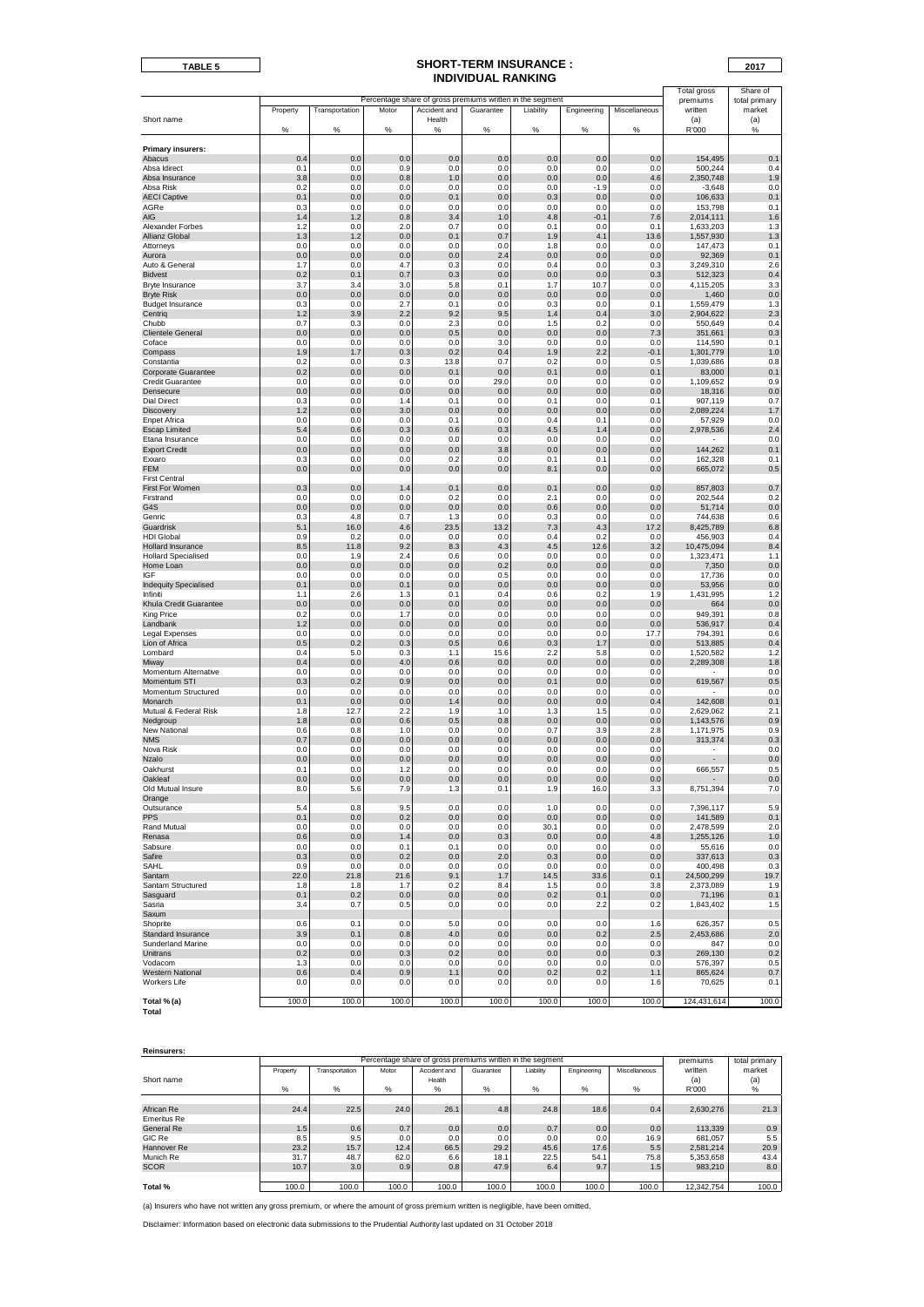|                                                                                                  |                                   | Percentage of<br>Gross premiums written              |                                   |                                                 | Percentage of<br>Gross premiums written |                                   |
|--------------------------------------------------------------------------------------------------|-----------------------------------|------------------------------------------------------|-----------------------------------|-------------------------------------------------|-----------------------------------------|-----------------------------------|
| Short name                                                                                       | Personal                          | Corporate                                            | Commercial                        | Short name                                      | Renewed                                 | New                               |
|                                                                                                  | business<br>℅                     | business<br>%                                        | business<br>%                     |                                                 | risk<br>%                               | risk<br>%                         |
| <b>Primary insurers:</b>                                                                         |                                   |                                                      |                                   | <b>Primary insurers:</b>                        |                                         |                                   |
| Abacus                                                                                           | 100.00                            | $\overline{a}$                                       |                                   | Abacus                                          | 90.00                                   | 10.00                             |
| Absa Idirect                                                                                     | 100.00                            | $\blacksquare$                                       | $\overline{a}$                    | Absa Idirect                                    | 86.59                                   | 13.41                             |
| Absa Insurance                                                                                   | 95.05                             | $\overline{\phantom{a}}$                             | 4.95                              | Absa Insurance                                  | 89.94                                   | 10.06                             |
| Absa Risk                                                                                        | 0.16                              | $\overline{\phantom{a}}$                             | 99.84                             | Absa Risk                                       | 100.00                                  | $\overline{\phantom{a}}$          |
| <b>AECI Captive</b>                                                                              |                                   | $\overline{a}$                                       | 100.00                            | <b>AECI Captive</b>                             | 100.00                                  |                                   |
| AGRe<br><b>AIG</b>                                                                               | ÷,<br>16.27                       | 100.00<br>67.37                                      | $\overline{a}$<br>16.36           | AGRe<br><b>AIG</b>                              | 100.00<br>62.67                         | $\overline{\phantom{a}}$<br>37.33 |
| Alexander Forbes                                                                                 | 94.50                             | $\blacksquare$                                       | 5.50                              | Alexander Forbes                                | 89.00                                   | 11.00                             |
| <b>Allianz Global</b>                                                                            | 0.38                              | 99.62                                                |                                   | <b>Allianz Global</b>                           | 48.87                                   | 51.13                             |
| Attorneys                                                                                        | $\overline{\phantom{a}}$          | $\overline{a}$                                       | 100.00                            | Attorneys                                       |                                         | 100.00                            |
| Aurora                                                                                           |                                   | $\overline{a}$                                       | 100.00                            | Aurora                                          | 77.23                                   | 22.77                             |
| Auto & General                                                                                   | 92.51                             | $\overline{\phantom{a}}$                             | 7.49                              | Auto & General                                  | 86.04                                   | 13.96                             |
| <b>Bidvest</b>                                                                                   | 56.99                             | 17.80                                                | 25.21                             | <b>Bidvest</b>                                  | 30.04                                   | 69.96                             |
| <b>Bryte Insurance</b>                                                                           | 26.27                             | 13.28                                                | 60.45                             | Bryte Insurance                                 | 90.25                                   | 9.75                              |
| <b>Bryte Risk</b>                                                                                | $\overline{a}$                    | $\overline{a}$                                       | 100.00                            | <b>Bryte Risk</b>                               | 100.00                                  |                                   |
| <b>Budget Insurance</b>                                                                          | 94.68                             | $\overline{a}$                                       | 5.32                              | <b>Budget Insurance</b>                         | 81.51                                   | 18.49                             |
| Centrig                                                                                          | 25.71                             | 2.18                                                 | 72.11                             | Centriq                                         | 84.62                                   | 15.38                             |
| Chubb                                                                                            | 7.77                              | 92.23                                                | $\blacksquare$                    | Chubb                                           | 77.49                                   | 22.51                             |
| <b>Clientele General</b>                                                                         | 97.13                             | $\overline{\phantom{a}}$                             | 2.87                              | <b>Clientele General</b>                        | 77.56                                   | 22.44                             |
| Coface                                                                                           | $\overline{\phantom{a}}$<br>6.47  | $\overline{\phantom{a}}$<br>$\overline{\phantom{a}}$ | 100.00                            | Coface                                          | 83.71                                   | 16.29<br>10.92                    |
| Compass<br>Constantia                                                                            | 74.93                             | $\overline{\phantom{a}}$                             | 93.53<br>25.07                    | Compass<br>Constantia                           | 89.08<br>36.86                          | 63.14                             |
| Corporate Guarantee                                                                              | 4.09                              | $\overline{\phantom{a}}$                             | 95.91                             | Corporate Guarantee                             |                                         | 100.00                            |
| <b>Credit Guarantee</b>                                                                          | $\overline{a}$                    | 100.00                                               | $\overline{a}$                    | <b>Credit Guarantee</b>                         | 86.20                                   | 13.80                             |
| Densecure                                                                                        |                                   | 100.00                                               | $\overline{a}$                    | Densecure                                       | 100.00                                  |                                   |
| <b>Dial Direct</b>                                                                               | 97.03                             | $\overline{\phantom{0}}$                             | 2.97                              | <b>Dial Direct</b>                              | 87.21                                   | 12.79                             |
| <b>Discovery</b>                                                                                 | 100.00                            | $\overline{\phantom{0}}$                             | $\overline{a}$                    | Discovery                                       | 79.91                                   | 20.09                             |
| <b>Enpet Africa</b>                                                                              | $\overline{a}$                    | 100.00                                               | $\overline{a}$                    | <b>Enpet Africa</b>                             | 100.00                                  | $\overline{\phantom{a}}$          |
| <b>Escap Limited</b>                                                                             |                                   | 100.00                                               | $\overline{a}$                    | <b>Escap Limited</b>                            | 100.00                                  |                                   |
| Etana Insurance                                                                                  |                                   |                                                      |                                   | Etana Insurance                                 |                                         |                                   |
| <b>Export Credit</b>                                                                             |                                   | 100.00                                               |                                   | <b>Export Credit</b>                            | 95.78                                   | 4.22                              |
| Exxaro                                                                                           | $\overline{\phantom{a}}$          | $\overline{\phantom{a}}$                             | 100.00                            | Exxaro                                          | 97.01                                   | 2.99                              |
| <b>FEM</b>                                                                                       |                                   | 100.00                                               |                                   | <b>FEM</b>                                      | 93.34                                   | 6.66                              |
| <b>First Central</b>                                                                             |                                   |                                                      |                                   | <b>First Central</b>                            |                                         |                                   |
| First For Women                                                                                  | 98.29                             | $\overline{a}$                                       | 1.71                              | <b>First For Women</b>                          | 80.51                                   | 19.49                             |
| Firstrand                                                                                        | $\overline{\phantom{a}}$          | 100.00                                               | $\overline{\phantom{a}}$          | Firstrand                                       | 100.00                                  | $\overline{\phantom{a}}$          |
| G4S                                                                                              | $\overline{a}$                    | 100.00                                               | $\overline{a}$                    | G4S                                             | 100.00                                  | $\overline{\phantom{a}}$          |
| Genric                                                                                           |                                   |                                                      |                                   | Genric                                          | 25.26                                   | 74.74                             |
| Guardrisk                                                                                        | 29.86                             | 41.08                                                | 29.06                             | <b>Guardrisk</b>                                | 89.88                                   | 10.12                             |
| <b>HDI Global</b>                                                                                | $\overline{\phantom{a}}$<br>38.29 | 100.00                                               | $\overline{a}$<br>44.45           | <b>HDI Global</b>                               | 87.36<br>62.12                          | 12.64<br>37.88                    |
| <b>Hollard Insurance</b><br><b>Hollard Specialised</b>                                           | 69.33                             | 17.26                                                | 30.67                             | Hollard Insurance<br><b>Hollard Specialised</b> | 59.85                                   | 40.15                             |
| Home Loan                                                                                        | $\overline{a}$                    | $\overline{a}$                                       | 100.00                            | Home Loan                                       |                                         | 100.00                            |
| <b>IGF</b>                                                                                       | $\blacksquare$                    | $\overline{\phantom{a}}$                             | 100.00                            | <b>IGF</b>                                      | 100.00                                  | $\overline{\phantom{a}}$          |
| <b>Indequity Specialised</b>                                                                     | 92.81                             | $\overline{a}$                                       | 7.19                              | <b>Indequity Specialised</b>                    | 85.51                                   | 14.49                             |
| Infiniti                                                                                         | 42.41                             |                                                      | 57.59                             | Infiniti                                        | 61.93                                   | 38.07                             |
| Khula Credit Guarantee                                                                           | $\overline{\phantom{a}}$          | 57.83                                                | 42.17                             | Khula Credit Guarantee                          | 48.64                                   | 51.36                             |
| <b>King Price</b>                                                                                | 97.95                             | $\blacksquare$                                       | 2.05                              | <b>King Price</b>                               | 77.92                                   | 22.08                             |
| Landbank                                                                                         | 0.12                              | 99.88                                                | $\overline{a}$                    | Landbank                                        | 0.22                                    | 99.78                             |
| <b>Legal Expenses</b>                                                                            | 100.00                            | $\overline{\phantom{a}}$                             | $\overline{\phantom{a}}$          | Legal Expenses                                  |                                         | 100.00                            |
| Lion of Africa                                                                                   | $\overline{a}$                    | 3.09                                                 | 96.91                             | Lion of Africa                                  | 98.38                                   | 1.62                              |
| Lombard                                                                                          |                                   | $\overline{\phantom{a}}$                             | 100.00                            | Lombard                                         | 66.56                                   | 33.44                             |
| Miway                                                                                            | 94.70                             | $\overline{a}$                                       | 5.30                              | Miway                                           | 86.32                                   | 13.68                             |
| Momentum Alternative                                                                             |                                   |                                                      |                                   | Momentum Alternative                            |                                         |                                   |
| Momentum STI                                                                                     | 92.37                             | $\overline{a}$                                       | 7.63                              | Momentum STI                                    | 65.57                                   | 34.43                             |
| Momentum Structured                                                                              |                                   |                                                      |                                   | Momentum Structured                             |                                         |                                   |
| Monarch                                                                                          | 100.00                            | $\blacksquare$                                       | $\overline{a}$                    | Monarch                                         |                                         | 100.00                            |
| Mutual & Federal Risk                                                                            | 16.30                             | 83.70                                                | $\overline{a}$                    | Mutual & Federal Risk                           | 99.60                                   | 0.40                              |
| Nedgroup<br>New National                                                                         | 100.00                            | $\overline{\phantom{a}}$                             | $\overline{a}$                    | Nedgroup<br><b>New National</b>                 | 79.69                                   | 20.31                             |
| <b>NMS</b>                                                                                       | 100.00                            | $\overline{a}$                                       | $\overline{a}$                    | <b>NMS</b>                                      | 97.78                                   | 2.22                              |
| Nova Risk                                                                                        |                                   |                                                      |                                   | Nova Risk                                       |                                         |                                   |
| <b>Nzalo</b>                                                                                     |                                   |                                                      |                                   | <b>Nzalo</b>                                    |                                         |                                   |
| Oakhurst                                                                                         |                                   |                                                      |                                   | Oakhurst                                        | 66.84                                   | 33.16                             |
| Oakleaf                                                                                          |                                   |                                                      |                                   | Oakleaf                                         |                                         |                                   |
| Old Mutual Insure                                                                                | 39.32                             | 10.89                                                | 49.78                             | Old Mutual Insure                               | 93.75                                   | 6.25                              |
| Orange                                                                                           |                                   |                                                      |                                   | Orange                                          |                                         |                                   |
| Outsurance                                                                                       | 85.60                             | $\overline{\phantom{a}}$                             | 14.40                             | Outsurance                                      | 87.14                                   | 12.86                             |
| <b>PPS</b>                                                                                       | 95.64                             | $\overline{\phantom{0}}$                             | 4.36                              | <b>PPS</b>                                      | 11.71                                   | 88.29                             |
| <b>Rand Mutual</b>                                                                               | $\blacksquare$                    | 100.00                                               | $\blacksquare$                    | Rand Mutual                                     | 96.29                                   | 3.71                              |
| Renasa                                                                                           | 58.70                             |                                                      | 41.30                             | Renasa                                          | 64.57                                   | 35.43                             |
| Sabsure                                                                                          |                                   | 100.00                                               | $\overline{\phantom{a}}$          | Sabsure                                         | 100.00                                  |                                   |
| Safire                                                                                           |                                   |                                                      |                                   | Safire                                          |                                         |                                   |
| <b>SAHL</b>                                                                                      | 100.00                            | $\overline{\phantom{a}}$                             | $\overline{a}$                    | SAHL                                            | 99.24                                   | 0.76                              |
| Santam                                                                                           | 42.88                             | $\overline{a}$                                       | 57.12                             | Santam                                          |                                         | 100.00                            |
| Santam Structured                                                                                | 39.66                             | $\overline{\phantom{a}}$                             | 60.34                             | Santam Structured                               | 55.04                                   | 44.96                             |
| Sasquard                                                                                         | $\overline{a}$                    | $\overline{\phantom{0}}$                             | 100.00                            | Sasquard                                        | 99.97                                   | 0.03                              |
| Sasria                                                                                           |                                   |                                                      |                                   | Sasria                                          |                                         |                                   |
| Saxum                                                                                            |                                   |                                                      |                                   | Saxum                                           |                                         |                                   |
| Shoprite                                                                                         | 54.30                             | $\overline{\phantom{a}}$                             | 45.70                             | Shoprite                                        | 45.70                                   | 54.30                             |
|                                                                                                  |                                   |                                                      | 4.76                              | Standard Insurance                              | 78.79                                   | 21.21                             |
|                                                                                                  | 95.24                             | $\overline{a}$                                       |                                   |                                                 |                                         |                                   |
|                                                                                                  | 100.00                            | $\overline{\phantom{0}}$                             | $\blacksquare$                    | Sunderland Marine                               | 100.00                                  | $\overline{\phantom{a}}$          |
|                                                                                                  | 21.60                             | 78.28                                                | 0.12                              | Unitrans                                        |                                         | 100.00                            |
| Standard Insurance<br><b>Sunderland Marine</b><br>Unitrans<br>Vodacom<br><b>Western National</b> | 100.00<br>36.95                   | $\overline{\phantom{a}}$<br>$\overline{a}$           | $\overline{\phantom{a}}$<br>63.05 | Vodacom<br><b>Western National</b>              | 66.17<br>81.84                          | 33.83<br>18.16                    |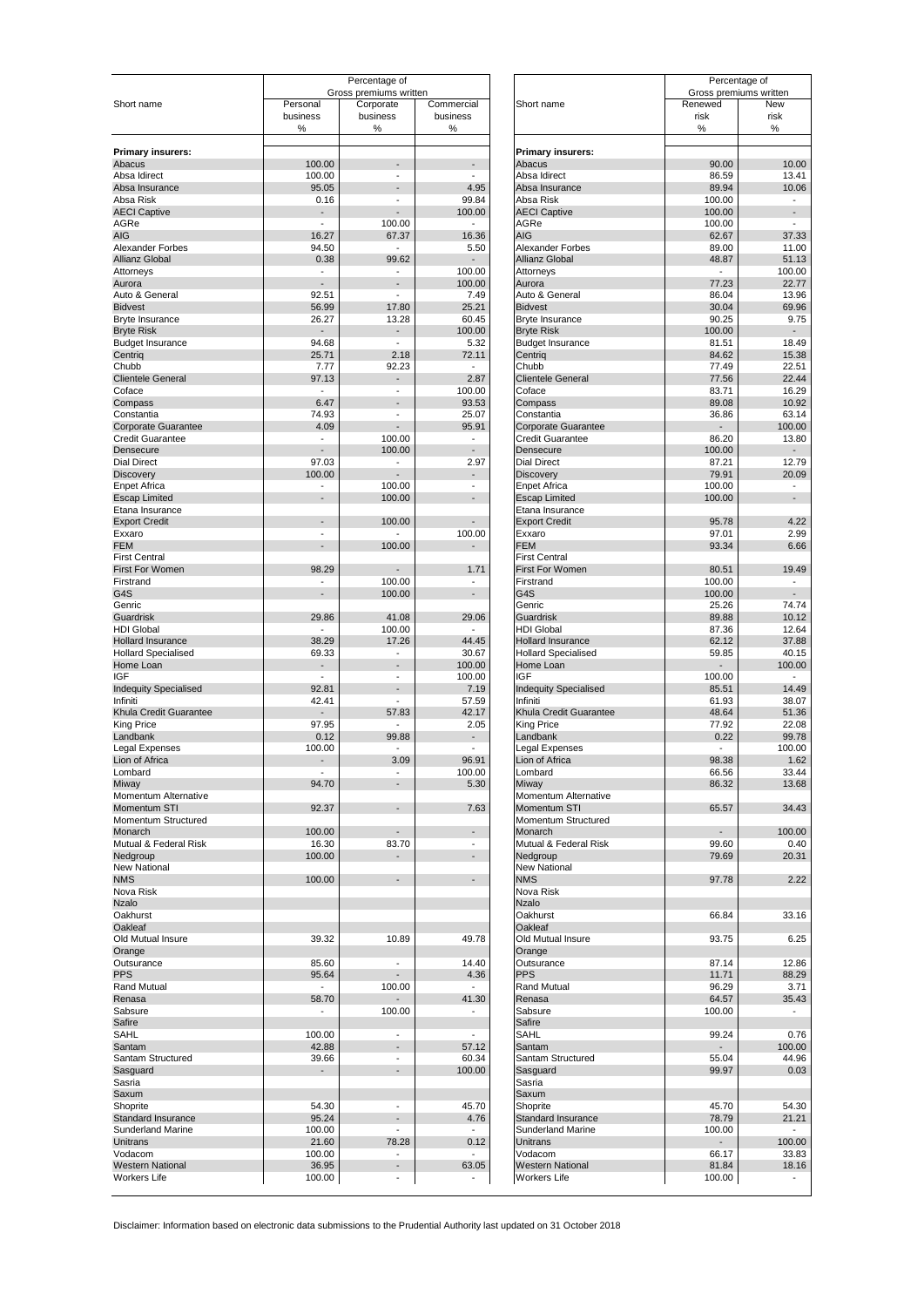### **TABLE 6 SHORT-TERM INSURANCE : 2017 REVIEW OF OVERALL BUSINESS**

|                                          |                                |                      |                    |                         | R'000                     |                         |                         |                 |                    | Ratios             |                 |                    |
|------------------------------------------|--------------------------------|----------------------|--------------------|-------------------------|---------------------------|-------------------------|-------------------------|-----------------|--------------------|--------------------|-----------------|--------------------|
| Short name                               | Year<br>end                    | Assets               | Invest-            |                         | Underwriting              |                         |                         |                 |                    |                    |                 |                    |
|                                          | (mth)                          | less<br>liabilities  | ment<br>income     | Gross<br>Premiums       | Underwriting              | Net<br>Premiums         | Underwriting            | Retention       | Claims<br>incurred | Com-<br>mission    | Ex-<br>penses   | Profit /<br>(loss) |
|                                          |                                | (a)                  | (b)                | written                 | profit / (loss)           | written                 | profit / (loss)         | (c)             | (d)                | (e)                | (e)             | (d)                |
| Primary:                                 |                                | 220.172              |                    |                         |                           |                         |                         |                 |                    |                    |                 |                    |
| Abacus<br>Absa Idirect                   | 6<br>12                        | 176,008              | 19,184<br>21,598   | 154,495<br>500,244      | 36,215<br>35,203          | 154,495<br>488,561      | 36,215<br>28,818        | 100.00<br>97.66 | 0.47<br>72.52      | 18.40<br>(0.14)    | 59.55<br>21.54  | 23.01<br>5.94      |
| Absa Insurance                           | 12                             | 966,833              | 152,574            | 2,350,748               | 134,485                   | 2,188,486               | 12,765                  | 93.10           | 69.14              | 14.84              | 15.14           | 0.59               |
| Absa Risk                                | 12                             | 13,675               | 7,151              | (3,648)                 | (3,211)                   | (502)                   | (35, 834)               | 13.78           | (5392.05)          | 321.67             | (3088.12)       | 8972.53            |
| <b>AECI Captive</b><br>AGRe              | 12<br>12                       | 140,326<br>320,907   | 13,920<br>8,155    | 106,633<br>153,798      | 48,274<br>137,339         | 31,764<br>33,650        | 9,215<br>27,633         | 29.79<br>21.88  | 88.96<br>(1.04)    | (28.00)<br>(11.08) | 11.27<br>18.83  | 26.07<br>92.32     |
| AIG                                      | 11                             | 473,603              | 77,148             | 2,014,111               | (565, 976)                | 255,592                 | (12, 282)               | 12.69           | 58.09              | (101.55)           | 166.88          | (3.33)             |
| Alexander Forbes                         | 3                              | 227,982              | 5,137              | 1,633,203               | 4,842                     | 413.054                 | 35,112                  | 25.29           | 67.57              | (71.28)            | 95.18           | 8.51               |
| Allianz Global                           | 12                             | 86,847               | 10,029             | 1,557,930               | (143, 233)                | 594                     | (31, 520)               | 0.04            | (962.08)           | (25714.91)         | 20233.02        | 522.56             |
| Attorneys<br>Aurora                      | 12<br>6                        | 637,887<br>196,638   | 80,630<br>18,551   | 147,473<br>92,369       | (18, 106)<br>66,731       | 132,870<br>80,998       | 27,981<br>74,005        | 90.10<br>87.69  | 79.01<br>(20.49)   | 0.00<br>22.81      | 0.00<br>5.79    | 20.99<br>91.77     |
| Auto & General                           | 6                              | 690,266              | 57,052             | 3.249.310               | 220.303                   | 1,416,319               | 102,986                 | 43.59           | 63.90              | (18.90)            | 47.93           | 7.23               |
| <b>Bidvest</b>                           | 6                              | 347,616              | 33,986             | 512,323                 | 32,434                    | 360,978                 | 36,134                  | 70.46           | 41.21              | 6.11               | 47.46           | 9.26               |
| <b>Bryte Insurance</b>                   | 12                             | 1,332,840            | 305,222            | 4,115,205               | (355, 836)                | 2,664,143               | (15, 344)               | 64.74           | 63.73              | 17.45              | 21.36           | (0.55)             |
| <b>Bryte Risk</b>                        | 12                             | 18,618               | 2,900              | 1,460                   | 1,303                     | 645                     | 552                     | 44.15           | 1.24               | 11.94              | 1.22            | 85.60              |
| <b>Budget Insurance</b><br>Centrig       | 6<br>12                        | 448,562<br>1,276,928 | 38,512<br>402,544  | 1,559,479<br>2,904,622  | 175,627<br>78,691         | 757,593<br>1,845,943    | 132,175<br>100,095      | 48.58<br>63.55  | 69.25<br>64.92     | (43.67)<br>(0.22)  | 55.96<br>21.06  | 18.05<br>7.24      |
| Chubb                                    | 12                             | 223,428              | 21,924             | 550,649                 | 40,171                    | 125,319                 | 28,040                  | 22.76           | 61.39              | (24.85)            | 40.29           | 22.85              |
| <b>Clientele General</b>                 | 6                              | 183,468              | 13,275             | 351,661                 | 72,981                    | 351,661                 | 72,981                  | 100.00          | 11.60              | 0.00               | 67.20           | 20.86              |
| Coface                                   | 12                             | 101,561              | 9,889              | 114,590                 | (1, 377)                  | 51,177                  | (26, 854)               | 44.66           | 48.70              | (5.12)             | 108.85          | (52.52)            |
| Compass                                  | 12                             | 190,643              | 37,351             | 1,301,779               | (59, 959)                 | 81,833                  | (9,904)                 | 6.29            | 92.47              | (260.19)           | 280.12          | (11.64)            |
| Constantia<br><b>Corporate Guarantee</b> | 6<br>3                         | 159,448<br>101.422   | 14,235<br>45,724   | 1,039,686<br>83,000     | (149, 201)<br>(78, 132)   | 352,193<br>83,000       | (127, 939)<br>(78, 132) | 33.87<br>100.00 | 62.21<br>12.95     | (50.57)<br>1.50    | 123.27<br>54.69 | (37.73)<br>215.95  |
| <b>Credit Guarantee</b>                  | 12                             | 823,975              | 78,561             | 1,109,652               | 15,759                    | 755,386                 | 916                     | 68.07           | 81.59              | 2.36               | 14.80           | 0.13               |
| Densecure                                | 3                              | 71,089               | 5,146              | 18,316                  | 7,771                     | 10,878                  | 1,918                   | 59.39           | 59.26              | 1.16               | 21.95           | 17.63              |
| <b>Dial Direct</b>                       | 6                              | 242,903              | 30,248             | 907,119                 | 59,397                    | 416,093                 | 24,609                  | 45.87           | 71.29              | (50.15)            | 72.09           | 6.10               |
| Discovery                                | 6                              | 1,046,533            | 110,772            | 2,089,224               | 220,834                   | 1,888,267               | 282,609                 | 90.38           | 64.57              | 10.53              | 9.69            | 15.07              |
| Enpet Africa                             | 3                              | 119,806              | 18,702             | 57,929                  | 15,210                    | 41,493                  | 1,053                   | 71.63           | 87.06              | (6.92)             | 17.32           | 2.54               |
| <b>Escap Limited</b><br>Etana Insurance  | 3<br>6                         | 4,775,460<br>12,484  | 674,507<br>818     | 2,978,536<br>0          | 2,311,837<br>$\Omega$     | 2,531,657<br>0          | 2,347,256<br>0          | 85.00           | 9.88               | (1.18)             | 4.03            | 87.43              |
| <b>Export Credit</b>                     | 3                              | 3.555.079            | 200,863            | 144.262                 | 584.199                   | 144,262                 | 584.199                 | 100.00          | (51.76)            | 0.43               | 95.30           | 122.74             |
| Exxaro                                   | 12                             | 201,668              | 15,358             | 162.328                 | (75, 420)                 | 36,747                  | (31.484)                | 22.64           | 267.70             | (62.53)            | 12.60           | (105.96)           |
| <b>FEM</b>                               | 12                             | 3,233,180            | 198,788            | 665,072                 | (46, 597)                 | 655,383                 | (41, 865)               | 98.54           | 80.85              | 0.00               | 24.98           | (6.58)             |
| <b>First Central</b>                     | 3                              |                      |                    |                         |                           |                         |                         |                 |                    |                    |                 |                    |
| First For Women                          | 6                              | 179,121              | 19,042             | 857,803                 | 226.150                   | 24,235                  | 49,674                  | 2.83            | 244.83             | (911.78)           | 606.84          | 296.92             |
| Firstrand<br>G4S                         | 6<br>12                        | 319,093              | 64,536             | 202,544                 | (85, 014)                 | 138,559                 | (57, 072)               | 68.41           | 129.77             | (0.41)<br>0.00     | 11.95           | (41.35)            |
| Genric                                   | 6                              | 16,632<br>96,923     | 2,446<br>18,423    | 51,714<br>744,638       | (27, 347)<br>(47, 758)    | 22,686<br>251,978       | (28, 413)<br>6,010      | 43.87<br>33.84  | 160.86<br>63.12    | (1.34)             | 64.38<br>34.55  | (125.24)<br>2.47   |
| Guardrisk                                | 6                              | 2,678,932            | 14,733             | 8,425,789               | 1,483,198                 | 6,027,116               | 846,643                 | 71.53           | 37.51              | 5.60               | 38.16           | 15.18              |
| <b>HDI Global</b>                        | 12                             | 20,295               | 3,247              | 456,903                 | 241,893                   | 4,784                   | (14, 117)               | 1.05            | 385.94             | (368.54)           | 412.77          | (336.36)           |
| Hollard Insurance                        | 6                              | 3,369,392            | 653,201            | 10,475,094              | 1,168,065                 | 8,245,096               | 1,502,861               | 78.71           | 57.03              | 10.57              | 13.96           | 18.32              |
| <b>Hollard Specialised</b>               | 6                              | 653,967              | 141,380            | 1,323,471               | 99,563                    | 1,309,069               | 78,816                  | 98.91           | 44.51              | 12.03              | 37.42           | 6.02               |
| Home Loan<br>IGF                         | 6<br>12                        | 30,222<br>13,199     | 7,688              | 7,350                   | 7,216                     | 3,675                   | 4,079                   | 50.00           | 5.90               | 0.00               | 187.37          | 35.01              |
| <b>Indequity Specialised</b>             | $\overline{9}$                 | 21,847               | 754<br>1,767       | 17,736<br>53,956        | 13,557<br>9,798           | $^{\circ}$<br>52,109    | (423)<br>8,025          | 0.00<br>96.58   | 47.81              | 7.53               | 29.27           | 15.40              |
| Infiniti                                 | 3                              | 427,072              | 21,464             | 1,431,995               | 77,942                    | 1,111,276               | (12, 610)               | 77.60           | 59.22              | 15.30              | 27.35           | (1.11)             |
| Khula Credit Guarantee                   | 3                              | 67,780               | 5,349              | 664                     | (5, 817)                  | 664                     | (5, 817)                | 100.00          | 203.18             | 0.00               | 773.49          | (881.36)           |
| <b>King Price</b>                        | 6                              | 94,716               | 13,136             | 949,391                 | (43, 866)                 | 151,345                 | (60, 746)               | 15.94           | 28.71              | (164.82)           | 276.26          | (40.13)            |
| Landbank                                 | 3                              | 224,460              | 18,058             | 536,917                 | (23,070)                  | 135,360                 | (34, 309)               | 25.21           | 100.93             | (20.05)            | 44.61           | (29.75)            |
| Legal Expenses                           | 6<br>12                        | 442,586              | 50,257             | 794,391                 | 48,419                    | 794,391                 | 48,419                  | 100.00          | 16.63<br>92.79     | 12.47              | 64.81           | 6.10               |
| Lion of Africa<br>Lombard                | 6                              | 85,918<br>703,917    | 26,139<br>94,254   | 513,885<br>1,520,582    | (63, 370)<br>298,866      | 221,773<br>594,046      | (122, 935)<br>42,710    | 43.16<br>39.07  | 29.43              | 6.36<br>(14.94)    | 54.79<br>79.24  | (69.85)<br>7.10    |
| Miway                                    | 12                             | 194,088              | 28,584             | 2,289,308               | 287,310                   | 344,824                 | 230,928                 | 15.06           | 56.35              | (203.43)           | 179.33          | 68.17              |
| Momentum Alternative                     | 6                              | 27,146               | 2,152              | $\Omega$                | (287)                     | $\Omega$                | (287)                   |                 |                    |                    |                 |                    |
| Momentum STI                             | 6                              | 260,048              | 29,927             | 619,567                 | (105, 386)                | 612,595                 | (107, 699)              | 98.87           | 73.20              | 9.38               | 34.88           | (17.66)            |
| Momentum Structured                      | 6                              | 14,335               | 980                | $\Omega$                | (301)                     | $\Omega$                | (301)                   |                 |                    |                    |                 |                    |
| Monarch<br>Mutual & Federal Risk         | 3<br>12                        | 365,576<br>663,235   | 104,938<br>16,899  | 142,608<br>2,629,062    | 225,359<br>277,442        | 110,962<br>811,006      | 220,075<br>218,026      | 77.81<br>30.85  | 15.87<br>78.54     | (20.02)<br>(11.23) | 283.96<br>4.45  | 36.10<br>28.69     |
| Nedgroup                                 | 12                             | 450,573              | 80,780             | 1,143,576               | (145, 946)                | 978,642                 | (178, 517)              | 85.58           | 69.92              | 18.24              | 26.29           | (20.86)            |
| New National                             | 12                             | 188,301              | 18,311             | 1,171,975               | (131, 769)                | 346,645                 | (8,062)                 | 29.58           | 64.44              | (2.69)             | 40.69           | (2.32)             |
| <b>NMS</b>                               | $\mathbf{3}$                   | 130,057              | 8,468              | 313,374                 | 138,312                   | 313,374                 | 137,786                 | 100.00          | 18.36              | 20.00              | 17.69           | 43.96              |
| Nova Risk                                | 12                             | 8,154                | 1,158              | $\Omega$                | (10, 873)                 | (3, 406)                | 3,303                   |                 | 183.07             | 23.12              | (9.23)          | (96.96)            |
| Nzalo                                    | $\overline{2}$                 | 15,049               | 256                | $\bf 0$                 | $\mathbf 0$               | $\mathbf 0$             | 0                       |                 |                    |                    |                 |                    |
| Oakhurst<br>Oakleaf                      | 12                             | 178.998              | 15.118             | 666,557<br>$\mathbf{0}$ | 32,113<br>990             | 552,571<br>$\mathbf{0}$ | 4,633<br>990            | 82.90           | 58.82              | 7.22               | 30.06           | 0.91               |
| Old Mutual Insure                        | 12                             | 67,631<br>3,477,534  | 5,876<br>236,557   | 8,751,394               | (447, 519)                | 7,631,337               | 359,617                 | 87.20           | 63.32              | 17.38              | 14.64           | 4.70               |
| Orange                                   | $\,6\,$                        |                      |                    |                         |                           |                         |                         |                 |                    |                    |                 |                    |
| Outsurance                               | 6                              | 3.484.102            | 402,249            | 7,396,117               | 2,205,606                 | 7,314,649               | 2,289,040               | 98.90           | 44.46              | 0.31               | 23.71           | 31.42              |
| <b>PPS</b>                               | 12                             | 67,484               | 12,215             | 141,589                 | (35, 414)                 | 135,987                 | (42, 139)               | 96.04           | 76.75              | 5.71               | 48.34           | (31.25)            |
| Rand Mutual                              | 12                             | 2,526,876            | 1,143,315          | 2,478,599               | (368, 242)                | 2,469,504               | (376, 811)              | 99.63           | 89.13              | 0.00               | 26.02           | (15.41)            |
| Renasa<br>Sabsure                        | $\pmb{0}$<br>6                 | 59,715<br>207,716    | 7,168<br>13,298    | 1,255,126<br>55,616     | (72, 991)<br>15,473       | 132,930<br>43,574       | (3, 393)<br>2,845       | 10.59<br>78.35  | 76.33<br>86.62     | (28.46)<br>0.00    | 54.65<br>6.85   | (2.56)<br>6.53     |
| Safire                                   | 3                              | 248,371              | 14,155             | 337,613                 | 46,400                    | 285,826                 | 13,887                  | 84.66           | 50.06              | 18.37              | 25.46           | 4.98               |
| SAHL                                     | 3                              | 202,461              | 22,667             | 400,498                 | 76,572                    | 376,811                 | 99,089                  | 94.09           | 45.68              | 21.15              | 6.88            | 26.30              |
| Santam                                   | 12                             | 6,469,987            | 1,369,566          | 24,500,299              | (347, 442)                | 19,691,773              | (105, 504)              | 80.37           | 70.37              | 16.10              | 13.91           | (0.54)             |
| Santam Structured                        | 12                             | 216,931              | 120,176            | 2,373,089               | (133, 560)                | 850,777                 | 26,160                  | 35.85           | 50.21              | (30.64)            | 49.66           | 6.93               |
| Sasguard                                 | $\,6$                          | 147,795              | 10,420             | 71,196                  | 13,292                    | 51,786                  | 33,378                  | 72.74           | 32.88              | (7.93)             | 11.12           | 63.95              |
| Sasria<br>Saxum                          | 9<br>3                         | 5,693,891            | 420,628            | 1,843,402               | 391,262                   | 1,698,156               | 281,285                 | 92.12           | 47.99              | 12.27              | 22.19           | 16.88              |
| Shoprite                                 | 3                              | 627,652              | 68,886             | 626,357                 | 382,346                   | 498,848                 | 382,647                 | 79.64           | 42.50              | (19.45)            | 0.82            | 75.94              |
| Standard Insurance                       | $\,6$                          | 1,345,186            | 152,001            | 2,453,686               | 338,835                   | 2,294,113               | 408,226                 | 93.50           | 53.67              | 14.97              | 13.51           | 17.81              |
| Sunderland Marine                        | 12                             | 17,182               | 1,860              | 847                     | (1,069)                   | 618                     | (317)                   | 72.96           | 28.06              | 99.51              | 681.88          | (5.05)             |
| Unitrans                                 | 12                             | 344,424              | 32,245             | 269,130                 | 54,621                    | 175,157                 | 19,598                  | 65.08           | 64.88              | 5.14               | 19.16           | 11.07              |
| Vodacom                                  | 9                              | 260,802              | 24,657             | 576,397                 | 168,457                   | 576,397                 | 168,457                 | 100.00          | 49.21              | 3.60               | 17.60           | 29.44              |
| Western National<br>Workers Life         | $\ensuremath{\mathsf{3}}$<br>2 | 326,266              | 35,716             | 865,624                 | 154,562                   | 677,310                 | 119,449                 | 78.25           | 64.90              | 9.12               | 8.77            | 17.43              |
| Total                                    |                                | 38,370<br>60,389,864 | 2,534<br>8,290,085 | 70,625<br>124,431,614   | 1,522<br>9,190,656        | 47,628<br>86,459,086    | 2,143<br>10,005,433     | 67.44           | 15.67              | (6.18)             | 86.01           | 4.50               |
| <b>Reinsurers:</b>                       |                                |                      |                    |                         |                           |                         |                         |                 |                    |                    |                 |                    |
| African Re                               | $\overline{c}$                 | 663,576              | 171,963            | 2,630,276               | (561, 651)                | 752,660                 | (164, 097)              | 28.62           | 85.61              | 21.66              | 14.29           | (22.18)            |
| <b>Emeritus Re</b>                       | 12                             |                      |                    |                         |                           |                         |                         |                 |                    |                    |                 |                    |
| General Re                               | 12                             | 156,871              | 19,621             | 113,339                 | 27,930                    | 129                     | 5,504                   | 0.11            | (201.36)           | (12918.95)         | 10360.68        | 750.98             |
| GIC Re                                   | 12                             | 165,011              | 17,607             | 681,057                 | (116, 622)                | 91,041                  | (49, 173)               | 13.37           | 105.29             | (4.26)             | 54.76           | (81.39)            |
| Hannover Re                              | $\mathbf{3}$                   | 536,358              | 107,946            | 2,581,214               | (40, 017)                 | 730,685                 | (44, 747)               | 28.31           | 71.17              | 21.01              | 12.46           | (6.46)             |
| Munich Re<br><b>SCOR</b>                 | 12<br>12                       | 754,494<br>157,988   | 53,453             | 5,353,658<br>983,210    | (992, 844)                | 944,964<br>297,649      | (189, 104)              | 17.65<br>30.27  | 86.40<br>87.46     | 30.91<br>19.63     | 2.04<br>11.18   | (21.05)            |
| Total                                    |                                | 2,434,297            | 16,634<br>387,224  | 12,342,754              | (207, 702)<br>(1,890,905) | 2,817,128               | (59, 033)<br>(500, 651) |                 |                    |                    |                 | (22.65)            |
| <b>GRAND TOTAL</b>                       |                                | 62,824,161           | 8,677,309          | 136,774,368             | 7,299,750                 | 89,276,214              | 9,504,782               |                 |                    |                    |                 |                    |

(a) Figures exclude the additional asset requirement. Insurers who have not written any gross premium, or where the amount of gross premium written is negligible, have been omitted.<br>(b) Figures exclude unrealised profits o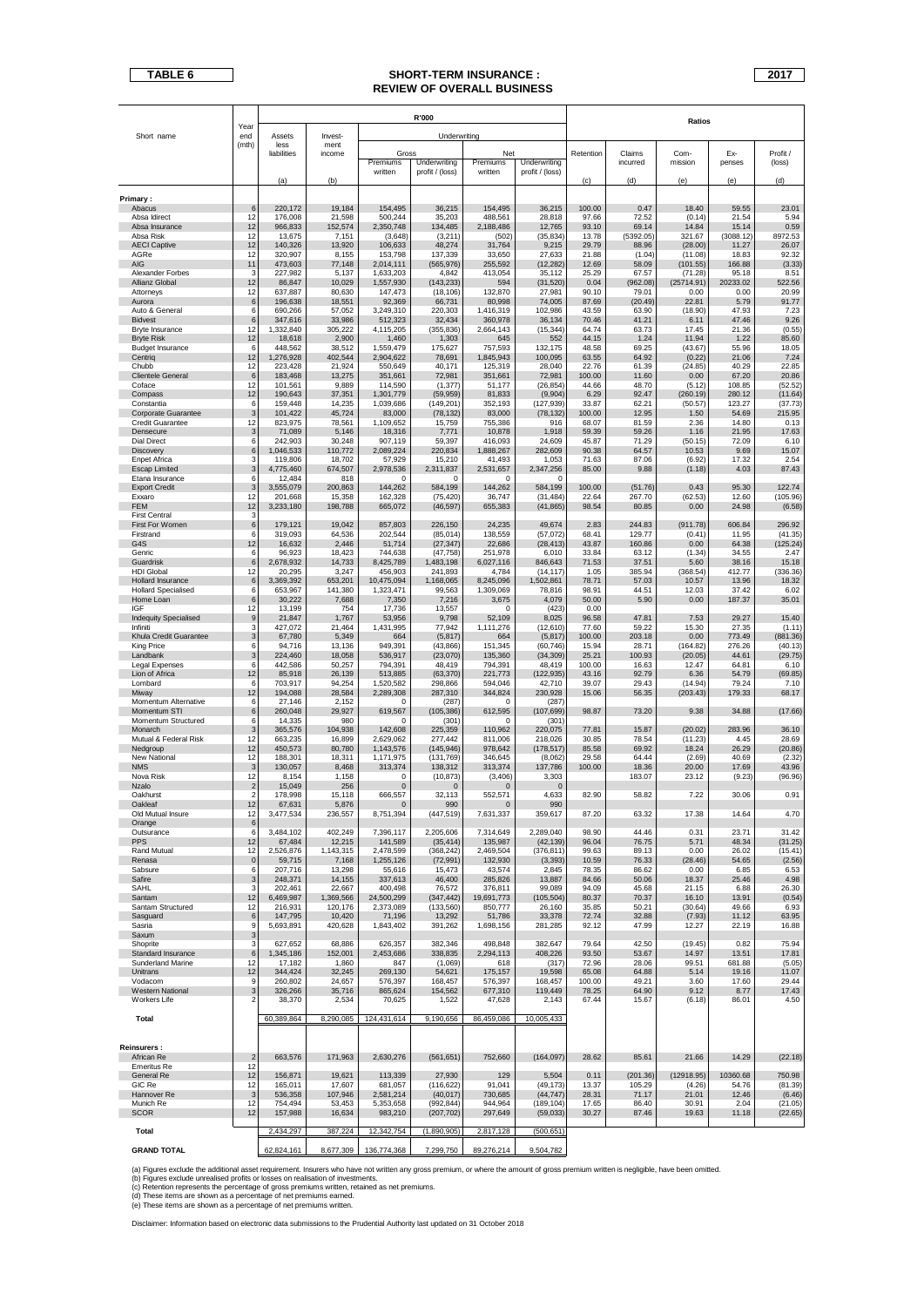# TABLE 7 SHORT-TERM INSURANCE : GROSS UNDERWRITING **2017** R'000  **RESULTS: TOTAL BUSINESS**

|                                                |                           | Premiums                   |                           |                           |                         |                            | Claims                  |                           |                        | Under-                   | 2016                     |
|------------------------------------------------|---------------------------|----------------------------|---------------------------|---------------------------|-------------------------|----------------------------|-------------------------|---------------------------|------------------------|--------------------------|--------------------------|
| Short name                                     |                           | Written                    |                           | Total                     |                         |                            |                         | Commission                | Management<br>expenses | writing<br>profit /      | Underwriting<br>profit / |
|                                                | Domestic                  | Foreign                    | Total                     | earned                    | Paid                    | Salvages                   | Incurred                |                           |                        | (loss)                   | (loss)                   |
| Primary:                                       |                           |                            |                           |                           |                         |                            |                         |                           |                        |                          |                          |
| Abacus<br>Absa Idirect                         | 154,495                   | 0                          | 154,495                   | 157,386                   | 8,189                   | $\mathbf 0$                | 741                     | 28,425                    | 92,005                 | 36,215                   | 128,152                  |
| Absa Insurance                                 | 500,244<br>2,350,748      | 0<br>$\mathbf 0$           | 500,244<br>2,350,748      | 499,670<br>2,353,862      | 421,356<br>1,607,154    | 66,247<br>42,322           | 359,222<br>1,550,451    | 0<br>337,624              | 105,245<br>331,301     | 35,203<br>134,485        | (10, 609)<br>112,305     |
| Absa Risk                                      | (3,648)                   | 0                          | (3,648)                   | (3, 331)                  | 15,598                  | 12,526                     | (16, 016)               | 380                       | 15,516                 | (3, 211)                 | 8,867                    |
| <b>AECI Captive</b><br>AGRe                    | 106,633<br>70,199         | 0<br>83,599                | 106,633<br>153,798        | 107,560<br>155,936        | 25,519<br>$\mathbf 0$   | $\mathbf 0$<br>$\Omega$    | 48,874<br>(2,916)       | 6,831<br>15,176           | 3,581<br>6,337         | 48,274<br>137,339        | 99,002<br>190,058        |
| <b>AIG</b>                                     | 2,014,111                 | $\mathbf 0$                | 2,014,111                 | 2,168,445                 | 1,607,023               | 0                          | 1,992,128               | 315,775                   | 426,519                | (565, 976)               | (424, 281)               |
| Alexander Forbes<br><b>Allianz Global</b>      | 1,633,203<br>1,223,877    | 0<br>334,053               | 1,633,203<br>1,557,930    | 1,631,957<br>1,866,270    | 1,323,323<br>1,650,746  | 118.298<br>$\Omega$        | 1,167,929<br>1,747,276  | 66,042<br>142,115         | 393,144<br>120,113     | 4,842<br>(143, 233)      | (61, 390)<br>361,450     |
| Attorneys                                      | 147,473                   | 0                          | 147,473                   | 147,473                   | 58,263                  | 0                          | 165,579                 | 0                         | 0                      | (18, 106)                | (17,085)                 |
| Aurora                                         | 90,947                    | 1,422                      | 92,369                    | 91,412                    | 293                     | $\Omega$                   | 1,518                   | 18,474                    | 4,689                  | 66,731                   | (126, 131)               |
| Auto & General<br><b>Bidvest</b>               | 3,249,310<br>512,323      | $\mathbf 0$<br>$\mathbf 0$ | 3,249,310<br>512,323      | 3,257,161<br>539,685      | 2,050,360<br>239,946    | 242,173<br>$\mathbf 0$     | 1,854,106<br>275,199    | 462,933<br>60,722         | 719,819<br>171,330     | 220,303<br>32,434        | 256,186<br>30,354        |
| Bryte Insurance                                | 4,115,205                 | $\mathbf 0$                | 4,115,205                 | 4,115,310                 | 2,618,308               | 0                          | 3,283,427               | 618,775                   | 568,943                | (355, 836)               | (329, 605)               |
| <b>Bryte Risk</b><br><b>Budget Insurance</b>   | 1,460<br>1,559,479        | $\mathbf 0$<br>$\mathbf 0$ | 1,460<br>1,559,479        | 1,556<br>1,534,351        | 667<br>1,061,716        | $\mathbf{0}$<br>159,003    | 169<br>909,229          | 77<br>25,550              | 8<br>423,945           | 1,303<br>175,627         | 4,038<br>119,071         |
| Centriq                                        | 2,886,026                 | 18,596                     | 2,904,622                 | 2,399,481                 | 1,707,663               | 98,540                     | 1,629,763               | 302,358                   | 388,669                | 78,691                   | 264,413                  |
| Chubb                                          | 481,535                   | 69,114<br>$\bf 0$          | 550,649                   | 556,214                   | 217,936<br>40,526       | $\mathbf 0$<br>$\mathbf 0$ | 376,167                 | 89,380<br>$\mathbf 0$     | 50,496<br>236,299      | 40,171<br>72,981         | 199,337<br>66,866        |
| Clientele General<br>Coface                    | 351,661<br>114,590        | 0                          | 351,661<br>114,590        | 349,855<br>113,633        | 85,002                  | 18,923                     | 40,575<br>46,115        | 13,191                    | 55,705                 | (1, 377)                 | 83,377                   |
| Compass                                        | 1,301,779                 | 0                          | 1,301,779                 | 1,291,680                 | 755,231                 | 28,631                     | 880,347                 | 242,062                   | 229,230                | (59, 959)                | 11,295                   |
| Constantia<br><b>Corporate Guarantee</b>       | 924,455<br>83,000         | 115,231<br>0               | 1,039,686<br>83,000       | 1,084,034<br>(36, 181)    | 541,006<br>1,033        | 2,290<br>$\mathbf 0$       | 622,771<br>(4,686)      | 176,302<br>1,247          | 434,162<br>45,390      | (149, 201)<br>(78, 132)  | 133,747<br>40,186        |
| Credit Guarantee                               | 1,094,183                 | 15,469                     | 1,109,652                 | 1,057,864                 | 1,006,865               | 328,154                    | 820,417                 | 109,890                   | 111,799                | 15,759                   | 57,790                   |
| Densecure<br><b>Dial Direct</b>                | 18,316<br>907,119         | $\pmb{0}$<br>0             | 18,316<br>907,119         | 18,316<br>894,715         | 5,197<br>589,064        | $\Omega$<br>75,760         | 6,604<br>526,024        | 1,553<br>9,317            | 2,388<br>299,977       | 7,771<br>59,397          | 6,501<br>104,586         |
| Discovery                                      | 2,089,224                 | $\mathbf 0$                | 2,089,224                 | 2,076,387                 | 1,533,192               | 177,142                    | 1,476,042               | 196,460                   | 183,052                | 220,834                  | 184,918                  |
| <b>Enpet Africa</b>                            | 56,968                    | 961                        | 57,929                    | 57,929                    | 8,132                   | 1,099                      | 35,278                  | 255                       | 7,186                  | 15,210                   | 22,598                   |
| <b>Escap Limited</b><br>Etana Insurance        | 2,978,536<br>0            | $\pmb{0}$<br>0             | 2,978,536<br>$\mathbf 0$  | 3,154,924<br>0            | 5,898,733<br>0          | 3,693<br>$\Omega$          | 736,794<br>$\Omega$     | 4,181<br>0                | 102,113<br>$\Omega$    | 2,311,837<br>0           | 831,724<br>0             |
| <b>Export Credit</b>                           | 144,262                   | $\mathbf 0$                | 144,262                   | 475,955                   | $\pmb{0}$               | 76,692                     | (246, 342)              | 622                       | 137.476                | 584,199                  | 608,290                  |
| Exxaro<br><b>FEM</b>                           | 162,328<br>665.072        | 0                          | 162,328<br>665,072        | 146,111<br>646,257        | 33,585<br>305,896       | 0                          | 216,901                 | 0<br>$\pmb{0}$            | 4,629                  | (75, 420)                | 125,365                  |
| <b>First Central</b>                           |                           | 0                          |                           |                           |                         | 0                          | 529,109                 |                           | 163,745                | (46, 597)                | 96,516                   |
| First For Women                                | 857,803                   | $\mathbf 0$                | 857,803                   | 850,298                   | 536,569                 | 89,259                     | 463,867                 | 13,214                    | 147,066                | 226,150                  | 196,402                  |
| Firstrand<br>G4S                               | 185,288<br>51,714         | 17,256<br>$\mathbf 0$      | 202,544<br>51,714         | 202,017<br>51,714         | 37,270<br>25,578        | 0<br>$\pmb{0}$             | 257,256<br>64,455       | 13,220<br>$\Omega$        | 16,555<br>14,606       | (85, 014)<br>(27, 347)   | 338,712<br>46,705        |
| Genric                                         | 744,638                   | 0                          | 744,638                   | 733,278                   | 492,109                 | $\mathbf 0$                | 516,590                 | 119,541                   | 144,906                | (47, 758)                | (30, 750)                |
| Guardrisk<br><b>HDI Global</b>                 | 8,398,725<br>410,195      | 27,064<br>46,708           | 8,425,789<br>456,903      | 7,848,175<br>434,306      | 4,465,342<br>325,453    | 188,417<br>$\mathbf 0$     | 3,178,225<br>133,266    | 886,790<br>39,400         | 2,299,962<br>19,747    | 1,483,198<br>241,893     | (569, 776)<br>119,848    |
| Hollard Insurance                              | 10,282,908                | 192,186                    | 10,475,094                | 10,461,648                | 7,223,176               | 573,582                    | 6,712,750               | 1,429,631                 | 1,151,202              | 1,168,065                | 1,134,893                |
| <b>Hollard Specialised</b>                     | 1,323,471                 | 0                          | 1,323,471                 | 1,323,130                 | 698,573                 | 78,594                     | 574,215                 | 159,536                   | 489,815                | 99,563                   | 129,317                  |
| Home Loan<br>IGF                               | 7,350<br>17,736           | $\mathbf 0$<br>0           | 7,350<br>17,736           | 15,327<br>18,561          | 1,075<br>$\Omega$       | $\mathbf 0$<br>$\Omega$    | 1,225<br>(196)          | $\pmb{0}$<br>$\mathbf 0$  | 6,886<br>5,200         | 7,216<br>13,557          | 7,257<br>11,942          |
| <b>Indequity Specialised</b>                   | 53,956                    | 0                          | 53,956                    | 53,968                    | 26,650                  | 3,098                      | 24,992                  | 3,924                     | 15,254                 | 9,798                    | 12,463                   |
| Infiniti                                       | 1,387,745                 | 44,250<br>$\bf 0$          | 1,431,995                 | 1,453,516                 | 825,290<br>1,357        | 41,676                     | 828,567                 | 243,037<br>$\overline{0}$ | 303,970                | 77,942                   | (16, 946)                |
| Khula Credit Guarantee<br><b>King Price</b>    | 664<br>949,391            | 0                          | 664<br>949,391            | 660<br>949,290            | 590,968                 | 379<br>95,915              | 1,341<br>518,988        | 56,067                    | 5,136<br>418,101       | (5, 817)<br>(43, 866)    | (2, 425)<br>(92, 138)    |
| Landbank                                       | 536,917                   | 0                          | 536,917                   | 484,820                   | 441,872                 | $\mathbf 0$                | 396,708                 | 50,796                    | 60,385                 | (23,070)                 | (65, 625)                |
| Legal Expenses<br>Lion of Africa               | 794,391<br>513,885        | 0<br>0                     | 794,391<br>513,885        | 794,391<br>482,512        | 112,480<br>338,109      | $\Omega$<br>6,528          | 132,077<br>348,214      | 99,070<br>76,148          | 514,825<br>121,520     | 48,419<br>(63, 370)      | 10,491<br>(36, 458)      |
| Lombard                                        | 1,471,662                 | 48,920                     | 1,520,582                 | 1,480,293                 | 561,112                 | 138,635                    | 503,757                 | 206,973                   | 470,697                | 298,866                  | 204,400                  |
| Miway                                          | 2,289,308                 | $\mathbf 0$<br>0           | 2,289,308                 | 2,302,318                 | 1,668,724<br>0          | 318,036                    | 1,343,251               | 53,369<br>0               | 618,388                | 287,310                  | 118,117                  |
| Momentum Alternative<br>Momentum STI           | 0<br>619,567              | 0                          | 0<br>619,567              | 0<br>616,814              | 464,975                 | 0<br>71,139                | 0<br>451,067            | 57,432                    | 287<br>213,702         | (287)<br>(105, 386)      | (359)<br>(159, 678)      |
| Momentum Structured                            | $\Omega$                  | $\Omega$                   | $\mathbf 0$               | 0                         | $\mathbf 0$             | $\Omega$                   | $\Omega$                | $\Omega$                  | 301                    | (301)                    | (383)                    |
| Monarch<br>Mutual & Federal Risk               | 76,833<br>2,592,806       | 65,775<br>36,256           | 142,608<br>2,629,062      | 739,502<br>2,591,833      | 165,805<br>1,820,538    | 0<br>$\Omega$              | 154,319<br>1,860,560    | 44,733<br>417,751         | 315,092<br>36,080      | 225,359<br>277,442       | 278,017<br>189,870       |
| Nedgroup                                       | 1,112,638                 | 30,938                     | 1,143,576                 | 1,020,031                 | 692,386                 | $\Omega$                   | 712,412                 | 196,238                   | 257,327                | (145, 946)               | 2,728                    |
| New National<br><b>NMS</b>                     | 1,171,975                 | 0<br>$\mathbf{0}$          | 1,171,975                 | 1,182,627                 | 882,806                 | 82,419                     | 967,238                 | 206,121                   | 141,037                | (131, 769)               | 11,974<br>169,592        |
| Nova Risk                                      | 313,374<br>0              | $\mathbf 0$                | 313,374<br>0              | 313,455<br>0              | 55,535<br>2,364         | 17                         | 57,035<br>11,439        | 62,675<br>(880)           | 55,433<br>314          | 138,312<br>(10, 873)     | (4,588)                  |
| Nzalo                                          | $\mathbf 0$               | $\mathbf 0$                | 0                         | $\pmb{0}$                 | $\Omega$                | $\mathbf 0$                | 0                       | $\Omega$                  | $\mathbf 0$            |                          |                          |
| Oakhurst<br>Oakleaf                            | 662,944                   | 3,613<br>$\Omega$          | 666,557<br>$\Omega$       | 627,590                   | 450,630                 | 58,925<br>$\Omega$         | 362,373<br>(990)        | 64,857<br>$\Omega$        | 168,247<br>$\Omega$    | 32,113<br>990            | (11, 927)<br>200         |
| Old Mutual Insure                              | 8,716,593                 | 34,802                     | 8,751,394                 | 8,764,108                 | 7,160,415               | 508,785                    | 6,603,845               | 1,490,219                 | 1,117,562              | (447, 519)               | (670)                    |
| Orange                                         |                           |                            |                           |                           |                         |                            |                         |                           |                        |                          |                          |
| Outsurance<br><b>PPS</b>                       | 7,396,117<br>141,589      | $\mathbf 0$<br>$\mathbf 0$ | 7,396,117<br>141,589      | 7,366,114<br>140,431      | 3,903,629<br>94,842     | 630,701<br>5,831           | 3,403,599<br>102,353    | 22,527<br>7,758           | 1,734,382<br>65,733    | 2,205,606<br>(35, 414)   | 2,040,081<br>(42, 386)   |
| Rand Mutual                                    | 2,478,599                 | 0                          | 2,478,599                 | 2,454,512                 | 1,438,699               | 0                          | 2,180,084               | 0                         | 642,670                | (368, 242)               | (819, 172)               |
| Renasa<br>Sabsure                              | 1,255,126<br>55,616       | $\mathbf 0$<br>$\mathbf 0$ | 1,255,126<br>55,616       | 1,252,272<br>55,616       | 1,051,530<br>42,325     | $\Omega$<br>3,140          | 1,058,703<br>36,841     | 193,920<br>317            | 72,640<br>2,986        | (72, 991)<br>15,473      | 27,214<br>19,100         |
| Safire                                         | 337,613                   | $\mathbf 0$                | 337,613                   | 330,880                   | 150,901                 | 12,511                     | 155,256                 | 56,458                    | 72,766                 | 46,400                   | 17,872                   |
| SAHL                                           | 400,498                   | $\mathbf 0$                | 400,498<br>24,500,299     | 400,498<br>24,403,658     | 193,639                 | 1,737                      | 218,333                 | 79,687                    | 25,906                 | 76,572                   | 107,734                  |
| Santam<br>Santam Structured                    | 22,209,067<br>2,373,089   | 2,291,232<br>0             | 2,373,089                 | 1,895,538                 | 17,115,136<br>1,437,085 | 978,570<br>105,150         | 17,605,622<br>1,278,377 | 4,407,284<br>328,206      | 2,738,194<br>422,515   | (347, 442)<br>(133, 560) | 935,366<br>(93, 113)     |
| Sasguard                                       | 71,196                    | $\mathbf 0$                | 71,196                    | 71,350                    | 41,163                  | $\mathbf 0$                | 52,301                  | $\mathbf 0$               | 5,757                  | 13,292                   | 54,552                   |
| Sasria<br>Saxum                                | 1,843,402                 | $\mathbf 0$                | 1,843,402                 | 1,808,319                 | 650,995                 | 0                          | 802,672                 | 236,850                   | 377,535                | 391,262                  | 496,408                  |
| Shoprite                                       | 538,812                   | 87,545                     | 626,357                   | 631,391                   | 131,006                 | $\Omega$                   | 316,680                 | (71, 726)                 | 4,091                  | 382,346                  | 335,953                  |
| Standard Insurance                             | 2,453,686                 | $\mathbf 0$                | 2,453,686                 | 2,456,303                 | 1,339,365               | 64,204                     | 1,453,649               | 353,885                   | 309,934                | 338,835                  | 467,504                  |
| Sunderland Marine<br>Unitrans                  | 5<br>269,130              | 842<br>$\mathbf 0$         | 847<br>269,130            | 7,467<br>273,067          | 5,683<br>116,386        | 0<br>9,856                 | 2,796<br>168,965        | 1,526<br>15,546           | 4,214<br>33,935        | (1,069)<br>54,621        | 2,266<br>73,201          |
| Vodacom                                        | 576,397                   | $\mathbf 0$                | 576,397                   | 572,303                   | 280,939                 | 7,072                      | 281,642                 | 20,739                    | 101,464                | 168,457                  | 155,853                  |
| <b>Western National</b><br><b>Workers Life</b> | 848,963<br>70,625         | 16,661<br>0                | 865,624<br>70,625         | 875,237<br>70,625         | 594,836<br>11,837       | 41,548<br>0                | 547,893                 | 113,399                   | 59,383                 | 154,562                  | 83,608<br>9,405          |
| Total<br>(a)                                   | 120,849,123               | 3,582,491                  | 124,431,614               | 123,773,639               | 84,084,681              | 5,567,213                  | 12,246<br>77,885,653    | 15,891<br>15,017,844      | 40,966<br>21,679,486   | 1,522<br>9,190,656       | 9,040,540                |
| <b>Reinsurers:</b>                             |                           |                            |                           |                           |                         |                            |                         |                           |                        |                          |                          |
| African Re                                     | 2,431,297                 | 198,979                    | 2,630,276                 | 2,589,547                 | 1,885,673               | $\mathbf 0$                | 2,284,321               | 759,288                   | 107,589                | (561, 651)               | (75, 778)                |
| <b>Emeritus Re</b><br>General Re               | 113,341                   | (2)                        | 113,339                   | 104,710                   | 17,351                  | $\mathbf 0$                | 63,306                  | 128                       | 13,345                 | 27,930                   | 753<br>44,958            |
| GIC Re                                         | 357,820                   | 323,237                    | 681,057                   | 535,940                   | 205,811                 | 0                          | 440,303                 | 162,403                   | 49,856                 | (116, 622)               | (93, 405)                |
| Hannover Re                                    | 2,458,661                 | 122,553                    | 2,581,214                 | 2,519,819                 | 1,471,560               | $\mathbf 0$                | 1,657,644               | 811,149                   | 91,043                 | (40, 017)                | 50,930                   |
| Munich Re<br><b>SCOR</b>                       | 4,600,661<br>879,296      | 752,997<br>103,914         | 5,353,658<br>983,210      | 4,877,463<br>884,915      | 2,679,751<br>668,458    | 0<br>0                     | 4,128,068<br>820,504    | 1,539,657<br>238,824      | 202,582<br>33,289      | (992, 844)<br>(207, 702) | (611, 366)<br>(47, 830)  |
|                                                |                           |                            |                           |                           |                         |                            |                         |                           |                        |                          |                          |
| Total<br><b>GRAND TOTAL</b>                    | 10,841,076<br>131,690,199 | 1,501,678<br>5,084,169     | 12,342,754<br>136,774,368 | 11,512,394<br>135,286,033 | 6,928,604<br>91,013,285 | 0<br>5,567,213             | 9,394,146<br>87,279,799 | 3,511,449<br>18,529,293   | 497,704<br>22,177,190  | (1,890,905)<br>7,299,750 | (731, 737)<br>8,308,803  |
|                                                |                           |                            |                           |                           |                         |                            |                         |                           |                        |                          |                          |

(a) Insurers who have not written any gross premium, or where the amount of gross premium written is negligible, have been omitted.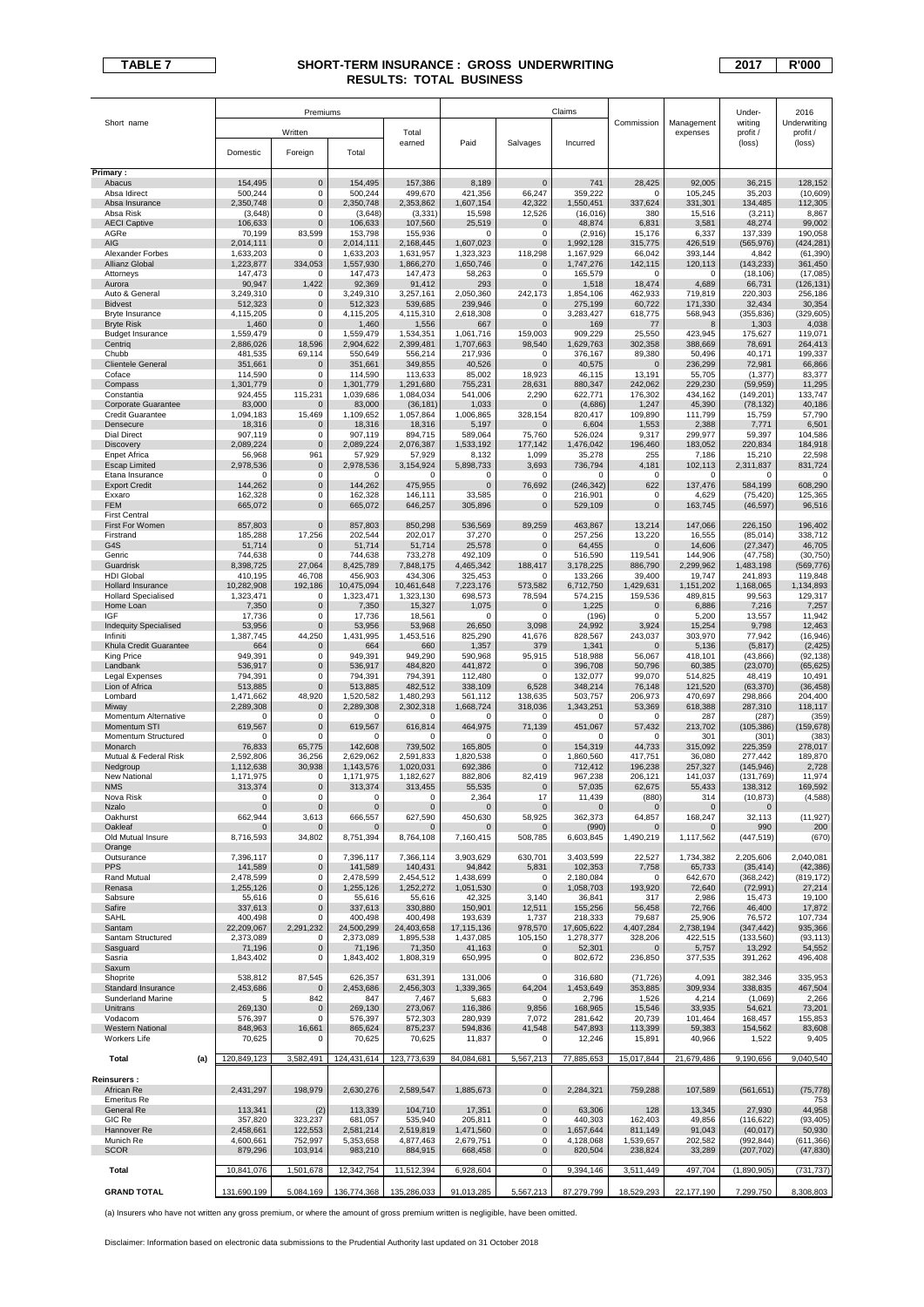### **TABLE 8 SHORT-TERM INSURANCE : NET UNDERWRITING 2017 R'000 RESULTS: TOTAL BUSINESS**

|                                                |                        |                      |                          |                       | Net                   |                          |                       |                          |                      |                        |                         | Gross                    |
|------------------------------------------------|------------------------|----------------------|--------------------------|-----------------------|-----------------------|--------------------------|-----------------------|--------------------------|----------------------|------------------------|-------------------------|--------------------------|
| Short name                                     |                        | Premiums Written     |                          | Total                 |                       | Claims                   |                       | Commission               | Management           | Underwriting           | Underwriting            | premiums<br>written      |
|                                                | Domestic               | Foreign              | Total                    | premiums<br>earned    | Paid                  | Salvages                 | Incurred              |                          | expenses             | profit / (loss)        | profit / (loss)<br>2016 | 2017                     |
|                                                |                        |                      |                          |                       |                       |                          |                       |                          |                      |                        |                         |                          |
| Primary:<br>Abacus                             | 154,495                | $\pmb{0}$            | 154,495                  | 157,386               | 8,189                 | $\pmb{0}$                | 741                   | 28,425                   | 92,005               | 36,215                 | 128,152                 | 154,495                  |
| Absa Idirect                                   | 488,561                | 0                    | 488,561                  | 485,424               | 414,507               | 66,247                   | 352,039               | (678)                    | 105,245              | 28,818                 | (13, 724)               | 500,244                  |
| Absa Insurance                                 | 2,188,486              | $\pmb{0}$            | 2,188,486                | 2,167,017             | 1,439,191             | 42,322                   | 1,498,192             | 324,759                  | 331,301              | 12,765                 | 129,926                 | 2,350,748                |
| Absa Risk<br><b>AECI Captive</b>               | (502)<br>31,764        | 0<br>$\pmb{0}$       | (502)<br>31,764          | (399)<br>35,352       | 22,389<br>25,519      | 12,526<br>0              | 21,534<br>31,450      | (1,616)<br>(8,894)       | 15,516<br>3,581      | (35, 834)<br>9,215     | 2,562<br>(7,982)        | (3,648)<br>106,633       |
| AGRe                                           | 13,072                 | 20,577               | 33,650                   | 29,931                | O                     | 0                        | (311)                 | (3,728)                  | 6,337                | 27,633                 | 22,228                  | 153,798                  |
| AIG                                            | 255,592                | $\pmb{0}$            | 255,592                  | 369,029               | 309,421               | $\mathbf 0$              | 214,353               | (259, 560)               | 426,519              | (12, 282)              | (210, 444)              | 2,014,111                |
| Alexander Forbes                               | 413,054                | 0                    | 413,054                  | 412,684               | 317,428               | 27,700                   | 278,870               | (294, 442)               | 393,144              | 35,112                 | 21,072                  | 1,633,203                |
| <b>Allianz Global</b>                          | 808                    | (214)                | 594                      | (6,032)               | 290                   | $\mathbf 0$              | 58,032                | (152, 657)               | 120,113              | (31, 520)              | 52,029                  | 1,557,930                |
| Attorneys<br>Aurora                            | 132,870<br>79,735      | 0<br>1,264           | 132,870<br>80,998        | 133,308<br>80,642     | 51,080<br>293         | 0<br>$\pmb{0}$           | 105,328<br>(16, 525)  | $\Omega$<br>18,474       | $\Omega$<br>4,689    | 27,981<br>74,005       | (43, 704)<br>(53, 135)  | 147,473<br>92,369        |
| Auto & General                                 | 1,416,319              | 0                    | 1,416,319                | 1,424,170             | 985,276               | 112,729                  | 910,032               | (267, 695)               | 678,848              | 102,986                | 104,712                 | 3,249,310                |
| <b>Bidvest</b>                                 | 361,703                | (725)                | 360,978                  | 390,421               | 163,538               | 0                        | 160,888               | 22,069                   | 171,330              | 36,134                 | 36,515                  | 512,323                  |
| Bryte Insurance                                | 2,664,143              | 0                    | 2,664,143                | 2,807,844             | 2,103,432             | 0                        | 1,789,357             | 464,888                  | 568,943              | (15, 344)              | (580, 542)              | 4,115,205                |
| <b>Bryte Risk</b>                              | 645                    | $\pmb{0}$<br>0       | 645                      | 645                   | 259                   | $\overline{0}$           | 8                     | 77                       | 8                    | 552                    | (8, 345)                | 1,460                    |
| <b>Budget Insurance</b><br>Centriq             | 757,593<br>1,841,950   | 3,993                | 757,593<br>1,845,943     | 732,465<br>1,381,802  | 581,444<br>915,514    | 81,157<br>69,148         | 507,216<br>897,025    | (330, 871)<br>(3,988)    | 423,945<br>388,669   | 132,175<br>100,095     | 69,872<br>143,022       | 1,559,479<br>2,904,622   |
| Chubb                                          | 99,652                 | 25,667               | 125,319                  | 122,738               | 60,311                | 0                        | 75,349                | (31, 147)                | 50,496               | 28,040                 | 34,449                  | 550,649                  |
| <b>Clientele General</b>                       | 351,661                | $\pmb{0}$            | 351,661                  | 349,855               | 40,526                | $\pmb{0}$                | 40,575                |                          | 236,299              | 72,981                 | 66,889                  | 351,661                  |
| Coface                                         | 51,177                 | 0                    | 51,177                   | 51,130                | 40,478                | 8,355                    | 24,900                | (2,621)                  | 55,705               | (26, 854)              | 23,353                  | 114,590                  |
| Compass<br>Constantia                          | 81,833<br>340,670      | $\pmb{0}$<br>11,523  | 81,833<br>352,193        | 85,079<br>339,053     | 80,667<br>171,047     | 28,631<br>220            | 78,672<br>210,931     | (212, 919)<br>(178, 100) | 229,230<br>434,162   | (9,904)<br>(127, 939)  | 9,472<br>8,464          | 1,301,779<br>1,039,686   |
| Corporate Guarantee                            | 83,000                 | 0                    | 83,000                   | (36, 181)             | 1,033                 | $\pmb{0}$                | (4,686)               | 1,247                    | 45,390               | (78, 132)              | 40,166                  | 83,000                   |
| <b>Credit Guarantee</b>                        | 743,382                | 12,004               | 755,386                  | 708,873               | 812,135               | 262,751                  | 578,362               | 17,795                   | 111.799              | 916                    | (34, 255)               | 1,109,652                |
| Densecure                                      | 10,878                 | $\pmb{0}$            | 10,878                   | 10,878                | 5,197                 | $\mathbf 0$              | 6,446                 | 126                      | 2,388                | 1,918                  | 980                     | 18,316                   |
| <b>Dial Direct</b>                             | 416,093                | 0                    | 416,093                  | 403,689               | 349,946               | 74,180                   | 287,780               | (208, 677)               | 299,977<br>183,052   | 24,609                 | 56,468                  | 907,119<br>2,089,224     |
| Discovery<br><b>Enpet Africa</b>               | 1,888,267<br>41,983    | $\mathbf 0$<br>(490) | 1,888,267<br>41,493      | 1,875,346<br>41,493   | 1,324,692<br>7,388    | 177,142<br>1,099         | 1,210,826<br>36,126   | 198,860<br>(2,872)       | 7,186                | 282,609<br>1,053       | 127,361<br>22,207       | 57,929                   |
| <b>Escap Limited</b>                           | 2,531,657              | 0                    | 2,531,657                | 2,684,879             | 2,547,839             | 3,693                    | 265,321               | (29, 810)                | 102,113              | 2,347,256              | 1,431,196               | 2,978,536                |
| Etana Insurance                                | $\mathbf 0$            | 0                    | 0                        | $\Omega$              | 0                     | 0                        | 0                     | 0                        | 0                    | 0                      | 0                       | $\Omega$                 |
| <b>Export Credit</b>                           | 144,262                | $\pmb{0}$            | 144,262                  | 475,955               | $\mathbf 0$           | 76,692                   | (246, 342)            | 622                      | 137,476              | 584,199                | 608,290                 | 144,262                  |
| Exxaro<br><b>FEM</b>                           | 36,747<br>655,383      | 0<br>$\pmb{0}$       | 36,747<br>655,383        | 29,714<br>636,568     | 29,414<br>302,380     | 0<br>$\mathbf 0$         | 79,545<br>514,688     | (22, 976)<br>0           | 4,629<br>163,745     | (31, 484)<br>(41, 865) | 30,657<br>86,002        | 162,328<br>665,072       |
| <b>First Central</b>                           |                        |                      |                          |                       |                       |                          |                       |                          |                      |                        |                         |                          |
| First For Women                                | 24,235                 | $\pmb{0}$            | 24,235                   | 16,730                | 33,483                | 5,773                    | 40,959                | (220, 969)               | 147,066              | 49,674                 | 35,560                  | 857,803                  |
| Firstrand                                      | 126,755                | 11,804               | 138,559                  | 138,032               | 34,413                | 0                        | 179,121               | (572)                    | 16,555               | (57, 072)              | (8,931)                 | 202,544                  |
| G4S                                            | 22,686                 | $\pmb{0}$            | 22,686                   | 22,686                | 25,578                | $\pmb{0}$                | 36,493                | $\mathbf 0$              | 14,606               | (28, 413)              | 15,976                  | 51,714                   |
| Genric<br>Guardrisk                            | 251,978<br>6,000,052   | 0<br>27,064          | 251,978<br>6,027,116     | 243,217<br>5,575,713  | 141,524<br>2,421,138  | $\mathbf 0$<br>188,417   | 153,523<br>2,091,527  | (3, 377)<br>337,581      | 87,061<br>2,299,962  | 6,010<br>846,643       | 4,663<br>169,890        | 744,638<br>8,425,789     |
| <b>HDI Global</b>                              | 3,749                  | 1,035                | 4,784                    | 4,197                 | 1,137                 | $\Omega$                 | 16,198                | (17, 631)                | 19,747               | (14, 117)              | 19,516                  | 456,903                  |
| Hollard Insurance                              | 8,185,564              | 59,533               | 8,245,096                | 8,204,960             | 5,278,066             | 573,582                  | 4,679,193             | 871,704                  | 1,151,202            | 1,502,861              | 1,423,268               | 10,475,094               |
| <b>Hollard Specialised</b>                     | 1,309,069              | 0                    | 1,309,069                | 1,308,392             | 690,590               | 78,594                   | 582,325               | 157,435                  | 489,815              | 78,816                 | 104,996                 | 1,323,471                |
| Home Loan<br>IGF                               | 3,675<br>$\mathbf 0$   | $\pmb{0}$<br>0       | 3,675<br>$\mathbf 0$     | 11,652<br>$\mathbf 0$ | 537<br>$\mathbf 0$    | $\pmb{0}$<br>$\mathbf 0$ | 687<br>$\mathbf 0$    | $\Omega$<br>(4, 777)     | 6,886<br>5,200       | 4,079<br>(423)         | 2,318<br>521            | 7,350<br>17,736          |
| <b>Indequity Specialised</b>                   | 52,109                 | $\pmb{0}$            | 52,109                   | 52,121                | 26,650                | 3,098                    | 24,918                | 3,924                    | 15,254               | 8,025                  | 10,189                  | 53,956                   |
| Infiniti                                       | 1,067,025              | 44,250               | 1,111,276                | 1,131,293             | 673,633               | 41,676                   | 669,915               | 170,018                  | 303,970              | (12, 610)              | (23, 523)               | 1,431,995                |
| Khula Credit Guarantee                         | 664                    | $\pmb{0}$            | 664                      | 660                   | 1,357                 | 379                      | 1,341                 | $\Omega$                 | 5,136                | (5, 817)               | (2, 425)                | 664                      |
| King Price                                     | 151,345                | 0                    | 151,345                  | 151,376               | 62,685                | 13,286                   | 43,465                | (249, 444)               | 418,101              | (60, 746)              | (114, 879)              | 949,391                  |
| Landbank<br>Legal Expenses                     | 204,480<br>794,391     | (69, 120)<br>0       | 135,360<br>794,391       | 115,328<br>794,391    | 132,141<br>112,480    | $\pmb{0}$<br>$\Omega$    | 116,398<br>132,077    | (27, 146)<br>99,070      | 60,385<br>514,825    | (34, 309)<br>48,419    | (28, 429)<br>10,491     | 536,917<br>794,391       |
| Lion of Africa                                 | 221,773                | 0                    | 221,773                  | 175,987               | 116,155               | 6,528                    | 163,291               | 14,111                   | 121,520              | (122, 935)             | (55,066)                | 513,885                  |
| Lombard                                        | 553,531                | 40,515               | 594,046                  | 601,772               | 256,936               | 79,310                   | 177,100               | (88, 735)                | 470,697              | 42,710                 | (17, 321)               | 1,520,582                |
| Miway                                          | 344,824                | $\pmb{0}$            | 344,824                  | 338,741               | 233,779               | 47,705                   | 190,894               | (701, 468)               | 618,388              | 230,928                | 79,753                  | 2,289,308                |
| Momentum Alternative<br>Momentum STI           | $\mathbf 0$<br>612,595 | 0<br>$\pmb{0}$       | $\Omega$<br>612,595      | $\Omega$<br>609,874   | 0<br>461,731          | 0<br>71,139              | $\Omega$<br>446,439   | $\Omega$<br>57,432       | 287<br>213,702       | (287)<br>(107, 699)    | (359)<br>(163, 544)     | $\Omega$<br>619,567      |
| Momentum Structured                            | $\mathbf 0$            | 0                    | $\mathbf 0$              | $\Omega$              | $\Omega$              | 0                        | $\mathbf 0$           | $\mathbf 0$              | 301                  | (301)                  | (383)                   | $\Omega$                 |
| Monarch                                        | 45,187                 | 65,775               | 110,962                  | 609,705               | 103,336               | $\pmb{0}$                | 96,750                | (22, 212)                | 315,092              | 220,075                | 272,171                 | 142,608                  |
| Mutual & Federal Risk                          | 774,750                | 36,256               | 811,006                  | 759,851               | 662,994               | 0                        | 596,823               | (91, 078)                | 36,080               | 218,026                | 232,803                 | 2,629,062                |
| Nedgroup<br>New National                       | 947,704<br>346,645     | 30,938<br>0          | 978,642<br>346,645       | 855,620<br>347,767    | 574,936<br>241,790    | $\pmb{0}$<br>31,224      | 598,273<br>224,107    | 178,536<br>(9, 315)      | 257,327<br>141,037   | (178, 517)<br>(8,062)  | (31, 419)<br>(2,765)    | 1,143,576<br>1,171,975   |
| <b>NMS</b>                                     | 313,374                | $\mathbf 0$          | 313,374                  | 313,455               | 55,535                | $\mathbf 0$              | 57,561                | 62.675                   | 55,433               | 137.786                | 151.708                 | 313.374                  |
| Nova Risk                                      | (3, 406)               | 0                    | (3, 406)                 | (3, 406)              | (1, 419)              | 1                        | (6, 236)              | (788)                    | 314                  | 3,303                  | (2,633)                 | 0                        |
| Nzalo                                          | $\mathbf 0$            | $\pmb{0}$            | $\mathbf 0$              | 0                     | $\mathbf 0$           | $\pmb{0}$                | $\mathbf 0$           | $\mathbf 0$              | $\mathbf 0$          | $\mathbf 0$            |                         | $\mathbf 0$              |
| Oakhurst                                       | 552,210                | 361                  | 552,571                  | 511,363<br>$\Omega$   | 356,832<br>$\Omega$   | 58,925                   | 300,761               | 39,875<br>$\Omega$       | 166,094<br>$\Omega$  | 4,633                  | 16,244                  | 666,557                  |
| Oakleaf<br>Old Mutual Insure                   | 7,626,868              | $\mathbf 0$<br>4,470 | $\mathbf 0$<br>7,631,337 | 7,643,678             | 5,542,857             | $\mathbf 0$<br>508,785   | (990)<br>4,839,940    | 1,326,559                | 1,117,562            | 990<br>359,617         | 200<br>42,494           | $\mathbf 0$<br>8,751,394 |
| Orange                                         |                        |                      |                          |                       |                       |                          |                       |                          |                      |                        |                         |                          |
| Outsurance                                     | 7,314,649              | 0                    | 7,314,649                | 7,284,646             | 3,778,134             | 630,701                  | 3,238,697             | 22,527                   | 1,734,382            | 2,289,040              | 2,113,859               | 7,396,117                |
| <b>PPS</b>                                     | 135,987                | $\pmb{0}$            | 135,987                  | 134,828               | 94,842                | 5,831                    | 103,476               | 7,758                    | 65,733               | (42, 139)              | (45, 911)               | 141,589                  |
| Rand Mutual<br>Renasa                          | 2,469,504<br>132,930   | 0<br>$\pmb{0}$       | 2,469,504<br>132,930     | 2,445,417<br>132,775  | 1,438,173<br>100,546  | 0<br>$\pmb{0}$           | 2,179,558<br>101,353  | 0<br>(37, 826)           | 642,670<br>72,640    | (376, 811)<br>(3, 393) | (826, 555)<br>751       | 2,478,599<br>1,255,126   |
| Sabsure                                        | 43,574                 | 0                    | 43,574                   | 43,574                | 41,371                | 3,140                    | 37,743                | $\mathbf 0$              | 2,986                | 2,845                  | 4,481                   | 55,616                   |
| Safire                                         | 285,826                | $\pmb{0}$            | 285,826                  | 278,671               | 142,057               | 12,511                   | 139,500               | 52,518                   | 72,766               | 13,887                 | (1,045)                 | 337,613                  |
| SAHL                                           | 376,811                | 0                    | 376,811                  | 376,811               | 130,646               | 2,237                    | 172,129               | 79,687                   | 25,906               | 99,089                 | 90,708                  | 400,498                  |
| Santam<br>Santam Structured                    | 18,711,919<br>850,777  | 979,853<br>0         | 19,691,773<br>850,777    | 19,588,183<br>377,503 | 13,480,290<br>192,122 | 978,570<br>11,361        | 13,785,040<br>189,534 | 3,170,453<br>(260, 705)  | 2,738,194<br>422,515 | (105, 504)<br>26,160   | 964,303<br>(26, 486)    | 24,500,299<br>2,373,089  |
| Sasquard                                       | 51,786                 | $\pmb{0}$            | 51,786                   | 52,191                | 12,707                | $\pmb{0}$                | 17,162                | (4, 106)                 | 5,757                | 33,378                 | 42,058                  | 71,196                   |
| Sasria                                         | 1,698,156              | 0                    | 1,698,156                | 1,665,994             | 650,995               | $\mathbf 0$              | 799,465               | 208,397                  | 376,848              | 281,285                | 377,449                 | 1,843,402                |
| Saxum                                          |                        |                      |                          |                       |                       |                          |                       |                          |                      |                        |                         |                          |
| Shoprite<br>Standard Insurance                 | 411,303                | 87,545               | 498,848                  | 503,882               | 77,544                | $\mathbf 0$              | 214,174               | (97,030)                 | 4,091                | 382,647                | 312,149                 | 626,357<br>2,453,686     |
| Sunderland Marine                              | 2,294,113<br>87        | 0<br>531             | 2,294,113<br>618         | 2,291,528<br>6,272    | 1,116,178<br>2,174    | 64,204<br>0              | 1,229,836<br>1,760    | 343,531<br>615           | 309,934<br>4,214     | 408,226<br>(317)       | 416,709<br>(483)        | 847                      |
| Unitrans                                       | 175,157                | 0                    | 175,157                  | 177,023               | 73,045                | 9,856                    | 114,852               | 9,009                    | 33,565               | 19,598                 | 21,173                  | 269,130                  |
| Vodacom                                        | 576,397                | 0                    | 576,397                  | 572,303               | 280,939               | 7,072                    | 281,642               | 20,739                   | 101,464              | 168,457                | 155,853                 | 576,397                  |
| <b>Western National</b><br><b>Workers Life</b> | 670,733                | 6,577                | 677,310                  | 685,404               | 476,955               | 31,425                   | 444,817               | 61,755                   | 59,383               | 119,449                | 76,235                  | 865,624                  |
|                                                | 47,628                 | 0                    | 47,628                   | 47,628                | 8,133                 | 0                        | 7,461                 | (2,942)                  | 40,966               | 2,143                  | 10,441                  | 70,625                   |
| Total<br>(a)                                   | 85,058,100             | 1,400,986            | 86,459,086               | 85,580,545            | 53,448,549            | 4,509,920                | 49,477,774            | 4,519,878                | 21,577,459           | 10,005,433             | 8,130,683               | 124,431,614              |
| <b>Reinsurers:</b>                             |                        |                      |                          |                       |                       |                          |                       |                          |                      |                        |                         |                          |
| African Re                                     | 696,276                | 56,384               | 752,660                  | 739,996               | 524,267               | $\pmb{0}$                | 633,492               | 163,012                  | 107,589              | (164, 097)             | (36, 975)               | 2,630,276                |
| <b>Emeritus Re</b>                             |                        |                      |                          |                       |                       |                          |                       |                          |                      |                        | (1, 310)                |                          |
| General Re<br>GIC Re                           | 573<br>52,326          | (444)<br>38,715      | 129<br>91,041            | 733<br>60,418         | 163<br>25,554         | $\pmb{0}$<br>$\pmb{0}$   | (1, 476)<br>63,613    | (16, 640)<br>(3,878)     | 13,345<br>49,856     | 5,504<br>(49, 173)     | 9,983<br>(7, 464)       | 113,339<br>681,057       |
| Hannover Re                                    | 675,029                | 55,656               | 730,685                  | 692,949               | 475,672               | $\pmb{0}$                | 493,144               | 153,508                  | 91,043               | (44, 747)              | (147, 324)              | 2,581,214                |
| Munich Re                                      | 851,844                | 93,120               | 944,964                  | 898,261               | 312,627               | 0                        | 776,071               | 292,045                  | 19,249               | (189, 104)             | 26,312                  | 5,353,658                |
| <b>SCOR</b>                                    | 257,680                | 39,969               | 297,649                  | 260,642               | 193,458               | $\pmb{0}$                | 227,969               | 58,417                   | 33,289               | (59,033)               | (75, 287)               | 983,210                  |
| Total                                          | 2,533,728              | 283,400              | 2,817,128                | 2,652,999             | 1,531,741             | $\mathbf 0$              | 2,192,814             | 646,465                  | 314,371              | (500, 651)             | (232,066)               | 12,342,754               |
| <b>GRAND TOTAL</b>                             | 87,591,828             | 1,684,387            | 89,276,214               | 88,233,543            | 54,980,290            | 4,509,920                | 51,670,588            | 5,166,343                | 21,891,831           | 9,504,782              | 7,898,618               | 136,774,368              |

(a) Emeritus,First Central, Orange and Saxum were not required to submit returns.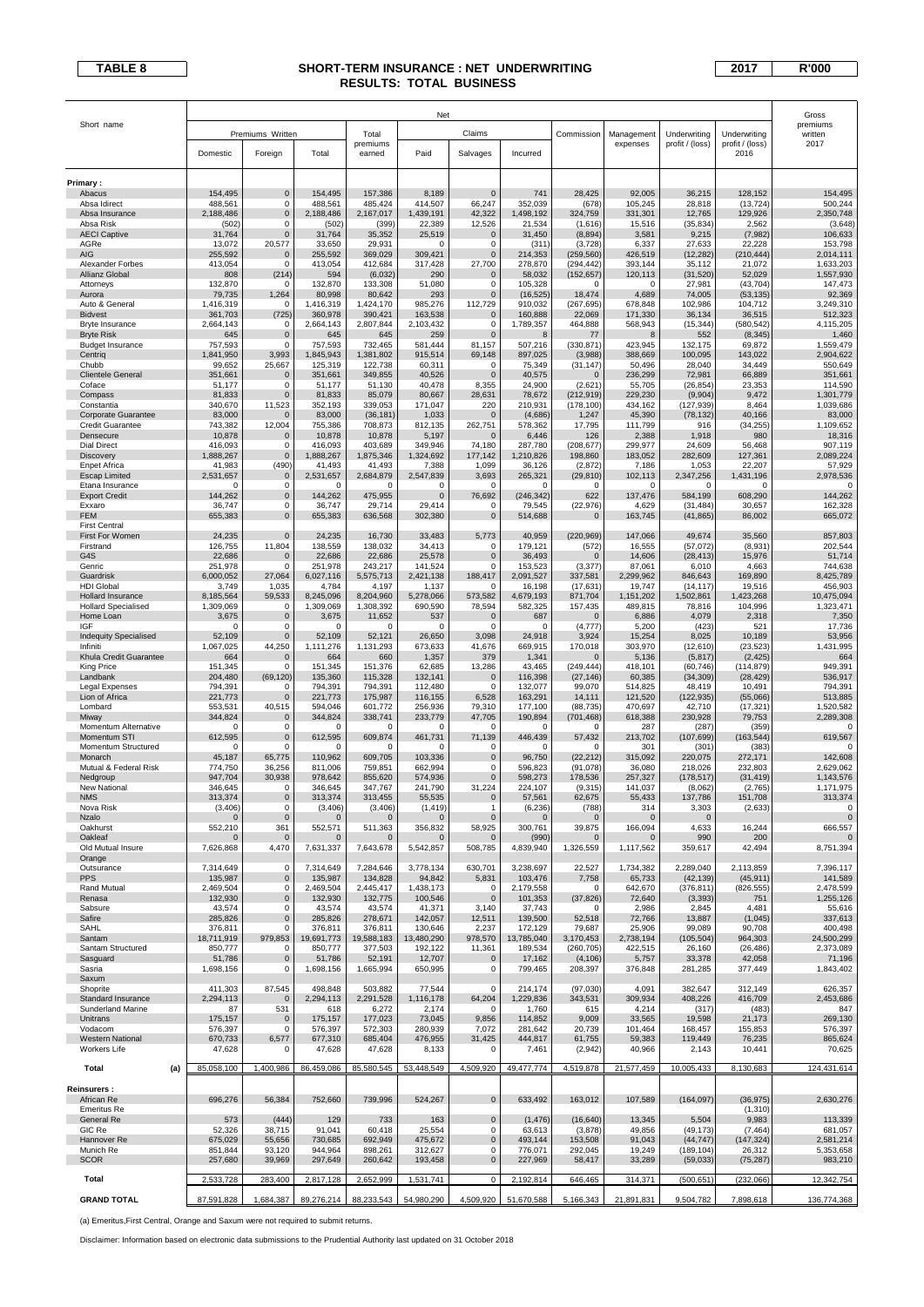| TABLE 8(a)                                   |                        | SHORT-TERM INSURANCE : NET UNDERWRITING |                          |                          |                                   |                         |                        |                         | 2017                    | <b>R'000</b>            |
|----------------------------------------------|------------------------|-----------------------------------------|--------------------------|--------------------------|-----------------------------------|-------------------------|------------------------|-------------------------|-------------------------|-------------------------|
|                                              |                        |                                         |                          |                          | <b>RESULTS: PROPERTY BUSINESS</b> |                         |                        |                         |                         |                         |
|                                              |                        |                                         |                          |                          | Net                               |                         |                        |                         |                         | Gross                   |
| Short name                                   | Total                  | Total                                   |                          | Claims                   |                                   |                         | Commission Management  | Underwriting            | Underwriting            | premiums<br>written     |
|                                              | premiums               | premiums                                |                          |                          |                                   |                         | expenses               | profit / (loss)         | profit / (loss)         | 2017                    |
|                                              | written                | earned                                  | Paid                     | Salvages                 | Incurred                          |                         |                        |                         | 2016                    |                         |
| Primary:                                     |                        |                                         |                          |                          |                                   |                         |                        |                         |                         |                         |
| Abacus                                       | 154,495                | 157,386                                 | 8,189                    | $\mathbf 0$              | 741                               | 28,425                  | 92,005                 | 36,215                  | 128,152                 | 154,495                 |
| Absa Idirect<br>Absa Insurance               | 48,856<br>1,525,830    | 48,542<br>1,497,160                     | 42,136<br>1,065,796      | 6,625<br>28,454          | 35,990<br>1,112,197               | (68)<br>242,219         | 10,524<br>149,128      | 2,096<br>(6, 384)       | (2, 411)<br>132,674     | 50,024<br>1,669,188     |
| Absa Risk                                    | 2,611                  | 2,615                                   | 18,791                   | 6,029                    | 12,959                            | (1, 919)                | (291, 183)             | 282,758                 | 29,894                  | 68,595                  |
| <b>AECI Captive</b><br>AGRe                  | 8,214<br>33,081        | 13,236<br>29,359                        | 16.366<br>0              | $\pmb{0}$<br>0           | 23,187<br>(304)                   | (7, 738)<br>(3,784)     | 2,101<br>6,314         | (4, 314)<br>27,133      | (9,881)<br>21,700       | 62,165<br>153,229       |
| AIG                                          | 68,664                 | 118,998                                 | 104,013                  | $\mathbf{0}$             | (19, 849)                         | (53, 421)               | 88,383                 | 103,885                 | (101, 426)              | 626,494                 |
| Alexander Forbes<br><b>Allianz Global</b>    | 124,513                | 124,294                                 | 75,553                   | 369                      | 71,245                            | (123, 217)              | 131,511<br>72,370      | 44,755                  | 36,416                  | 539,006<br>570.369      |
| Attorneys                                    | (339)<br>0             | (6,082)<br>0                            | 252<br>$\mathbf 0$       | $\pmb{0}$<br>0           | 21,392<br>0                       | (89, 111)<br>$\Omega$   | $\mathbf 0$            | (10, 733)<br>$\Omega$   | 13,197<br>$\Omega$      | 0                       |
| Aurora                                       | $\pmb{0}$              | 0                                       | $\mathbf 0$              | $\pmb{0}$                | $\overline{0}$                    | $\mathbf{0}$            | $\mathbf 0$            | $\mathbf 0$             | $\mathbf{0}$            | $\mathbf 0$             |
| Auto & General<br><b>Bidvest</b>             | 330,850<br>33,835      | 386,453<br>41,940                       | 233,202<br>38,349        | 30,380<br>0              | 245,254<br>36,845                 | (84, 976)<br>(3,053)    | 158,578<br>10,976      | 67,597<br>(2,828)       | 75,614<br>(16, 885)     | 759,035<br>107,183      |
| Bryte Insurance                              | 713,720                | 802,010                                 | 612,073                  | 0                        | 470,602                           | 175,166                 | 205,325                | (49, 083)               | (349, 270)              | 1,633,341               |
| <b>Bryte Risk</b><br><b>Budget Insurance</b> | $\mathbf 0$<br>64,857  | $\mathbf 0$<br>62,697                   | $\overline{0}$<br>58,167 | $\mathbf{0}$<br>8,468    | $\mathbf 0$<br>44,714             | $\Omega$<br>(17, 863)   | $\mathbf{0}$<br>35,902 | $\mathbf 0$<br>(56)     | $\Omega$<br>11,001      | 0<br>132,069            |
| Centriq                                      | 282,510                | 76,024                                  | 149,778                  | 4,575                    | 260,967                           | (18, 412)               | 58,300                 | (224, 832)              | (18,092)                | 527,767                 |
| Chubb<br><b>Clientele General</b>            | 63,124<br>0            | 55,909<br>0                             | 34,681<br>0              | 0<br>$\pmb{0}$           | 44,811<br>0                       | (7,069)<br>0            | 22,509<br>0            | (4, 342)<br>$\mathbf 0$ | 12,688<br>$\mathbf 0$   | 287,583<br>0            |
| Coface                                       | 0                      | 0                                       | 0                        | 0                        | 0                                 | 0                       | 0                      | 0                       | 0                       | 0                       |
| Compass<br>Constantia                        | 17,760<br>31,227       | 21,486<br>26,046                        | 28.219<br>16,062         | 6,217<br>12              | 21,728<br>24,813                  | (141, 170)<br>(8,619)   | 148,277<br>23,836      | (7, 349)<br>(13, 984)   | 1,939<br>4,563          | 842,052<br>77,601       |
| Corporate Guarantee                          | 66,664                 | (100, 001)                              | 283                      | $\pmb{0}$                | (8,966)                           | 1,002                   | 26,612                 | (118, 649)              | 28,772                  | 66,664                  |
| <b>Credit Guarantee</b><br>Densecure         | 0<br>7,066             | 0<br>7,066                              | 0<br>4,233               | 0<br>$\mathbf 0$         | 0<br>4,785                        | 0<br>(63)               | 0<br>1,732             | $\Omega$<br>612         | 0<br>4,307              | 0<br>13,286             |
| <b>Dial Direct</b>                           | 62,977                 | 58,561                                  | 78,053                   | 13,101                   | 71,346                            | (35, 142)               | 48,581                 | (26, 224)               | 23,585                  | 146,908                 |
| <b>Discovery</b><br><b>Enpet Africa</b>      | 483.602<br>5,308       | 481,175<br>5,308                        | 387,741<br>406           | 222<br>0                 | 409,412<br>7,556                  | 78,120<br>(1, 176)      | 13,323<br>1,459        | (19, 680)<br>(2, 532)   | 15,879<br>6,189         | 541,130<br>11,760       |
| <b>Escap Limited</b>                         | 1,947,912              | 1,947,912                               | 2,228,941                | $\pmb{0}$                | (372, 019)                        | (22, 565)               | 78,568                 | 2,263,929               | 1,345,620               | 2,360,013               |
| Etana Insurance<br><b>Export Credit</b>      | 0<br>$\mathbf 0$       | 0<br>$\mathbf 0$                        | 0<br>0                   | 0<br>$\pmb{0}$           | 0<br>$\mathbf 0$                  | 0<br>$\Omega$           | 0<br>$\Omega$          | $\mathbf 0$<br>$\Omega$ | $\Omega$<br>$\Omega$    | 0<br>$\mathbf 0$        |
| Exxaro                                       | 25,830                 | 19,244                                  | 25,668                   | 0                        | 70,807                            | (20, 824)               | 3,900                  | (34, 639)               | 28,175                  | 136,266                 |
| <b>FEM</b><br><b>First Central</b>           | 0                      | 0                                       | 0                        | $\overline{0}$           | 0                                 |                         | 0                      | $\Omega$                | 0                       | 0                       |
| First For Women                              | 3,114                  | 1,728                                   | 1,745                    | 1,945                    | 13,800                            | (28, 488)               | 18,826                 | (2, 409)                | 5,483                   | 110,231                 |
| Firstrand<br>G4S                             | 1,117<br>$\mathbf 0$   | 590<br>0                                | 324<br>0                 | 0<br>$\mathbf 0$         | 4,452<br>$\Omega$                 | (2, 378)                | 416<br>$\mathbf 0$     | (1, 899)                | 2,337<br>$\mathbf 0$    | 13,578<br>$\Omega$      |
| Genric                                       | 29,309                 | 29,910                                  | 18,296                   | 0                        | 20,394                            | (3,680)                 | 17,283                 | (4,086)                 | (162)                   | 147,836                 |
| Guardrisk<br><b>HDI Global</b>               | 1,134,860              | 1,195,972                               | 564,544                  | 45,303<br>0              | 259,405<br>16,141                 | 68,523                  | 494,270                | 373,774                 | (251, 917)              | 2,238,132               |
| Hollard Insurance                            | 4,659<br>2,750,461     | 4,064<br>2,734,674                      | 1,117<br>1,602,674       | 29,840                   | 1,592,962                         | (13,950)<br>330,212     | 15,986<br>203,188      | (14, 113)<br>608,313    | 18,887<br>520,455       | 409,134<br>3,733,794    |
| <b>Hollard Specialised</b>                   | 3,932                  | 3,942                                   | 7,798                    | 844                      | 6,817                             | 60                      | 138                    | (3,073)                 | 1,127                   | 5,404                   |
| Home Loan<br>IGF                             | 0<br>0                 | 0<br>0                                  | 0<br>0                   | $\pmb{0}$<br>0           | 0<br>0                            | $\mathbf 0$<br>$\Omega$ | $\mathbf 0$<br>0       | $\mathbf 0$<br>$\Omega$ | $\mathbf 0$<br>$\Omega$ | $\mathbf 0$<br>$\Omega$ |
| <b>Indequity Specialised</b>                 | 21,789                 | 21,778                                  | 8,123                    | $\mathbf{0}$             | 8,129                             | 1,981                   | 6,375                  | 5,293                   | 4,501                   | 22,551                  |
| Infiniti<br>Khula Credit Guarantee           | 344,591<br>0           | 321,750<br>$\mathbf 0$                  | 173,174<br>0             | 7,844<br>$\pmb{0}$       | 167,378<br>$\mathbf 0$            | 73,402<br>$\Omega$      | 60,226<br>$\Omega$     | 20,745<br>$\Omega$      | 39,877<br>$\Omega$      | 485,141<br>0            |
| King Price                                   | 12,773                 | 12,793                                  | 4,563                    | 967                      | 5,562                             | (21, 051)               | 35,285                 | (7,002)                 | (7, 941)                | 80,122                  |
| Landbank<br>Legal Expenses                   | 134.697<br>$\mathbf 0$ | 114,602<br>$\mathbf 0$                  | 131,647<br>0             | $\pmb{0}$<br>0           | 115.929<br>0                      | (27, 249)<br>0          | 59,444<br>0            | (33.522)<br>$\Omega$    | (27, 272)<br>$\Omega$   | 536,252<br>0            |
| Lion of Africa                               | 59,594                 | 53,202                                  | 41,896                   | 3,309                    | (49, 480)                         | 708                     | 58,941                 | 43,034                  | (44, 666)               | 237,121                 |
| Lombard<br>Miway                             | 26,840<br>25,166       | 24,919<br>24,520                        | 23,001<br>4,672          | 3,943<br>87              | 19,522<br>5,348                   | (9,053)<br>(51, 196)    | 29,558<br>45,132       | (15, 108)<br>25,235     | (4, 540)<br>10,300      | 164,361<br>167,082      |
| Momentum Alternative                         | 0                      | 0                                       | 0                        | 0                        | 0                                 | 0                       | 0                      | $\Omega$                | $\Omega$                | 0                       |
| Momentum STI<br>Momentum Structured          | 120.467<br>0           | 119,702<br>0                            | 65,198<br>0              | 510<br>0                 | 72,157<br>0                       | 11,294<br>$\Omega$      | 42,024<br>0            | (5, 774)<br>$\Omega$    | 12,243<br>$\Omega$      | 121,838<br>$\Omega$     |
| Monarch                                      | 40.763                 | 222,884                                 | 10,145                   | 0                        | 8,602                             | (8, 160)                | 115,751                | 106,689                 | 128,262                 | 52,388                  |
| Mutual & Federal Risk<br>Nedgroup            | 293,459<br>693,284     | 277,206<br>695,037                      | 155,366<br>467,556       | 0<br>$\mathsf{O}\xspace$ | 140,513<br>498,119                | (3, 404)<br>139,330     | 10,765<br>107,119      | 129,332<br>(49, 531)    | 141,222<br>(10, 897)    | 788,081<br>793,607      |
| New National                                 | 74,313                 | 74,507                                  | 34,507                   | 13                       | 40,003                            | (1,663)                 | 30,512                 | 5,655                   | (9, 488)                | 279,810                 |
| <b>NMS</b><br>Nova Risk                      | 313,374<br>$\mathbf 0$ | 313,455<br>0                            | 55,535<br>$\mathbf 0$    | $\mathbf 0$<br>0         | 57,561<br>$\overline{2}$          | 62,675<br>(0)           | 55,433<br>$\Omega$     | 137,786<br>(2)          | 151,706<br>(4)          | 313,374<br>0            |
| Nzalo                                        | $\mathbf 0$            | $\mathbf 0$                             | 0                        | 0                        | 0                                 | $\mathbf 0$             | 0                      | $\Omega$                |                         | $\mathbf 0$             |
| Oakhurst<br>Oakleaf                          | 33,181<br>$\Omega$     | 34,328<br>$\Omega$                      | 14,201<br>$\Omega$       | 0<br>$\pmb{0}$           | 17,346<br>$\Omega$                | 4,670<br>$\Omega$       | 11,397<br>$\Omega$     | 915<br>$\Omega$         | 5,310<br>$\Omega$       | 44,928<br>0             |
| Old Mutual Insure                            | 2,738,597              | 2,739,029                               | 1,741,675                | 0                        | 1,622,051                         | 643,453                 | 401,051                | 72,474                  | (41, 385)               | 3,523,092               |
| Orange                                       |                        |                                         |                          |                          |                                   |                         |                        |                         | 804.462                 |                         |
| Outsurance<br><b>PPS</b>                     | 2,307,581<br>41,656    | 2,299,038<br>41,465                     | 1,107,630<br>28,637      | 6,180<br>$\mathbf 0$     | 1,179,674<br>34,381               | 10,955<br>3,069         | 462,075<br>20,838      | 646,334<br>(16, 823)    | (13,605)                | 2,370,816<br>42,858     |
| Rand Mutual<br>Renasa                        | 0<br>21,543            | 0<br>21,403                             | 0<br>5,961               | 0<br>$\pmb{0}$           | 0<br>5,600                        | 0<br>(6, 435)           | 0<br>16.691            | 0<br>5,547              | 0                       | 0<br>281,471            |
| Sabsure                                      | 2,306                  | 2,306                                   | 6,188                    | $\mathbf 0$              | 3,938                             | $\Omega$                | 544                    | (2, 175)                | (10, 937)<br>62         | 10,129                  |
| Safire<br>SAHL                               | 99,015<br>375,492      | 96,951<br>375,492                       | 41,683<br>130,646        | 48<br>2,237              | 46,140<br>171,976                 | 17,133<br>79,408        | 25,848<br>25,815       | 7,830<br>98,293         | 9,723<br>89,846         | 110,283<br>399,097      |
| Santam                                       | 6,030,308              | 5,956,422                               | 4,047,383                | 42,344                   | 4,935,594                         | 814,417                 | 1,042,713              | (836, 302)              | 55,281                  | 9,625,824               |
| Santam Structured<br>Sasquard                | 392,621<br>21,589      | 31,232<br>21,105                        | 55,982<br>2,662          | 108<br>$\mathbf 0$       | 57,477<br>8,275                   | (48, 319)<br>(3, 325)   | 76,184<br>0            | (54, 110)<br>16,155     | (74, 853)<br>20,083     | 790,506<br>36,872       |
| Sasria                                       | 1,350,803              | 1,316,350                               | 433,659                  | 0                        | 605,272                           | 161,689                 | 302,397                | 246,992                 | 449,468                 | 1,479,875               |
| Saxum                                        |                        |                                         |                          |                          |                                   |                         |                        |                         |                         |                         |
| Shoprite<br>Standard Insurance               | 157,264<br>1,547,625   | 157,264<br>1,548,572                    | 46,056<br>704,832        | 0<br>6,125               | 184,778<br>844,093                | (10, 453)<br>229,099    | 568<br>165,252         | (17, 629)<br>310,128    | 94,993<br>379,732       | 279,055<br>1,689,401    |
| Sunderland Marine                            | 0                      | 0                                       | 0                        | 0                        | (7)                               | 0                       | 0                      | 7                       | 84                      | 0                       |
| Unitrans<br>Vodacom                          | 20,666<br>576,397      | 20,695<br>572,303                       | 4,401<br>280,939         | $\pmb{0}$<br>7,072       | 22,599<br>281,642                 | $\mathbf 0$<br>20,739   | 2,015<br>101,464       | (3,919)<br>168,457      | 781<br>155,853          | 93,208<br>576,397       |
| <b>Western National</b>                      | 192,746                | 192,628                                 | 109,311                  | 460                      | 122,177                           | 20,388                  | 3,779                  | 46,284                  | 40,344                  | 262,376                 |
| <b>Workers Life</b>                          | 0                      | 0                                       | 0                        | 0                        | 0                                 | 0                       | 0                      | 0                       | 0                       | 0                       |
| Total<br>(a)                                 | 28,101,118             | 27,551,156                              | 17,360,677               | 263,632                  | 15,736,533                        | 2,339,143               | 5,164,333              | 4,311,148               | 4,067,160               | 43,852,247              |
| <b>Reinsurers:</b>                           |                        |                                         |                          |                          |                                   |                         |                        |                         |                         |                         |
| African Re                                   | 395,631                | 390,182                                 | 260,508                  | $\mathbf 0$              | 365,691                           | 85,187                  | 56,814                 | (117, 510)              | (37, 480)               | 1,387,674               |
| <b>Emeritus Re</b><br>General Re             | 129                    | 733                                     | 163                      | $\pmb{0}$                | (1, 476)                          | (13,069)                | 10,139                 | 5,138                   | 209<br>1,184            | 84,963                  |
| GIC Re                                       | 62,813                 | 39,334                                  | 15,047                   | 0                        | 48,698                            | (3,002)                 | 39,681                 | (46, 043)               | (8, 848)                | 485,313                 |
| Hannover Re<br>Munich Re                     | 487,197<br>295,929     | 385,390<br>242,327                      | 249,662<br>227,470       | $\pmb{0}$<br>0           | 285,520<br>300,650                | 107,128<br>100,513      | 44,885<br>4,896        | (52, 143)<br>(163, 732) | (175, 018)<br>(12, 916) | 1,317,425<br>1,803,260  |
| <b>SCOR</b>                                  | 234,535                | 194,332                                 | 160,063                  | $\pmb{0}$                | 181,969                           | 46,794                  | 20,572                 | (55,003)                | (55, 440)               | 607,606                 |
| Total                                        | 1,476,233              | 1,252,298                               | 912,913                  | 0                        | 1,181,052                         | 323,551                 | 176,987                | (429, 292)              | (288, 309)              | 5,686,242               |
| <b>GRAND TOTAL</b>                           | 29,577,351             | 28,803,454                              | 18,273,590               | 263,632                  | 16,917,585                        | 2,662,694               | 5,341,320              | 3,881,855               | 3,778,851               | 49,538,489              |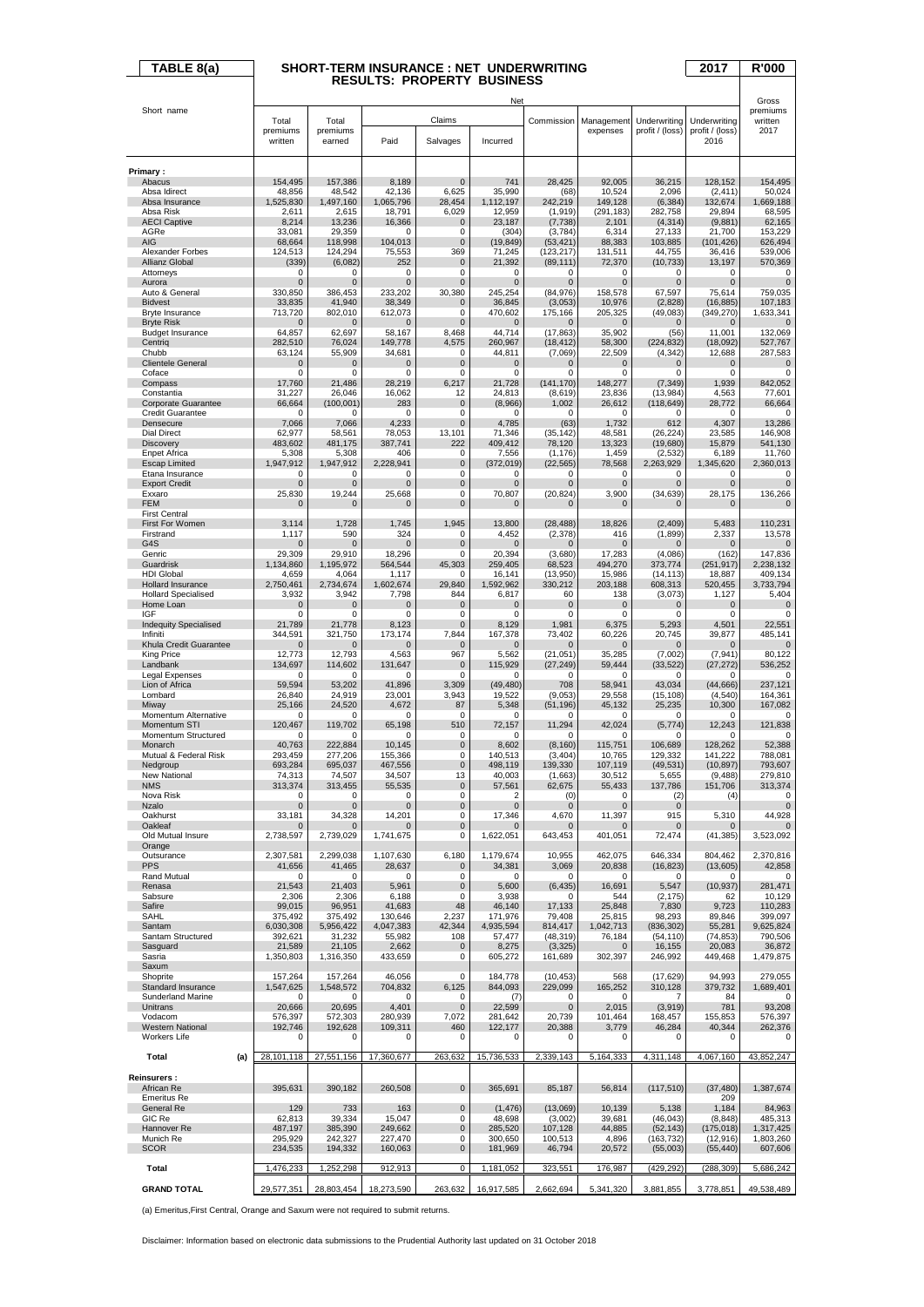| $TABLE 8(b)$                                   |                       | SHORT-TERM INSURANCE : NET UNDERWRITING |                                         |                      |                            |                          |                             |                            | 2017                        | <b>R'000</b>           |
|------------------------------------------------|-----------------------|-----------------------------------------|-----------------------------------------|----------------------|----------------------------|--------------------------|-----------------------------|----------------------------|-----------------------------|------------------------|
|                                                |                       |                                         | <b>RESULTS: TRANSPORTATION BUSINESS</b> |                      |                            |                          |                             |                            |                             |                        |
|                                                |                       |                                         |                                         |                      | Net                        |                          |                             |                            |                             | Gross                  |
| Short name                                     | Total                 | Total                                   |                                         | Claims               |                            | Commission               | Management                  | Underwriting               | Underwriting                | premiums<br>written    |
|                                                | premiums              | premiums                                |                                         |                      |                            |                          | expenses                    | profit / (loss)            | profit / (loss)             | 2017                   |
|                                                | written               | earned                                  | Paid                                    | Salvages             | Incurred                   |                          |                             |                            | 2016                        |                        |
| Primary:                                       |                       |                                         |                                         |                      |                            |                          |                             |                            |                             |                        |
| Abacus                                         | $\mathbf 0$           | $\mathbf 0$                             | $\mathbf 0$                             | $\mathbf 0$          | $\mathbf 0$                | $\mathbf{0}$             | $\mathbf{0}$                | $\mathbf 0$                | $\mathbf 0$                 | $\pmb{0}$              |
| Absa Idirect<br>Absa Insurance                 | 0<br>$\overline{2}$   | 0<br>$\overline{2}$                     | 0<br>12                                 | 0<br>$\mathbf{0}$    | 0<br>166                   | 0<br>$\mathbf 0$         | 0<br>$\mathbf 0$            | 0<br>(163)                 | 0<br>22                     | 0<br>$\mathbf 0$       |
| Absa Risk                                      | (1,787)               | (1,782)                                 | (6, 705)                                | (13)                 | (4, 719)                   | (973)                    | 1,567                       | 2,343                      | (6, 679)                    | (422)                  |
| <b>AECI Captive</b><br>AGRe                    | 0<br>118              | $\mathbf 0$<br>123                      | $\mathbf 0$<br>$\mathbf 0$              | $\pmb{0}$<br>0       | (0)<br>(2)                 | $\mathbf 0$<br>12        | $\mathbf 0$<br>5            | $\mathbf 0$<br>108         | (900)<br>115                | $\mathbf 0$<br>118     |
| <b>AIG</b>                                     | 9,845                 | 12,654                                  | 3,257                                   | 0                    | (1, 137)                   | (5, 284)                 | 6,386                       | 12,689                     | 4,068                       | 39,465                 |
| Alexander Forbes<br>Allianz Global             | 0<br>6                | 0<br>194                                | 0<br>$\mathbf 0$                        | 0<br>$\mathbf{0}$    | 0<br>803                   | 0                        | 0<br>4,722                  | 0                          | 0<br>(1,959)                | 0<br>37,212            |
| Attorneys                                      | 0                     | $\mathbf 0$                             | 0                                       | 0                    | 0                          | (4, 255)<br>$\Omega$     | $\mathbf 0$                 | (1,076)<br>$\Omega$        | $\Omega$                    | 0                      |
| Aurora                                         | 0                     | $\mathbf 0$                             | $\mathbf 0$                             | 0                    | $\mathbf 0$                | $\pmb{0}$                | $\mathbf 0$                 | $\mathbf 0$                | 0                           | 0                      |
| Auto & General<br><b>Bidvest</b>               | 0<br>339              | $\mathbf 0$<br>323                      | $\mathbf 0$<br>402                      | 0<br>0               | 0<br>342                   | 0<br>(145)               | $\mathbf 0$<br>162          | 0<br>(36)                  | $\mathbf 0$<br>53           | 0<br>1,917             |
| Bryte Insurance                                | 81,051                | 82,338                                  | 33,360                                  | 0                    | 26,053                     | 15,268                   | 12,348                      | 28,668                     | (50, 955)                   | 108,998                |
| <b>Bryte Risk</b><br><b>Budget Insurance</b>   | 0<br>0                | $\mathbf 0$<br>0                        | $\mathbf 0$<br>$\mathbf 0$              | $\mathbf 0$<br>0     | $\mathbf 0$<br>$\mathbf 0$ | $\pmb{0}$<br>$\mathbf 0$ | $\mathbf{0}$<br>$\mathbf 0$ | $\mathbf 0$<br>$\mathbf 0$ | $\mathbf{0}$<br>$\mathbf 0$ | 0<br>0                 |
| Centriq                                        | 31,709                | 35,179                                  | 19,210                                  | 40                   | 20,355                     | (5,702)                  | 15,988                      | 4,538                      | 21,318                      | 125,065                |
| Chubb<br><b>Clientele General</b>              | 25<br>0               | 198<br>$\pmb{0}$                        | (119)<br>$\pmb{0}$                      | 0<br>0               | (126)<br>$\mathbf 0$       | (622)<br>$\pmb{0}$       | 5<br>$\mathbf 0$            | 941<br>$\mathbf 0$         | 912<br>$\mathbf 0$          | 10,555<br>0            |
| Coface                                         | 0                     | 0                                       | 0                                       | 0                    | 0                          | 0                        | 0                           | 0                          | 0                           | 0                      |
| Compass<br>Constantia                          | 13,677<br>0           | 13,743<br>$\mathbf 0$                   | 6,666<br>0                              | 457<br>0             | 8,510<br>$\Omega$          | (4, 251)<br>0            | 9,383<br>$\mathbf 0$        | 101<br>$\mathbf 0$         | 3,991<br>$\mathbf 0$        | 53,285<br>0            |
| Corporate Guarantee                            | 524                   | 7,923                                   | $\mathbf 0$                             | $\pmb{0}$            | 612                        | 8                        | 1,020                       | 6,283                      | (2, 212)                    | 524                    |
| <b>Credit Guarantee</b><br>Densecure           | 0<br>0                | 0<br>$\pmb{0}$                          | 0<br>0                                  | 0<br>0               | 0<br>$\mathbf 0$           | 0<br>$\mathbf 0$         | 0<br>$\mathbf{0}$           | 0<br>$\mathbf{0}$          | 0<br>$\mathbf 0$            | 0<br>0                 |
| <b>Dial Direct</b>                             | 0                     | 0                                       | 0                                       | 0                    | 0                          | 0                        | 0                           | 0                          | 0                           | 0                      |
| <b>Discovery</b><br><b>Enpet Africa</b>        | $\mathbf{0}$<br>35    | $\mathbf 0$<br>35                       | $\mathbf 0$<br>$\mathbf 0$              | 0<br>0               | $\pmb{0}$<br>(0)           | $\pmb{0}$<br>0           | $\mathbf 0$<br>4            | $\mathbf 0$<br>31          | $\mathbf 0$<br>35           | $\mathbf 0$<br>35      |
| <b>Escap Limited</b>                           | 14,420                | 14,420                                  | 1,426                                   | $\mathbf 0$          | (2,006)                    | (647)                    | 582                         | 16,492                     | 23,343                      | 17,699                 |
| Etana Insurance<br><b>Export Credit</b>        | 0<br>0                | 0<br>$\pmb{0}$                          | 0<br>$\pmb{0}$                          | 0<br>0               | 0<br>$\pmb{0}$             | 0<br>$\mathbf{0}$        | 0<br>$\mathbf{0}$           | 0<br>$\mathbf 0$           | 0<br>$\mathbf{0}$           | 0<br>$\mathbf 0$       |
| Exxaro                                         | 0                     | 0                                       | 0                                       | 0                    | 0                          | (47)                     | 20                          | 26                         | 26                          | 623                    |
| <b>FEM</b><br><b>First Central</b>             | 0                     | 0                                       | 0                                       | 0                    | $\pmb{0}$                  | $\mathbf 0$              | $\mathbf{0}$                | $\mathbf 0$                | $\mathbf 0$                 | $\mathbf 0$            |
| First For Women                                | $\mathbf 0$           | $\mathbf 0$                             | $\mathbf 0$                             | $\bf 0$              | $\bf 0$                    | $\pmb{0}$                | $\mathbf 0$                 | $\mathbf 0$                | $\mathbf 0$                 | $\mathsf{O}\xspace$    |
| Firstrand<br>G <sub>4</sub> S                  | 0<br>$\Omega$         | 0<br>$\Omega$                           | 0<br>$\mathbf 0$                        | 0<br>0               | 0<br>$\mathbf 0$           | 0<br>$\mathbf 0$         | 0<br>$\mathbf{0}$           | 0<br>$\mathbf 0$           | $\mathbf 0$<br>$\Omega$     | 0<br>$\mathbf 0$       |
| Genric                                         | 18,501                | 16,453                                  | 24,906                                  | 0                    | 29,191                     | (5, 163)                 | 15,014                      | (22, 588)                  | (10, 843)                   | 152,133                |
| Guardrisk<br><b>HDI Global</b>                 | 396,330<br>0          | 380,965<br>$\mathbf 0$                  | 81,960<br>$\mathbf 0$                   | 4,359<br>0           | 76,363<br>(1)              | 17,739<br>(585)          | 209,814<br>339              | 77,049<br>247              | 71,984<br>383               | 511,408<br>7,040       |
| Hollard Insurance                              | 312,234               | 324,944                                 | 163,412                                 | 10,960               | 152,028                    | 66,883                   | 8,155                       | 97,877                     | 101,550                     | 376,387                |
| <b>Hollard Specialised</b><br>Home Loan        | 61,486<br>0           | 61,510<br>$\mathbf 0$                   | 39,267<br>$\mathbf 0$                   | 4,470<br>$\mathbf 0$ | 35,578<br>0                | 11,940<br>0              | 21,652<br>0                 | (7,660)<br>0               | (1,627)<br>$\mathbf 0$      | 61,551<br>$\mathbf 0$  |
| IGF                                            | 0                     | 0                                       | 0                                       | 0                    | 0                          | 0                        | 0                           | $\Omega$                   | $\mathbf 0$                 | 0                      |
| <b>Indequity Specialised</b><br>Infiniti       | 45<br>33,134          | 45<br>44,095                            | 4<br>13,852                             | 0<br>129             | 3<br>14,991                | 3                        | 12<br>19,684                | 27<br>10,743               | 33                          | 45<br>83,812           |
| Khula Credit Guarantee                         | 0                     | $\mathbf 0$                             | $\mathbf 0$                             | $\pmb{0}$            | 0                          | (1, 323)<br>$\Omega$     | $\mathbf{0}$                | $\Omega$                   | (17, 698)<br>$\Omega$       | $\pmb{0}$              |
| King Price<br>Landbank                         | 28                    | 28                                      | 13                                      | 3                    | 18                         | (46)                     | 77                          | (21)                       | 3                           | 176                    |
| <b>Legal Expenses</b>                          | 0<br>0                | $\mathbf 0$<br>0                        | $\mathbf 0$<br>$\mathbf 0$              | 0<br>0               | $\pmb{0}$<br>0             | $\mathbf{0}$<br>0        | $\mathbf{0}$<br>$\mathbf 0$ | $\mathbf 0$<br>$\mathbf 0$ | $\mathbf 0$<br>$\mathbf 0$  | $\mathbf 0$<br>0       |
| Lion of Africa                                 | 2,612<br>23.050       | 1,751<br>23.050                         | 6,945                                   | 0                    | 7,997                      | 154                      | 1,995<br>34.743             | (8, 395)                   | (5,706)                     | 6,920                  |
| Lombard<br>Miway                               | 191                   | 188                                     | 11,297<br>55                            | 0<br>$\pmb{0}$       | 10,820<br>61               | (19, 281)<br>(389)       | 343                         | (3, 232)<br>173            | (2, 589)<br>70              | 161,704<br>1,270       |
| Momentum Alternative                           | 0                     | 0                                       | 0                                       | 0                    | 0                          | 0                        | 0                           | 0                          | 0                           | 0                      |
| Momentum STI<br>Momentum Structured            | 6,061<br>0            | 6,046<br>$\mathbf 0$                    | 4,853<br>$\mathbf 0$                    | 562<br>0             | 5,550<br>0                 | 568<br>0                 | 2,114<br>$\mathbf 0$        | (2, 186)<br>0              | 2,789<br>$\mathbf 0$        | 6,130<br>0             |
| Monarch                                        | $\pmb{0}$             | $\pmb{0}$                               | 0                                       | 0                    | $\mathbf 0$                | $\pmb{0}$                | $\mathbf 0$                 | $\mathbf 0$                | $\mathbf 0$                 | $\pmb{0}$              |
| Mutual & Federal Risk<br>Nedgroup              | 151,260<br>0          | 150,677<br>0                            | 129,348<br>$\mathbf 0$                  | 0<br>0               | 114,105<br>$\mathbf 0$     | (1,082)<br>$\mathbf 0$   | 5,565<br>$\mathbf 0$        | 32,089<br>$\mathbf 0$      | 25,539<br>$\mathbf 0$       | 407,075<br>$\mathbf 0$ |
| New National                                   | 8,886                 | 8,959                                   | 3,915                                   | 0                    | 3,195                      | (1, 375)                 | 3,665                       | 3,474                      | 3,606                       | 26,151                 |
| <b>NMS</b><br>Nova Risk                        | 0<br>0                | $\mathbf 0$<br>0                        | 0<br>0                                  | 0<br>0               | $\mathbf 0$<br>(13)        | 0<br>$\Omega$            | $\mathbf 0$<br>$\Omega$     | $\mathbf 0$<br>13          | $\mathbf 0$<br>17           | $\mathbf 0$<br>0       |
| Nzalo                                          | 0                     | 0                                       | 0                                       | 0                    | $\mathbf 0$                | 0                        | $\mathbf 0$                 | $\mathbf 0$                |                             | $\mathsf{O}\xspace$    |
| Oakhurst<br>Oakleaf                            | 162<br>0              | 179<br>$\mathbf{0}$                     | 10<br>$\mathbf 0$                       | 0<br>$\mathbf 0$     | 23<br>$\mathbf{0}$         | (29)<br>$\mathbf{0}$     | 123<br>$\mathbf{0}$         | 62<br>$\mathbf{0}$         | (3)<br>$\mathbf{0}$         | 480<br>$\mathbf 0$     |
| Old Mutual Insure                              | 155,143               | 158,310                                 | 60,820                                  | 0                    | 52,105                     | 34,429                   | 22,720                      | 49,056                     | 35,813                      | 178,666                |
| Orange<br>Outsurance                           | 26,014                | 25,737                                  | 16,022                                  | 225                  | 13,125                     | (26)                     | 16,925                      | (4, 287)                   | (12, 578)                   | 26,092                 |
| <b>PPS</b>                                     | 0                     | $\mathbf 0$                             | $\mathbf 0$                             | 0                    | $\bf{0}$                   | $\mathbf 0$              | $\bf{0}$                    | 0                          | $\mathbf 0$                 | $\pmb{0}$              |
| Rand Mutual<br>Renasa                          | 0<br>0                | 0<br>$\mathbf 0$                        | 0<br>$\mathbf 0$                        | 0<br>$\mathbf 0$     | 0<br>$\mathbf 0$           | 0<br>$\mathbf 0$         | 0<br>$\mathbf 0$            | 0<br>$\mathbf 0$           | 0<br>$\mathbf 0$            | 0<br>$\mathbf 0$       |
| Sabsure                                        | 129                   | 129                                     | 129                                     | 0                    | 134                        | 0                        | 30                          | (35)                       | 31                          | 565                    |
| Safire<br>SAHL                                 | 1,243<br>0            | 1,241<br>0                              | 218<br>0                                | 0<br>0               | 197<br>0                   | 251<br>0                 | 328<br>0                    | 465<br>0                   | 27<br>0                     | 1,257<br>0             |
| Santam                                         | 554,308               | 551,522                                 | 326,249                                 | 272                  | 354,279                    | 110,468                  | 76,630                      | 10,145                     | 17,518                      | 697,658                |
| Santam Structured<br>Sasguard                  | 9,786<br>4,417        | 3,555<br>4,276                          | 1,378<br>860                            | 12<br>$\mathbf 0$    | 3,084<br>282               | (1,863)<br>(97)          | 5,112<br>0                  | (2, 779)<br>4,091          | 1,886<br>4,577              | 57,312<br>5,202        |
| Sasria                                         | 20,377                | 19,081                                  | 7,257                                   | 0                    | 7,885                      | 2,740                    | 4,368                       | 4,088                      | 4,705                       | 21,326                 |
| Saxum<br>Shoprite                              | 1,001                 | 1,001                                   | (1, 448)                                | 0                    | (3,739)                    | 0                        | $\mathbf 0$                 | 4,740                      | (4, 943)                    | 2,986                  |
| Standard Insurance                             | 1,631                 | 1,634                                   | 614                                     | 0                    | 951                        | 836                      | 433                         | (585)                      | 1,195                       | 2,012                  |
| Sunderland Marine<br>Unitrans                  | 622<br>$\mathbf 0$    | 5,922<br>$\mathbf 0$                    | 2,098<br>$\mathbf 0$                    | 0<br>$\pmb{0}$       | 1,737<br>$\mathbf 0$       | 523<br>$\mathbf 0$       | 4,200<br>$\mathbf 0$        | (538)<br>$\mathbf 0$       | 596<br>$\mathbf 0$          | 856<br>$\mathbf 0$     |
| Vodacom                                        | 0                     | 0                                       | $\mathbf 0$                             | 0                    | 0                          | $\mathbf 0$              | $\mathbf 0$                 | $\mathbf 0$                | 0                           | 0                      |
| <b>Western National</b><br><b>Workers Life</b> | 7,685<br>0            | 9,032<br>0                              | 3,354<br>0                              | 318<br>0             | 1,139<br>0                 | 131<br>0                 | 154<br>0                    | 7,608<br>0                 | (6, 521)<br>0               | 11,248<br>0            |
|                                                |                       |                                         |                                         |                      |                            |                          |                             |                            |                             |                        |
| Total<br>(a)                                   | 1,946,301             | 1,965,681                               | 954,896                                 | 21,794               | 929,938                    | 208,769                  | 506,388                     | 320,586                    | 200,992                     | 3,202,535              |
| <b>Reinsurers:</b><br>African Re               | 20,693                | 20,381                                  | 15,647                                  | 0                    | 18,016                     | 3,974                    | 2,940                       | (4, 549)                   | (1,062)                     | 71,949                 |
| <b>Emeritus Re</b>                             |                       |                                         |                                         |                      |                            |                          |                             |                            | (131)                       |                        |
| General Re<br>GIC Re                           | $\mathbf{0}$<br>4,218 | $\mathbf 0$<br>3,428                    | $\mathbf 0$<br>691                      | $\pmb{0}$<br>0       | 2,022<br>310               | (341)<br>29              | 136<br>841                  | (1, 817)                   | 310<br>1,177                | 1,905<br>30,249        |
| Hannover Re                                    | 9,177                 | 9,848                                   | 5,688                                   | 0                    | 2,444                      | 2,410                    | 1,828                       | 2,248<br>3,167             | 2,168                       | 50,053                 |
| Munich Re<br><b>SCOR</b>                       | 30,644<br>4,171       | 35,742<br>2,957                         | 8,790<br>693                            | 0<br>0               | 13,828<br>2,576            | 12,535<br>1,405          | 1,337<br>325                | 8,042<br>(1, 349)          | (8, 269)<br>(373)           | 155,357<br>9,609       |
|                                                |                       |                                         |                                         |                      |                            |                          |                             |                            |                             |                        |
| Total                                          | 68,904                | 72,356                                  | 31,509                                  | 0                    | 39,195                     | 20,012                   | 7,408                       | 5,741                      | (6, 180)                    | 319,123                |
| <b>GRAND TOTAL</b>                             | 2,015,204             | 2,038,037                               | 986,405                                 | 21,794               | 969,134                    | 228,781                  | 513,796                     | 326,327                    | 194,812                     | 3,521,658              |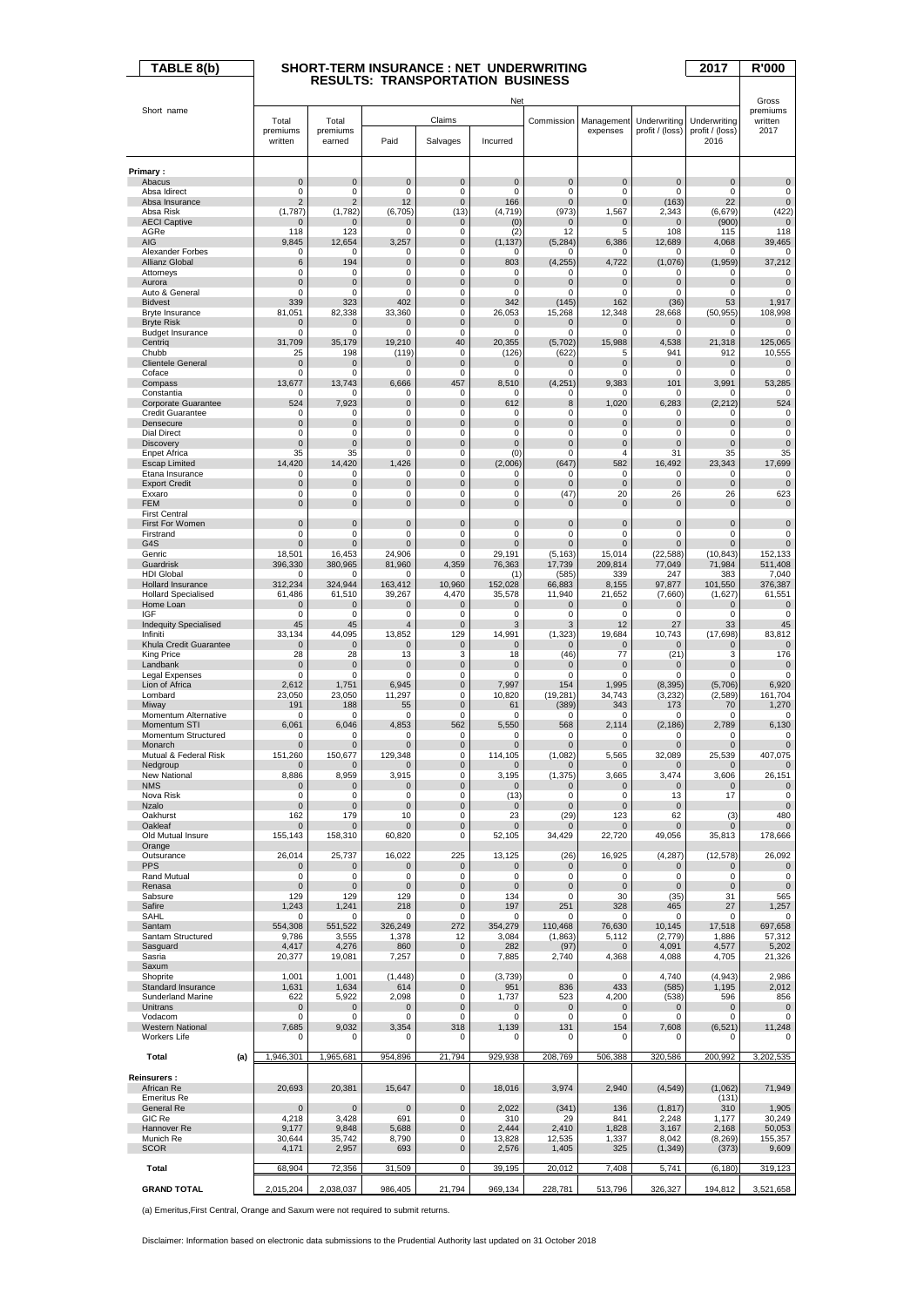| TABLE 8(c)                                     |                          |                        | SHORT-TERM INSURANCE : NET  UNDERWRITING |                       |                           |                        |                          |                            | 2017                     | <b>R'000</b>             |
|------------------------------------------------|--------------------------|------------------------|------------------------------------------|-----------------------|---------------------------|------------------------|--------------------------|----------------------------|--------------------------|--------------------------|
|                                                |                          |                        | <b>RESULTS: MOTOR BUSINESS</b>           |                       |                           |                        |                          |                            |                          |                          |
|                                                |                          |                        |                                          |                       | Net                       |                        |                          |                            |                          | Gross                    |
| Short name                                     | Total                    | Total                  |                                          | Claims                |                           | Commission             | Management               | Underwriting               | Underwriting             | premiums<br>written      |
|                                                | premiums<br>written      | premiums<br>earned     | Paid                                     | Salvages              | Incurred                  |                        | expenses                 | profit / (loss)            | profit / (loss)<br>2016  | 2017                     |
|                                                |                          |                        |                                          |                       |                           |                        |                          |                            |                          |                          |
| Primary:                                       |                          |                        |                                          |                       |                           |                        |                          |                            |                          |                          |
| Abacus<br>Absa Idirect                         | $\mathbf 0$<br>439,705   | $\mathbf 0$<br>436,881 | $\overline{0}$<br>372,371                | $\mathbf 0$<br>59,622 | $\overline{0}$<br>316,049 | $\mathbf{0}$<br>(610)  | $\overline{0}$<br>94,720 | $\mathbf 0$<br>26,722      | $\mathbf 0$<br>(11, 313) | $\Omega$<br>450,220      |
| Absa Insurance                                 | 412,485                  | 418,119                | 241,389                                  | 13,867                | 243,561                   | 43,333                 | 100,435                  | 30,789                     | 31,515                   | 423,021                  |
| Absa Risk<br><b>AECI Captive</b>               | 6,380<br>12,350          | 6,401<br>11,997        | 5,131<br>8,537                           | 4,907<br>0            | 4,786<br>9,570            | 4,458<br>740           | 8,694<br>450             | (11, 537)<br>1,237         | (16, 831)<br>(2, 595)    | (2,047)<br>13,535        |
| AGRe                                           | 0                        | 0                      | 0                                        | 0                     | 0                         | 0                      | 0                        | $\Omega$                   | 76                       | $\Omega$                 |
| <b>AIG</b><br>Alexander Forbes                 | 66.222<br>254,181        | 80,394<br>254,043      | 87,789<br>236,351                        | 0<br>27,330           | 65.520<br>201,668         | (62.719)<br>(178, 093) | 137,228<br>254,104       | (59.636)<br>(23, 637)      | (12.942)<br>(34, 787)    | 394,673<br>1,051,401     |
| <b>Allianz Global</b>                          | 0                        | 0                      | 17                                       | 0                     | (120)                     | 0                      | 0                        | 120                        | 1,814                    | $\mathbf 0$              |
| Attorneys<br>Aurora                            | 0<br>$\mathbf 0$         | 0<br>$\mathbf{0}$      | 0<br>0                                   | 0<br>$\mathbf 0$      | 0<br>$\mathbf 0$          | 0<br>$\mathbf 0$       | 0<br>0                   | $\mathbf 0$<br>$\mathbf 0$ | 0<br>$\overline{0}$      | 0<br>$\mathbf{0}$        |
| Auto & General<br><b>Bidvest</b>               | 1,060,593<br>295,886     | 1,012,936<br>315,260   | 654,150<br>99,345                        | 81,661<br>0           | 659,227<br>97,326         | (177, 342)<br>22,999   | 508,346<br>155,223       | 22,705<br>39,712           | (15, 985)<br>69,034      | 2,433,205<br>369,399     |
| <b>Bryte Insurance</b>                         | 1,525,365                | 1,517,882              | 1,128,241                                | 0                     | 1,153,260                 | 186,960                | 218,199                  | (40, 537)                  | (140, 533)               | 1,533,186                |
| <b>Bryte Risk</b><br><b>Budget Insurance</b>   | 0<br>676,427             | 0<br>653,459           | 0<br>521,321                             | $\pmb{0}$<br>72,435   | 0<br>464,402              | 0<br>(305, 523)        | 0<br>379,017             | 0<br>115,563               | $\mathbf 0$<br>72,919    | $\mathbf 0$<br>1,394,209 |
| Centrig                                        | 707,231                  | 753,268                | 560,965                                  | 64,273                | 496,937                   | 14,324                 | 174,809                  | 67,199                     | 26,508                   | 1,152,428                |
| Chubb<br><b>Clientele General</b>              | 0<br>0                   | 144<br>$\mathbf 0$     | 0<br>0                                   | 0<br>0                | 24<br>0                   | (63)<br>$\mathbf 0$    | 0<br>0                   | 183<br>$\mathbf{0}$        | 331<br>$\mathbf 0$       | 622<br>$\mathbf 0$       |
| Coface                                         | 0<br>21,163              | 0<br>20,783            | 0<br>20,602                              | 0<br>9,391            | 0<br>14,041               | 0<br>(19, 611)         | 0<br>25,067              | $\mathbf 0$<br>1,286       | 0                        | 0<br>142,354             |
| Compass<br>Constantia                          | 108,794                  | 108,537                | 81,715                                   | 7,082                 | 87,344                    | (2.264)                | 13,597                   | 9,860                      | (4,805)<br>9,115         | 173,035                  |
| Corporate Guarantee<br><b>Credit Guarantee</b> | 800<br>0                 | 3,918<br>0             | 267<br>0                                 | $\pmb{0}$<br>$\bf 0$  | 192<br>0                  | 12<br>0                | 985<br>$\mathbf 0$       | 2,729<br>$\mathbf 0$       | 3,765<br>0               | 800<br>$\mathbf 0$       |
| Densecure                                      | 430                      | 430                    | 204                                      | 0                     | 167                       | 32                     | 68                       | 162                        | (1, 350)                 | 524                      |
| <b>Dial Direct</b><br><b>Discovery</b>         | 340,732<br>1,401,967     | 332,744<br>1,391,481   | 269,905<br>936,835                       | 60,831<br>176,920     | 219,927<br>801,292        | (170, 163)<br>120,332  | 246,364<br>169,672       | 36,616<br>300,185          | 27,525<br>110,059        | 744.995<br>1,545,180     |
| <b>Enpet Africa</b>                            | 5,900                    | 5,900                  | 3,965                                    | 1,099                 | 2,931                     | (236)                  | 907                      | 2,298                      | 1,283                    | 7,312                    |
| <b>Escap Limited</b><br>Etana Insurance        | 138,830<br>0             | 138,830<br>0           | 114,841<br>0                             | 2,671<br>0            | 125.955<br>0              | $\pmb{0}$<br>0         | 5,600<br>0               | 7,276<br>0                 | 15,560<br>0              | 138,830<br>0             |
| <b>Export Credit</b><br>Exxaro                 | 0<br>3,170               | 0<br>2,748             | 0<br>58                                  | 0<br>0                | 0<br>92                   | $\pmb{0}$<br>0         | 0<br>102                 | 0<br>2,553                 | 0<br>1,953               | $\mathbf 0$<br>3,170     |
| <b>FEM</b>                                     | 0                        | $\mathbf 0$            | $\mathbf 0$                              | $\overline{0}$        | $\mathbf 0$               | $\mathbf 0$            | 0                        | $\mathbf{0}$               | $\mathbf 0$              | $\mathbf 0$              |
| <b>First Central</b><br>First For Women        | 20,772                   | 14,652                 | 26,970                                   | 3,764                 | 26,709                    | (189,990)              | 126,105                  | 51,829                     | 29,204                   | 735,224                  |
| Firstrand                                      | 4,641                    | 4,641                  | 6,510                                    | 0                     | 6,951                     | 417                    | 708                      | (3, 434)                   | (1,994)                  | 4,850                    |
| G4S<br>Genric                                  | 0<br>153,062             | 0<br>147,339           | 0<br>78,418                              | 0<br>0                | 0<br>82,460               | $\pmb{0}$<br>6,462     | 0<br>30,982              | $\Omega$<br>27,435         | $\Omega$<br>(19,601)     | 0<br>346,015             |
| Guardrisk                                      | 1,786,669                | 1,749,563              | 974,896                                  | 40,825                | 938,514                   | 124,812                | 479,021                  | 207,216                    | 137,203                  | 2,411,514                |
| <b>HDI Global</b><br><b>Hollard Insurance</b>  | 0<br>4,163,595           | 0<br>4,239,199         | 0<br>3,151,698                           | 0<br>517,532          | 0<br>2,577,978            | 0<br>382,129           | 0<br>795,812             | 0<br>483,280               | 0<br>(70, 433)           | 0<br>4,792,742           |
| <b>Hollard Specialised</b><br>Home Loan        | 1,210,280<br>0           | 1,209,561<br>0         | 619,218<br>0                             | 73,280<br>0           | 517,695<br>0              | 139,479<br>0           | 455,636<br>0             | 96,751<br>$\mathbf 0$      | 110,669<br>0             | 1,222,525<br>$\pmb{0}$   |
| IGF                                            | 0                        | 0                      | 0                                        | 0                     | 0                         | 0                      | 0                        | 0                          | 0                        | $\Omega$                 |
| <b>Indequity Specialised</b><br>Infiniti       | 28,158<br>691,242        | 28,175<br>709,246      | 17,894<br>456,855                        | 3,098<br>33,557       | 16,093<br>437,782         | 1,802<br>94,466        | 8,268<br>215,587         | 2,012<br>(38, 589)         | 4,986<br>(45, 597)       | 29,243<br>697,007        |
| Khula Credit Guarantee                         | $\mathbf 0$              | $\mathbf{0}$           | $\mathbf 0$                              | $\overline{0}$        | $\overline{0}$            | $\mathbf{0}$           | 0                        | $\mathbf 0$                | $\mathbf 0$              | $\mathbf{0}$             |
| King Price<br>Landbank                         | 137,848<br>660           | 137,858<br>723         | 58,078<br>494                            | 12,309<br>0           | 37,373<br>469             | (227, 199)<br>103      | 380,816<br>941           | (53, 132)<br>(790)         | (106, 991)<br>(1, 159)   | 864,726<br>662           |
| Legal Expenses<br>Lion of Africa               | 0                        | 0<br>83,136            | 0<br>49,323                              | 0                     | 0<br>100,212              | 0<br>10,718            | 0                        | 0<br>(55, 655)             | 0<br>(31, 113)           | $\Omega$<br>133,915      |
| Lombard                                        | 106,213<br>71,755        | 72,235                 | 59,229                                   | 3,219<br>10,717       | 43,646                    | 9,994                  | 27,862<br>23,497         | (4,902)                    | (5,945)                  | 146,215                  |
| Miway<br>Momentum Alternative                  | 314,812<br>0             | 309,472<br>0           | 228,719<br>$\mathbf 0$                   | 47,618<br>0           | 184,948<br>0              | (640, 416)<br>0        | 564,566<br>0             | 200,374<br>$\mathbf 0$     | 66,859<br>0              | 2,090,059<br>0           |
| Momentum STI                                   | 478,283                  | 476,373                | 390,659                                  | 70,028                | 366,613                   | 44,840                 | 166,847                  | (101, 928)                 | (177, 443)               | 483,726                  |
| Momentum Structured<br>Monarch                 | 0<br>$\mathbf 0$         | 0<br>0                 | 0<br>0                                   | 0<br>0                | 0<br>0                    | 0<br>$\pmb{0}$         | 0<br>0                   | 0<br>0                     | 0<br>0                   | 0<br>$\pmb{0}$           |
| Mutual & Federal Risk<br>Nedgroup              | 203.377<br>239,657       | 187,880                | 320,571                                  | 0<br>0                | 291,400                   | (79,787)               | 15,641                   | (39,374)<br>(146, 831)     | (26.556                  | 1,132,400<br>294,261     |
| New National                                   | 168,326                  | 109,350<br>168,452     | 90,498<br>156,602                        | 30,956                | 84,617<br>125,586         | 27,486<br>1,232        | 144,079<br>68,071        | (26, 437)                  | (39, 538)<br>(5,881)     | 531,614                  |
| <b>NMS</b><br>Nova Risk                        | $\mathbf 0$<br>(25)      | $\mathbf 0$<br>(25)    | 0<br>0                                   | 0<br>1                | $\mathbf{0}$<br>(108)     | $\pmb{0}$<br>7         | 0<br>0                   | $\mathbf 0$<br>76          | $\overline{2}$<br>(171)  | $\mathbf 0$<br>0         |
| Nzalo                                          | $\Omega$                 | $\Omega$               | 0                                        | $\pmb{0}$             | 0                         | $\pmb{0}$              | 0                        | $\mathbf 0$                |                          | 0                        |
| Oakhurst<br>Oakleaf                            | 516,705<br>0             | 474,035<br>0           | 341,369<br>0                             | 58,925<br>0           | 281,191<br>0              | 35,062<br>0            | 153,696<br>0             | 4,086<br>0                 | 10,648<br>$\mathbf 0$    | 617,587                  |
| Old Mutual Insure<br>Orange                    | 4,021,886                | 4,027,990              | 3,363,202                                | 508,785               | 2,804,056                 | 541,878                | 588,980                  | 93,076                     | (132, 753)               | 4,083,700                |
| Outsurance                                     | 4,899,733                | 4,879,517              | 2,633,480                                | 623,404               | 2,037,832                 | 11,749                 | 1,225,416                | 1,604,520                  | 1,304,914                | 4,911,848                |
| <b>PPS</b><br><b>Rand Mutual</b>               | 91,741<br>$\Omega$       | 91,535<br>0            | 66,141<br>$\Omega$                       | 5,831<br>$\mathbf 0$  | 68,750<br>0               | 4,948<br>$\mathbf 0$   | 44,734<br>$^{\circ}$     | (26, 896)<br>$\Omega$      | (30, 960)<br>$\Omega$    | 96,011<br>$\Omega$       |
| Renasa                                         | 85,517                   | 85,579                 | 76,803                                   | $\pmb{0}$             | 78,034                    | (22, 316)              | 44,287                   | (14, 427)                  | 3,600                    | 746,846                  |
| Sabsure<br>Safire                              | 34,291<br>117,758        | 34,291<br>117,097      | 28,363<br>93,706                         | 3,140<br>12,463       | 28,354<br>82,081          | 0<br>14,955            | 1,956<br>31,744          | 3,981<br>(11, 683)         | 9,259<br>(26, 441)       | 36,442<br>127,439        |
| SAHL<br>Santam                                 | 0<br>10,695,635          | 0<br>10,655,433        | 0<br>7,936,277                           | 0<br>924,471          | 0<br>7,144,274            | 0<br>1,811,871         | $\mathbf 0$<br>1,170,658 | 0<br>528,630               | $\Omega$<br>444,189      | 0<br>11,199,420          |
| Santam Structured                              | 124,105                  | 146,142                | 49,576                                   | 2,972                 | 42,418                    | (180, 955)             | 244,188                  | 40,491                     | (14, 814)                | 893,658                  |
| Sasguard<br>Sasria                             | 11,464<br>239,959        | 11,873<br>241,668      | 9,530<br>156,267                         | $\bf{0}$<br>0         | 8,619<br>162,877          | (9)<br>32,267          | $\mathbf 0$<br>51,433    | 3,263<br>(4,908)           | 3,988<br>(12, 588)       | 11,538<br>251,132        |
| Saxum                                          |                          |                        |                                          |                       |                           |                        |                          |                            |                          |                          |
| Shoprite<br>Standard Insurance                 | 11,749<br>415,077        | 11,749<br>411,100      | (1, 123)<br>351,907                      | 0<br>57,892           | 9,065<br>323,263          | 0<br>52,258            | -1<br>67,568             | 2,683<br>(31, 989)         | (12, 850)<br>(40, 582)   | 14,383<br>427,661        |
| Sunderland Marine<br>Unitrans                  | $\Omega$<br>144,734      | $\Omega$<br>146,212    | $\Omega$<br>81,928                       | $\Omega$<br>9,856     | $\Omega$<br>81,167        | $\Omega$<br>7,558      | $\Omega$<br>29,808       | $\Omega$<br>27,680         | $\mathbf 0$<br>19,663    | 0<br>151,810             |
| Vodacom                                        | 0                        | 0                      | 0                                        | 0                     | 0                         | 0                      | 0                        | 0                          | 0                        | 0                        |
| <b>Western National</b><br><b>Workers Life</b> | 383,732<br>0             | 390,655<br>0           | 327,941<br>0                             | 30,497<br>0           | 276,341<br>0              | 30,857<br>0            | 32,319<br>0              | 51,139<br>0                | 29,638<br>0              | 464,779<br>0             |
|                                                |                          |                        |                                          |                       |                           |                        |                          |                            |                          |                          |
| Total<br>(a)                                   | 39,052,020               | 38,838,861             | 27,546,001                               | 3,667,231             | 24,231,410                | 1,523,242              | 9,684,815                | 3,399,395                  | 1,501,729                | 51,921,007               |
| <b>Reinsurers:</b><br>African Re               | 233,606                  | 234,626                | 187,515                                  | $\mathbf 0$           | 184,834                   | 48,687                 | 33,240                   | (32, 135)                  | 8,106                    | 813,462                  |
| <b>Emeritus Re</b>                             |                          |                        |                                          |                       |                           |                        |                          |                            | (44)                     |                          |
| <b>General Re</b><br>GIC Re                    | $\pmb{0}$<br>$\mathbf 0$ | 0<br>0                 | $\mathbf 0$<br>0                         | $\pmb{0}$<br>0        | $\pmb{0}$<br>0            | (2,963)<br>$\mathbf 0$ | 2,915<br>$^{\circ}$      | 48<br>$\mathbf 0$          | 2,290<br>$\mathbf 0$     | 24,756<br>$\Omega$       |
| Hannover Re                                    | 84,150                   | 153,926                | 133,978                                  | $\mathbf 0$           | 102,724                   | 5,625                  | 15,366                   | 30,212                     | 37,471                   | 420,708                  |
| Munich Re<br><b>SCOR</b>                       | 398,786<br>11,232        | 383,747<br>10,723      | 234,709<br>8,735                         | 0<br>0                | 361,953<br>15,857         | 119,846<br>1,936       | 3,734<br>999             | (101, 786)<br>(8,069)      | 96,575<br>9,572          | 2,104,515<br>29,518      |
| Total                                          | 727,774                  | 783,022                | 564,936                                  | 0                     | 665,368                   | 173,130                | 56,254                   | (111, 730)                 | 153,970                  | 3,392,959                |
|                                                |                          |                        |                                          |                       |                           |                        |                          |                            |                          |                          |
| <b>GRAND TOTAL</b>                             | 39,779,794               | 39,621,883             | 28,110,937                               | 3,667,231             | 24,896,778                | 1,696,372              | 9,741,069                | 3,287,664                  | 1,655,699                | 55,313,966               |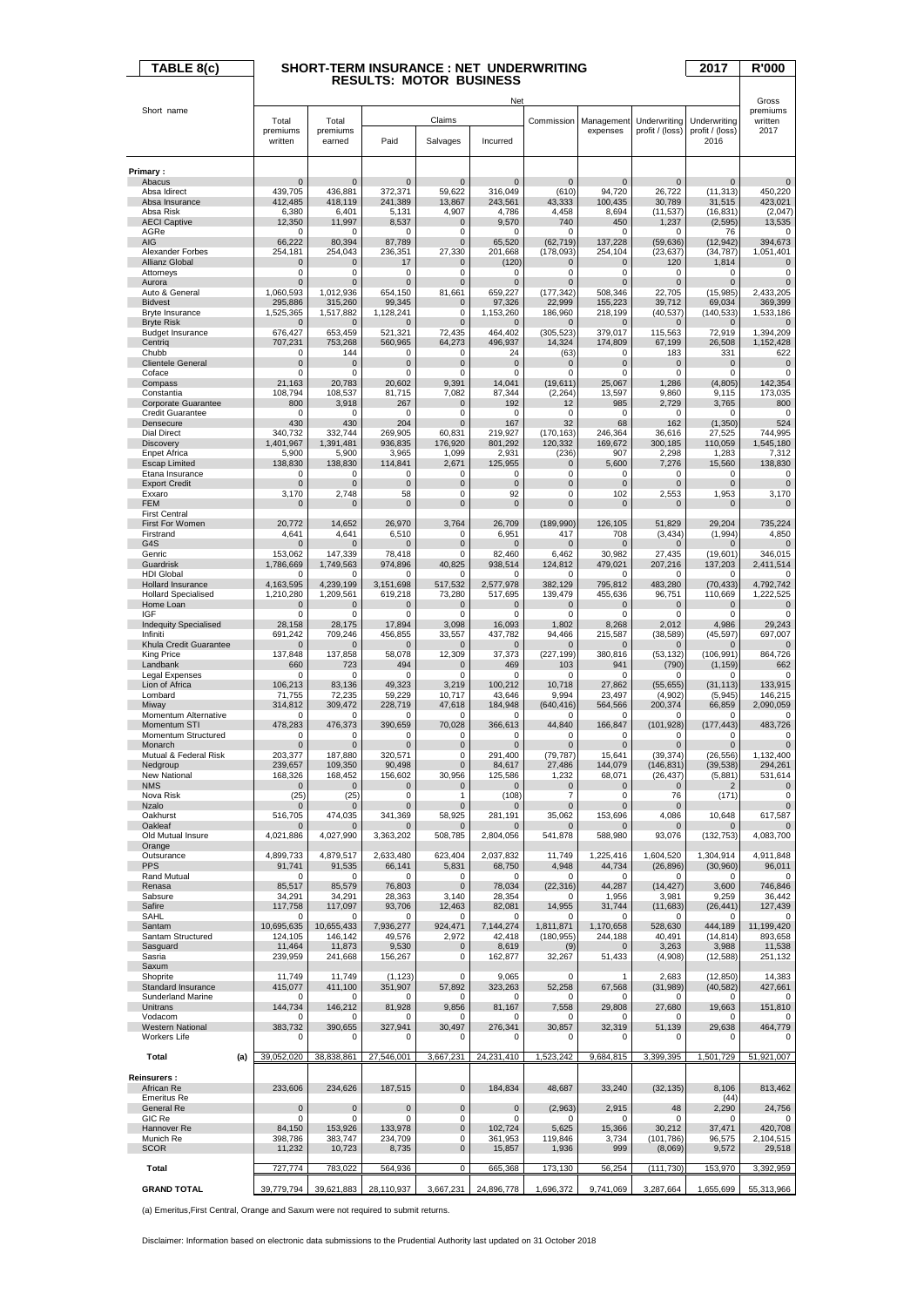| TABLE 8(d)                                             |                     | SHORT-TERM INSURANCE: NET UNDERWRITING       |                            |                    |                       |                         |                     |                       | 2017                    | <b>R'000</b>          |
|--------------------------------------------------------|---------------------|----------------------------------------------|----------------------------|--------------------|-----------------------|-------------------------|---------------------|-----------------------|-------------------------|-----------------------|
|                                                        |                     | <b>RESULTS: ACCIDENT AND HEALTH BUSINESS</b> |                            |                    |                       |                         |                     |                       |                         |                       |
|                                                        |                     |                                              |                            |                    | Net                   |                         |                     |                       |                         | Gross                 |
| Short name                                             | Total               | Total                                        |                            | Claims             |                       | Commission              | Management          | Underwriting          | Underwriting            | premiums<br>written   |
|                                                        | premiums<br>written | premiums<br>earned                           | Paid                       | Salvages           | Incurred              |                         | expenses            | profit / (loss)       | profit / (loss)<br>2016 | 2017                  |
|                                                        |                     |                                              |                            |                    |                       |                         |                     |                       |                         |                       |
| Primary:<br>Abacus                                     | $\mathbf 0$         | $\mathbf{0}$                                 | $\mathbf 0$                | $\mathbf{0}$       | $\pmb{0}$             | $\mathbf 0$             | $\mathbf 0$         | $\mathbf 0$           | $\mathbf 0$             | $\pmb{0}$             |
| Absa Idirect                                           | 0                   | 0                                            | 0                          | 0                  | 0                     | 0                       | 0                   | 0                     | 0                       | 0                     |
| Absa Insurance<br>Absa Risk                            | 51,533<br>(102)     | 51,721<br>(102)                              | 24,238<br>170              | 0<br>0             | 27,062<br>45          | 3,354<br>(127)          | 12,735<br>1,400     | 8,570<br>(1, 420)     | 3,254<br>(7, 544)       | 53,092<br>(330)       |
| <b>AECI Captive</b>                                    | 2,400               | 2,471                                        | 229                        | 0                  | (1, 713)              | 92                      | 107                 | 3,985                 | (763)                   | 3,305                 |
| AGRe<br><b>AIG</b>                                     | 0<br>26,771         | 0<br>31,184                                  | 0<br>34,509                | 0<br>0             | $\Omega$<br>22,864    | $\Omega$<br>(13, 186)   | 0<br>57,354         | $\Omega$<br>(35, 849) | $\Omega$<br>(33, 471)   | 0<br>179.724          |
| Alexander Forbes                                       | 33,918              | 33,906                                       | 5,039                      | 0                  | 5,678                 | 9,085                   | 5,640               | 13,504                | 19,443                  | 34,118                |
| <b>Allianz Global</b><br>Attorneys                     | 0<br>0              | 0<br>$\mathbf 0$                             | $\mathbf 0$<br>$\mathbf 0$ | 0<br>0             | (1)<br>$\Omega$       | (565)<br>0              | 759<br>$\mathbf 0$  | (193)<br>$\Omega$     | 327<br>$\mathbf 0$      | 5,981<br>0            |
| Aurora                                                 | $\overline{0}$      | $\overline{0}$                               | $\mathbf{0}$               | $\mathbf 0$        | $\mathbf{0}$          | $\Omega$                | $\mathbf 0$         | $\Omega$              | $\Omega$                | $\pmb{0}$             |
| Auto & General<br><b>Bidvest</b>                       | 6,593<br>16,355     | 6,593<br>14,559                              | (326)<br>5,126             | 214<br>$\mathbf 0$ | 1,729<br>7,568        | (1, 386)<br>2,484       | 3,160<br>3,186      | 3,090<br>1,321        | 7,235<br>(6, 463)       | 15,126<br>17,200      |
| <b>Bryte Insurance</b>                                 | 298,694             | 298,895                                      | 172,870                    | 0                  | 181,454               | 43,007                  | 67,458              | 6,977                 | (81, 693)               | 301,150               |
| <b>Bryte Risk</b><br><b>Budget Insurance</b>           | 645<br>3,407        | 645<br>3,407                                 | 259<br>193                 | $\mathbf{0}$<br>23 | 8<br>(206)            | 77<br>(1, 545)          | 8<br>1,885          | 552<br>3,273          | (17, 277)<br>3,350      | 1,460<br>6,936        |
| Centriq                                                | 390,166             | 333,155                                      | 123,590                    | $\pmb{0}$          | 111,159               | 9,917                   | 54,773              | 157,306               | 108,562                 | 477,422               |
| Chubb                                                  | 35,042              | 33,675                                       | 14,537                     | 0                  | 14,325                | (14, 957)               | 15,641              | 18,666                | 8,555                   | 122,131               |
| <b>Clientele General</b><br>Coface                     | 24,317<br>$\Omega$  | 24,317<br>0                                  | 1,253<br>$\Omega$          | 0<br>0             | 1,624<br>0            | $\mathbf 0$<br>$\Omega$ | 16,340<br>$\Omega$  | 6,353<br>$\Omega$     | 5,304<br>$\Omega$       | 24,317<br>0           |
| Compass                                                | 5,203               | 5,302                                        | 4,973                      | 2,527              | 2,285                 | (410)                   | 2,274               | 1,153                 | 860                     | 12,916                |
| Constantia<br>Corporate Guarantee                      | 171,960<br>3,396    | 166,058<br>(3,735)                           | 78,964<br>$\mathbf 0$      | 0<br>$\mathbf{0}$  | 90,883<br>(451)       | (168, 406)<br>51        | 260,290<br>1,038    | (16, 710)<br>(4, 373) | 19,190<br>3,307         | 718,393<br>3,396      |
| <b>Credit Guarantee</b>                                | 0                   | 0                                            | 0                          | 0                  | 0                     | 0                       | 0                   | 0                     | 0                       | 0                     |
| Densecure<br><b>Dial Direct</b>                        | 1,699<br>1,585      | 1,699<br>1,585                               | 280<br>143                 | $\mathbf{0}$<br>22 | (30)<br>(45)          | 144<br>(952)            | 222<br>1,308        | 1,363<br>1,274        | 811<br>1,489            | 1,699<br>3,957        |
| <b>Discovery</b>                                       | 177                 | 177                                          | $\mathbf 0$                | 0                  | $\mathbf 0$           | 27                      | $\mathbf 0$         | 150                   | 0                       | 177                   |
| <b>Enpet Africa</b><br><b>Escap Limited</b>            | $\Omega$<br>30,571  | 0<br>30,571                                  | 46<br>56,925               | 0<br>$\pmb{0}$     | 33<br>41,892          | (582)<br>$\mathbf 0$    | 389<br>1,233        | 161<br>(12, 554)      | (99)<br>(50, 967)       | 3,134<br>30,571       |
| Etana Insurance                                        | 0                   | 0                                            | 0                          | 0                  | 0                     | 0                       | 0                   | 0                     | 0                       | 0                     |
| <b>Export Credit</b><br>Exxaro                         | 0<br>7,719          | 0<br>7,719                                   | $\mathbf 0$<br>3,689       | 0<br>0             | 0<br>8,643            | $\mathbf 0$<br>(985)    | 0<br>404            | $\Omega$<br>(343)     | $\Omega$<br>(355)       | $\mathbf 0$<br>12,411 |
| <b>FEM</b>                                             | 0                   | 0                                            | 0                          | 0                  | 0                     | $\mathbf 0$             | 0                   | $\mathbf 0$           | $\mathbf 0$             | 0                     |
| <b>First Central</b><br>First For Women                | 97                  | 97                                           | 377                        | $\mathbf{1}$       | 8                     | (935)                   | 593                 | 431                   | 458                     | 3,430                 |
| Firstrand                                              | 6,546               | 6,546                                        | 356                        | 0                  | 7,931                 | 83                      | 756                 | (2, 224)              | (6, 828)                | 9,252                 |
| G4S                                                    | $\mathbf 0$         | $\overline{0}$                               | $\mathbf 0$                | 0                  | $\Omega$              | $\Omega$                | $\Omega$            | $\Omega$              | $\Omega$                | $\mathbf 0$           |
| Genric<br>Guardrisk                                    | 33,988<br>1,146,174 | 33,988<br>1,157,838                          | 18,026<br>321,034          | 0<br>(78)          | 19,976<br>318,265     | (2,596)<br>196,458      | 16,889<br>264,812   | (281)<br>378,303      | 14,283<br>418,485       | 70,287<br>1,228,005   |
| <b>HDI Global</b>                                      | $\Omega$            | 0                                            | $\mathbf 0$                | 0                  | $\Omega$              | (37)                    | 7                   | 30                    | 13                      | 140                   |
| <b>Hollard Insurance</b><br><b>Hollard Specialised</b> | 178,060<br>32,954   | 151,258<br>32,961                            | 60,976<br>23,578           | $\pmb{0}$<br>0     | 74,017<br>22,823      | (28, 955)<br>5,876      | 119,282<br>12,236   | (13,086)<br>(7, 973)  | 120,217<br>(1,997)      | 430,931<br>33,573     |
| Home Loan                                              | 0                   | 0                                            | $\mathbf 0$                | 0                  | 0                     | $\mathbf 0$             | 0                   | $\mathbf 0$           | $\mathbf 0$             | $\mathbf 0$           |
| IGF<br><b>Indequity Specialised</b>                    | 0<br>13             | 0<br>12                                      | $\mathbf 0$<br>$\mathbf 0$ | 0<br>0             | $\Omega$<br>0         | $\Omega$<br>-1          | 0<br>$\overline{4}$ | $\Omega$<br>7         | $\Omega$<br>9           | 0<br>13               |
| Infiniti                                               | 3,347               | 3,457                                        | 3,136                      | 0                  | 1,605                 | 867                     | 540                 | 445                   | 1,654                   | 5,349                 |
| Khula Credit Guarantee                                 | $\mathbf{0}$        | $\mathbf 0$<br>49                            | $\mathbf{0}$               | 0                  | $\mathbf{0}$          | $\mathbf 0$<br>(79)     | $\mathbf 0$<br>133  | $\mathbf 0$<br>(21)   | $\mathbf 0$             | $\pmb{0}$<br>301      |
| King Price<br>Landbank                                 | 48<br>0             | 0                                            | 13<br>$\mathbf 0$          | 3<br>0             | 16<br>0               | $\mathbf 0$             | $\mathbf 0$         | $\mathbf 0$           | (6)<br>0                | $\mathbf 0$           |
| Legal Expenses                                         | 0                   | 0                                            | 0                          | 0                  | 0                     | 0                       | 0                   | $\mathbf 0$           | $\mathbf 0$             | 0                     |
| Lion of Africa<br>Lombard                              | 25,111<br>41,263    | 17,223<br>38,367                             | 3,486<br>12,639            | $\mathbf 0$<br>474 | 16,699<br>12,807      | 4,477<br>6,275          | 1,941<br>16,076     | (5,895)<br>3,210      | 8,219<br>528            | 25,527<br>55,806      |
| Miway                                                  | 4,471               | 4,388                                        | 191                        | $\mathbf 0$        | 369                   | (9,095)                 | 8,017               | 5,096                 | 2,518                   | 29,681                |
| Momentum Alternative<br>Momentum STI                   | $\mathbf 0$<br>966  | $\mathbf 0$<br>971                           | $\mathbf 0$<br>66          | 0<br>$\pmb{0}$     | 0<br>121              | $\Omega$<br>91          | $\mathbf 0$<br>337  | $\mathbf 0$<br>423    | $\Omega$<br>541         | 0<br>977              |
| Momentum Structured                                    | 0                   | 0                                            | 0                          | 0                  | $\Omega$              | $\Omega$                | $\Omega$            | $\Omega$              | $\Omega$                | 0                     |
| Monarch<br>Mutual & Federal Risk                       | 56,609<br>85,124    | 320,455<br>85,854                            | 47,972<br>20,649           | 0<br>0             | 44,369<br>15,835      | (11, 332)<br>14,146     | 160,749<br>1,370    | 126,668<br>54,503     | 140,131<br>48,314       | 72,754<br>99,717      |
| Nedgroup                                               | 14,763              | 16,289                                       | 2,130                      | 0                  | 1,725                 | 2,897                   | 3,063               | 8,605                 | (4, 174)                | 24,770                |
| New National<br><b>NMS</b>                             | 864<br>$\pmb{0}$    | 924<br>$\pmb{0}$                             | 18<br>0                    | 0<br>0             | 135<br>$\mathbf 0$    | 74<br>$\mathbf 0$       | 356<br>$\mathbf 0$  | 359<br>$\mathbf 0$    | (4, 576)<br>$\mathbf 0$ | 1,827<br>$\mathbf 0$  |
| Nova Risk                                              | 0                   | 0                                            | 0                          | 0                  | (3)                   | (0)                     | 0                   | 3                     | 4                       | 0                     |
| Nzalo<br>Oakhurst                                      | 0<br>328            | 0<br>642                                     | 0<br>666                   | 0<br>0             | $\mathbf{0}$<br>1,462 | $\mathbf 0$<br>80       | 0<br>154            | $\Omega$<br>(1,054)   | 232                     | $\pmb{0}$<br>599      |
| Oakleaf                                                | $\Omega$            | 0                                            | $\mathbf 0$                | 0                  | $\Omega$              | $\mathbf 0$             | $\mathbf 0$         |                       | $\Omega$                | $\pmb{0}$             |
| Old Mutual Insure                                      | 57,420              | 57,191                                       | 23,632                     | 0                  | 19,844                | 8,011                   | 8,409               | 20,927                | 21,208                  | 68,446                |
| Orange<br>Outsurance                                   | 2,250               | 2,232                                        | 267                        | 1                  | 3,024                 | (5)                     | 915                 | (1,702)               | 1,008                   | 2,269                 |
| <b>PPS</b>                                             | 0                   | 0                                            | 0                          | 0                  | $\mathbf 0$           | $\mathbf 0$             | $\mathbf 0$         | $\bf{0}$              | 0                       | $\pmb{0}$             |
| Rand Mutual<br>Renasa                                  | 0<br>0              | 0<br>0                                       | 0<br>0                     | 0<br>0             | 0<br>0                | 0<br>$\mathbf 0$        | 0<br>0              | 0<br>$\mathbf 0$      | 0<br>$\mathbf 0$        | 0<br>$\mathbf 0$      |
| Sabsure                                                | 7,458               | 7,458                                        | 5,940                      | 0                  | 6,112                 | 0                       | 404                 | 942                   | (3,666)                 | 7,521                 |
| Safire<br>SAHL                                         | 547<br>0            | 584<br>0                                     | 10<br>0                    | $\mathbf 0$<br>0   | 21<br>0               | 129<br>0                | 138<br>0            | 296<br>0              | 107<br>$\Omega$         | 651<br>0              |
| Santam                                                 | 362,592             | 356,585                                      | 151,979                    | 50                 | 177,989               | 49,889                  | 64,537              | 64,170                | 81,348                  | 474,371               |
| Santam Structured<br>Sasguard                          | (32)<br>0           | 4,731<br>111                                 | 695<br>0                   | 0<br>0             | 657<br>(6)            | (2,824)<br>$\mathbf 0$  | 3,230<br>0          | 3,669<br>117          | (2, 877)<br>186         | 8,034<br>$\mathbf 0$  |
| Sasria                                                 | 0                   | 0                                            | 0                          | 0                  | 0                     | 0                       | 0                   | 0                     | $\Omega$                | 0                     |
| Saxum<br>Shoprite                                      | 259,284             | 257,215                                      | 22,630                     | 0                  | 14,284                | (69, 629)               | 2,775               | 309,785               | 180,193                 | 260,383               |
| Standard Insurance                                     | 210,317             | 207,762                                      | 40,571                     | 186                | 41,124                | 43,769                  | 47,382              | 75,487                | 41,300                  | 211,034               |
| Sunderland Marine<br>Unitrans                          | 0<br>8,317          | 0<br>8,740                                   | 0<br>2,067                 | 0<br>0             | 0<br>2,708            | $\Omega$<br>3,048       | $\Omega$            | $\Omega$<br>1,242     | $\Omega$                | 0<br>8,455            |
| Vodacom                                                | 0                   | $\Omega$                                     | 0                          | 0                  | $\Omega$              | $\Omega$                | 1,742<br>0          | $\Omega$              | (787)<br>0              | 0                     |
| <b>Western National</b>                                | 47,491              | 47,500                                       | 11,483                     | 9                  | 8,957                 | 9,269                   | 17,998              | 11,276                | 9,381                   | 54,856                |
| <b>Workers Life</b>                                    | 0                   | 0                                            | 0                          | 0                  | (158)                 | $\Omega$                | 0                   | 158                   | 525                     | 0                     |
| Total<br>(a)                                           | 3,698,418           | 3,865,229                                    | 1,301,294                  | 3,433              | 1,327,521             | 85,090                  | 1,262,449           | 1,190,170             | 1,049,006               | 5,217,245             |
| <b>Reinsurers:</b>                                     |                     |                                              |                            |                    |                       |                         |                     |                       |                         |                       |
| African Re<br><b>Emeritus Re</b>                       | 40,382              | 31,950                                       | 25,127                     | $\pmb{0}$          | 28,317                | 12,346                  | 5,737               | (14, 450)             | (3,000)                 | 140,402               |
| General Re                                             | $\pmb{0}$           | $\pmb{0}$                                    | $\pmb{0}$                  | $\pmb{0}$          | (2,022)               | (2)                     | $\mathbf{1}$        | 2,022                 | (277)<br>1              | $\overline{4}$        |
| GIC Re                                                 | 0                   | 0                                            | 0                          | 0                  | $\Omega$              | $\Omega$                | 0                   | $\Omega$              | 0                       | 0                     |
| Hannover Re<br>Munich Re                               | 83,956<br>5,676     | 75,953<br>6,112                              | 39,366<br>879              | 0<br>0             | 40,107<br>2,539       | 24,479<br>2,594         | 13,055<br>621       | (1,688)<br>358        | 5,884<br>40             | 357,430<br>35,283     |
| <b>SCOR</b>                                            | 1,546               | 1,815                                        | 2,081                      | 0                  | 578                   | 578                     | 149                 | 510                   | (507)                   | 4,393                 |
| Total                                                  | 131,560             | 115,830                                      | 67,454                     | 0                  | 69,519                | 39,995                  | 19,562              | (13, 247)             | 2,142                   | 537,512               |
| <b>GRAND TOTAL</b>                                     | 3,829,977           | 3,981,060                                    | 1,368,748                  | 3,433              | 1,397,040             | 125,085                 | 1,282,012           | 1,176,923             | 1,051,148               | 5,754,756             |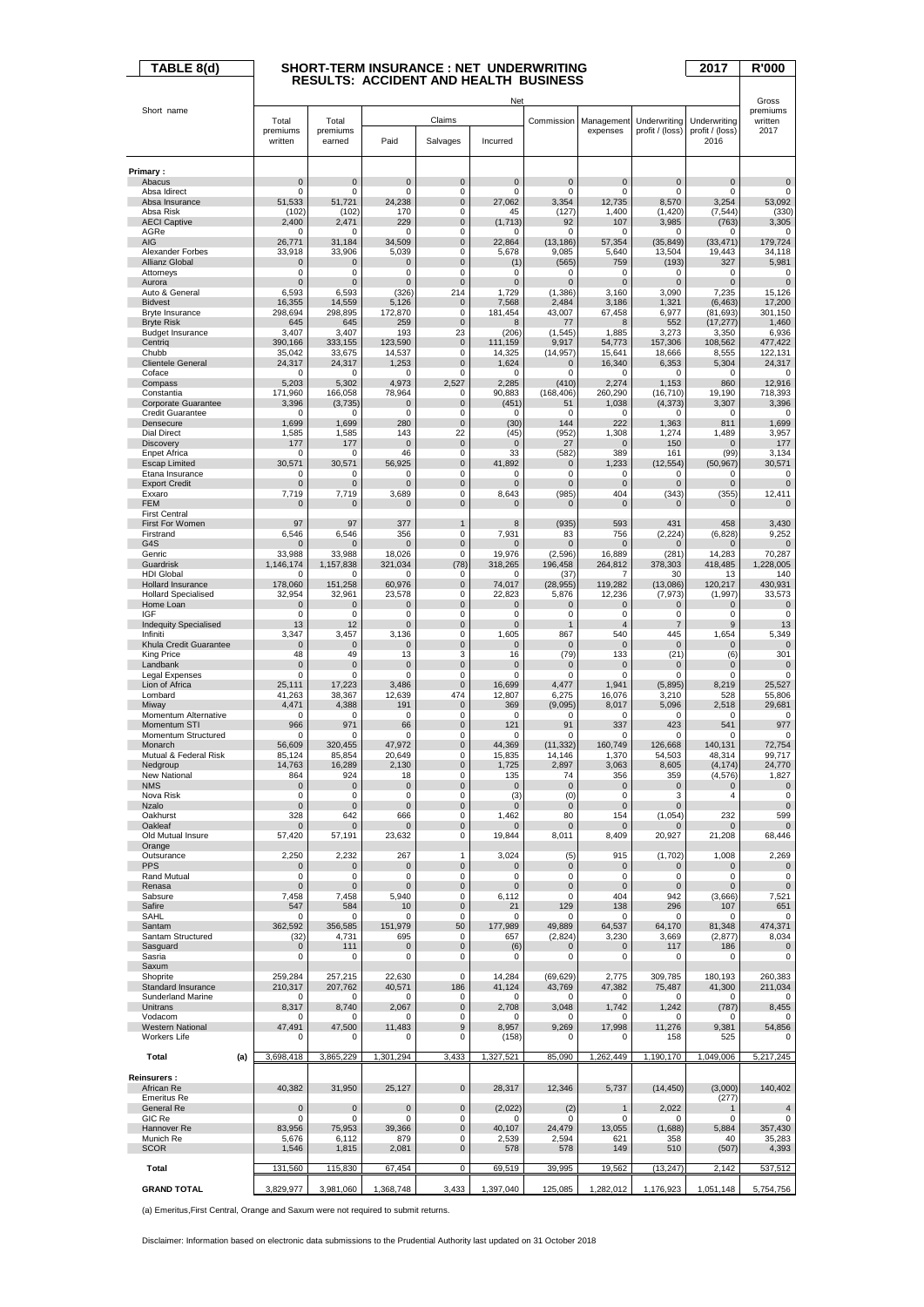| $\overline{\mathsf{TABLE}}$ 8(e)               |                      | SHORT-TERM INSURANCE : NET UNDERWRITING |                                    |                          |                     |                        |                             |                         | 2017                    | <b>R'000</b>         |
|------------------------------------------------|----------------------|-----------------------------------------|------------------------------------|--------------------------|---------------------|------------------------|-----------------------------|-------------------------|-------------------------|----------------------|
|                                                |                      |                                         | <b>RESULTS: GUARANTEE BUSINESS</b> |                          |                     |                        |                             |                         |                         |                      |
|                                                |                      |                                         |                                    |                          | Net                 |                        |                             |                         |                         | Gross                |
| Short name                                     | Total                | Total                                   |                                    | Claims                   |                     | Commission             | Management                  | Underwriting            | Underwriting            | premiums<br>written  |
|                                                | premiums             | premiums                                |                                    |                          |                     |                        | expenses                    | profit / (loss)         | profit / (loss)         | 2017                 |
|                                                | written              | earned                                  | Paid                               | Salvages                 | Incurred            |                        |                             |                         | 2016                    |                      |
| Primary:                                       |                      |                                         |                                    |                          |                     |                        |                             |                         |                         |                      |
| Abacus                                         | $\mathbf 0$          | $\mathbf 0$                             | $\mathbf 0$                        | $\mathbf 0$              | $\bf 0$             | $\mathbf 0$            | $\mathbf{0}$                | $\mathbf 0$             | $\mathbf 0$             | $\mathbf 0$          |
| Absa Idirect<br>Absa Insurance                 | $\mathbf 0$<br>(265) | $\mathbf 0$<br>1,114                    | $\mathbf 0$<br>1,906               | 0<br>0                   | 0<br>3,196          | $\mathbf 0$<br>(163)   | $\mathbf 0$<br>(22)         | $\mathbf 0$<br>(1,897)  | $\Omega$<br>(45, 816)   | 0<br>54              |
| Absa Risk                                      | 51                   | 116                                     | 1,710                              | 1,577                    | (210)               | (74)                   | (3, 479)                    | 3,879                   | 848                     | 820                  |
| <b>AECI Captive</b><br>AGRe                    | $\pmb{0}$<br>0       | $\pmb{0}$<br>0                          | 0<br>0                             | 0<br>0                   | $\pmb{0}$<br>0      | $\mathbf 0$<br>0       | $\mathbf 0$<br>0            | 0<br>0                  | $\pmb{0}$<br>0          | $\pmb{0}$<br>0       |
| AIG                                            | 4,985                | 10,316                                  | 5,762                              | $\mathbf{0}$             | 5,315               | (3,740)                | 6,258                       | 2,482                   | (16, 210)               | 37,278               |
| Alexander Forbes<br>Allianz Global             | 0<br>0               | $\mathbf 0$<br>3,300                    | $\mathbf 0$<br>(4, 286)            | 0<br>$\mathbf 0$         | 0<br>(5, 338)       | 0<br>(3,793)           | $\mathbf 0$<br>81           | $\mathbf 0$<br>12,351   | 0<br>(41)               | 0<br>26,083          |
| Attorneys                                      | (2, 282)             | (1, 523)                                | 633                                | 0                        | 633                 | 0                      | 0                           | (2, 156)                | (372)                   | $\Omega$             |
| Aurora                                         | 80,998               | 80,642                                  | 293<br>582                         | $\mathbf{0}$<br>11       | (16, 525)           | 18,474                 | 4,689                       | 74,005                  | (53, 135)               | 92,369               |
| Auto & General<br><b>Bidvest</b>               | 98<br>0              | 98<br>0                                 | 0                                  | 0                        | 91<br>$\mathbf{0}$  | (33)<br>$\mathbf 0$    | 47<br>$\mathbf{0}$          | (6)<br>$\Omega$         | 73<br>0                 | 226<br>$\mathbf 0$   |
| <b>Bryte Insurance</b>                         | 1,991                | 2,019                                   | (1, 154)                           | 0<br>0                   | 3,848               | 289<br>$\mathbf{0}$    | 331<br>$\mathbf{0}$         | (2, 449)                | (1,768)<br>8,931        | 4,238                |
| <b>Bryte Risk</b><br><b>Budget Insurance</b>   | $\mathbf 0$<br>18    | $\mathbf 0$<br>18                       | $\mathbf 0$<br>12                  | 4                        | $\mathbf 0$<br>(34) | (8)                    | 10                          | $\mathbf 0$<br>50       | (60)                    | $\mathbf 0$<br>37    |
| Centriq<br>Chubb                               | 332,871<br>501       | 6,908<br>497                            | 70<br>64                           | $\mathbf{0}$<br>0        | 3,671<br>117        | (3,691)                | 4,410<br>197                | 2,519<br>235            | (1, 852)<br>132         | 362,729<br>1,285     |
| <b>Clientele General</b>                       | 0                    | $\mathbf 0$                             | $\mathbf 0$                        | $\mathbf{0}$             | $\mathbf{0}$        | (52)<br>$\mathbf 0$    | $\mathbf{0}$                | $\mathbf 0$             | $\mathbf 0$             | $\mathbf 0$          |
| Coface<br>Compass                              | 51,177               | 51,130<br>2,751                         | 40,478<br>2,402                    | 8,355                    | 24,900<br>6,071     | (2,621)                | 55,705<br>2,425             | (26.854)                | 23,353<br>5,904         | 114,590              |
| Constantia                                     | 2,755<br>15,401      | 16,262                                  | (7, 537)                           | 2,758<br>(7,003)         | 1,957               | (3, 370)<br>2,370      | 2,384                       | (2, 375)<br>9,551       | 15,957                  | 13,770<br>28,094     |
| Corporate Guarantee<br><b>Credit Guarantee</b> | 538                  | 16,726                                  | 351                                | $\overline{0}$           | 2,054               | 8                      | 3,205                       | 11,459                  | 1,205                   | 538<br>1,109,652     |
| Densecure                                      | 755,386<br>0         | 708,873<br>0                            | 812,135<br>0                       | 262,751<br>0             | 578,362<br>0        | 17,795<br>$\mathbf{0}$ | 111,799<br>$\mathbf{0}$     | 916<br>$\mathbf 0$      | (34, 255)<br>0          | $\mathbf 0$          |
| <b>Dial Direct</b>                             | 4                    | 4                                       | (3)                                | 0                        | (5)                 | (2)                    | 1                           | 10                      | (41)                    | $\overline{4}$       |
| <b>Discovery</b><br><b>Enpet Africa</b>        | $\mathbf 0$<br>231   | $\mathbf 0$<br>231                      | $\mathbf 0$<br>0                   | $\bf 0$<br>0             | $\mathbf 0$<br>(27) | 0<br>1                 | $\mathbf{0}$<br>29          | $\mathbf 0$<br>228      | $\mathbf 0$<br>296      | $\mathbf 0$<br>231   |
| <b>Escap Limited</b>                           | 8,134                | 8,134                                   | 21                                 | 0                        | 25.183              | (481)                  | 328                         | (16.897)                | 28,944                  | 13,324               |
| Etana Insurance<br><b>Export Credit</b>        | 0<br>144,262         | 0<br>475,955                            | 0<br>0                             | 0<br>76,692              | 0<br>(246, 342)     | 0<br>622               | $\mathbf 0$<br>137,476      | 0<br>584,199            | 0<br>608,290            | 0<br>144,262         |
| Exxaro                                         | 0                    | 0                                       | 0                                  | 0                        | 0                   | 0                      | 0                           | 0                       | 0                       | 0                    |
| <b>FEM</b><br><b>First Central</b>             | $\mathbf 0$          | $\mathbf 0$                             | $\overline{0}$                     | $\mathbf{0}$             | $\bf 0$             | $\mathbf 0$            | $\mathbf 0$                 | $\mathbf 0$             | $\mathbf 0$             | $\pmb{0}$            |
| First For Women                                | 0                    | 0                                       | 8                                  | 0                        | $\mathbf{0}$        | (2)                    | $\overline{2}$              | $\mathbf{1}$            | (38)                    | 9                    |
| Firstrand<br>G4S                               | 0<br>0               | 0<br>$\mathbf 0$                        | 0<br>0                             | 0<br>0                   | 0<br>$\pmb{0}$      | 0<br>$\mathbf{0}$      | $\mathbf 0$<br>$\mathbf{0}$ | $\mathbf 0$<br>0        | 3<br>$\mathbf 0$        | $\pmb{0}$<br>0       |
| Genric                                         | 1,208                | 45                                      | 0                                  | 0                        | 24                  | 19                     | 92                          | (89)                    | 15                      | 1,208                |
| Guardrisk<br><b>HDI Global</b>                 | 401,228<br>0         | 381,688<br>0                            | 262,896<br>0                       | 95,007<br>0              | 265,405<br>$\bf 0$  | (14,006)<br>0          | 45,798<br>$\mathbf 0$       | 84,491<br>$\mathbf 0$   | (22, 400)<br>0          | 504,700<br>0         |
| Hollard Insurance                              | 107,284              | 93,253                                  | 84,729                             | 11,963                   | 85,687              | 20,880                 | 5,195                       | (18, 509)               | (4, 532)                | 163,308              |
| <b>Hollard Specialised</b><br>Home Loan        | 224<br>3,675         | 224<br>11,652                           | $\mathbf 0$<br>537                 | 0<br>$\mathbf{0}$        | (54)<br>687         | 45<br>$\mathbf{0}$     | 82<br>6,886                 | 152<br>4,079            | 1,212<br>2,318          | 224<br>7,350         |
| IGF                                            | 0                    | 0                                       | 0                                  | 0                        | 0                   | (4, 777)               | 5,200                       | (423)                   | 521                     | 17,736               |
| <b>Indequity Specialised</b><br>Infiniti       | 0<br>1,950           | $\mathbf 0$<br>4,624                    | $\mathbf 0$<br>78                  | $\mathbf{0}$<br>0        | $\mathbf 0$<br>454  | 0<br>(1, 431)          | $\mathbf{0}$<br>2,585       | $\mathbf{0}$<br>3,016   | $\mathbf 0$<br>(2,037)  | $\Omega$<br>16,442   |
| Khula Credit Guarantee                         | 664                  | 660                                     | 1,357                              | 379                      | 1,341               | 0                      | 5,136                       | (5, 817)                | (2, 425)                | 664                  |
| King Price<br>Landbank                         | 64<br>$\pmb{0}$      | 64<br>$\pmb{0}$                         | 0<br>0                             | 0<br>0                   | 65<br>$\mathbf 0$   | (105)<br>$\mathbf 0$   | 176<br>$\mathbf 0$          | (72)<br>$\mathbf{0}$    | $\mathbf 0$<br>0        | 400<br>$\pmb{0}$     |
| Legal Expenses                                 | 0                    | 0                                       | 0                                  | 0                        | 0                   | 0                      | 0                           | 0                       | 0                       | 0                    |
| Lion of Africa<br>Lombard                      | 1,791<br>270,124     | 1,791<br>273,001                        | $\mathbf 0$<br>91,371              | $\overline{0}$<br>58,342 | 1,244<br>33,712     | (3,020)<br>(49, 531)   | 7,011<br>232,478            | (3, 444)<br>56,343      | $\mathbf 0$<br>8,315    | 21,205<br>595,546    |
| Miway                                          | 0                    | $\mathbf 0$                             | 0                                  | 0                        | $\pmb{0}$           | 0                      | $\mathbf 0$                 | $\mathbf 0$             | $\mathbf 0$             | $\pmb{0}$            |
| Momentum Alternative<br>Momentum STI           | 0<br>0               | $\mathbf 0$<br>0                        | 0<br>$\mathbf 0$                   | 0<br>$\mathbf{0}$        | 0<br>$\pmb{0}$      | 0<br>0                 | $\mathbf 0$<br>0            | $\mathbf 0$<br>0        | 0<br>0                  | 0<br>$\pmb{0}$       |
| Momentum Structured                            | 0                    | 0                                       | 0                                  | 0                        | 0                   | 0                      | 0                           | 0                       | 0                       | 0                    |
| Monarch<br>Mutual & Federal Risk               | 0<br>10,742          | 0<br>10,442                             | 0<br>4,230                         | 0<br>0                   | 0<br>6.249          | 0<br>(2,729)           | 0<br>546                    | 0<br>6,376              | 0<br>3,903              | $\pmb{0}$<br>39.543  |
| Nedgroup                                       | 30,938               | 34,943                                  | 14,753                             | 0                        | 13,812              | 8,824                  | 3,067                       | 9,240                   | 23,189                  | 30,938               |
| New National<br><b>NMS</b>                     | 1,277<br>0           | 1,366<br>0                              | 864<br>0                           | 0<br>0                   | 1,585<br>$\pmb{0}$  | 189<br>$\pmb{0}$       | 531<br>$\mathbf 0$          | (939)<br>$\mathbf 0$    | (4, 311)<br>$\mathbf 0$ | 1,652<br>$\mathbf 0$ |
| Nova Risk                                      | 0                    | 0                                       | 0                                  | 0                        | 0                   | 0                      | 0                           | 0                       | 0                       | 0                    |
| Nzalo<br>Oakhurst                              | 0<br>147             | $\mathbf 0$<br>147                      | 0<br>0                             | 0<br>0                   | $\pmb{0}$<br>0      | $\mathbf 0$<br>30      | $\mathbf 0$<br>0            | $\mathbf{0}$<br>117     | 0                       | $\mathbf 0$<br>147   |
| Oakleaf                                        | 0                    | $\mathbf 0$                             | 0                                  | 0                        | $\mathbf 0$         | $\mathbf 0$            | $\mathbf 0$                 | $\mathbf 0$             | $\mathbf 0$             | $\mathbf 0$          |
| Old Mutual Insure<br>Orange                    | 2,516                | 2,775                                   | 17,425                             | 0                        | 2,499               | (2,896)                | 368                         | 2,804                   | (3,831)                 | 2,515                |
| Outsurance                                     | 0                    | 0                                       | 0                                  | 0                        | 0                   | 0                      | $\mathbf 0$                 | 0                       | 0                       | 0                    |
| <b>PPS</b><br><b>Rand Mutual</b>               | 0<br>0               | 0<br>0                                  | 0<br>0                             | 0<br>0                   | $\pmb{0}$<br>0      | $\pmb{0}$<br>0         | $\mathbf 0$<br>0            | 0<br>0                  | 0<br>$\mathbf 0$        | $\mathbf 0$<br>0     |
| Renasa                                         | 1,087                | 1,045                                   | 99                                 | 0                        | 163                 | (2, 164)               | 645                         | 2,401                   | 2,935                   | 10,870               |
| Sabsure<br>Safire                              | 0<br>51,572          | 0<br>47,065                             | 0<br>7,114                         | 0<br>0                   | 0<br>9,235          | 0<br>15,604            | 0<br>10,618                 | 0<br>11,608             | 0<br>14,083             | 0<br>75,102          |
| SAHL                                           | 0                    | 0                                       | 0                                  | 0                        | 0                   | 0                      | 0                           | $\Omega$                | $\Omega$                | 0                    |
| Santam<br>Santam Structured                    | 24,977<br>75,390     | 29,630<br>68,399                        | 38,170<br>51,189                   | 8,190<br>8,111           | 122,971<br>52,933   | (3,996)<br>(29, 312)   | 12,397<br>60,898            | (101, 742)<br>(16, 120) | (57, 134)<br>20,516     | 64,389<br>323,010    |
| Sasquard                                       | 0                    | 0                                       | 0                                  | $\pmb{0}$                | $\mathbf 0$         | $\mathbf 0$            | $\mathbf 0$                 | 0                       | $\mathbf 0$             | $\mathbf 0$          |
| Sasria<br>Saxum                                | 905                  | 1,122                                   | 0                                  | 0                        | (263)               | 122                    | 194                         | 1,069                   | 974                     | 948                  |
| Shoprite                                       | 0                    | 0                                       | 0                                  | 0                        | 0                   | 0                      | $\mathbf 0$                 | 0                       | $\mathbf 0$             | 0                    |
| Standard Insurance<br>Sunderland Marine        | 0<br>0               | 0<br>0                                  | 0<br>0                             | 0<br>0                   | (3)<br>0            | $\pmb{0}$<br>0         | $\pmb{0}$<br>0              | 3<br>0                  | (6)<br>0                | $\mathbf 0$<br>0     |
| Unitrans                                       | 0                    | 0                                       | 0                                  | 0                        | 0                   | $\pmb{0}$              | $\mathbf 0$                 | $\mathbf 0$             | $\mathbf 0$             | $\pmb{0}$            |
| Vodacom<br><b>Western National</b>             | 0<br>801             | 0<br>804                                | 0<br>925                           | 0<br>0                   | 0<br>1,794          | 0<br>(18)              | 0<br>34                     | 0<br>(1,007)            | 0<br>(2, 444)           | 0<br>1,455           |
| <b>Workers Life</b>                            | 0                    | 0                                       | 0                                  | 0                        | 0                   | 0                      | 0                           | 0                       | 0                       | 0                    |
| Total<br>(a)                                   | 2,385,418            | 2,348,311                               | 1,429,183                          | 527,137                  | 986,457             | (46, 746)              | 725,812                     | 682,788                 | 519,212                 | 3,828,943            |
|                                                |                      |                                         |                                    |                          |                     |                        |                             |                         |                         |                      |
| <b>Reinsurers:</b><br>African Re               | 6,810                | 7,195                                   | 4,858                              | $\bf 0$                  | 5,732               | (163)                  | 968                         | 658                     | 3,225                   | 23,677               |
| <b>Emeritus Re</b>                             |                      |                                         |                                    |                          |                     |                        |                             |                         | (226)                   |                      |
| General Re<br>GIC Re                           | 0<br>0               | 0<br>0                                  | 0<br>0                             | $\mathbf 0$<br>0         | $\pmb{0}$<br>0      | $\mathbf 0$<br>0       | $\mathbf 0$<br>0            | $\mathbf{0}$<br>0       | 178<br>$\mathbf 0$      | $\pmb{0}$<br>0       |
| Hannover Re                                    | 7,295                | 8,261                                   | 2,192                              | 0                        | 8,531               | (3, 322)               | 5,239                       | (2, 186)                | (35,980)                | 143,430              |
| Munich Re<br><b>SCOR</b>                       | 4,904<br>11,801      | 13,141<br>10,536                        | 6,107<br>3,750                     | 0<br>0                   | 10,060<br>7,415     | 611<br>(7, 201)        | (1, 837)<br>7,979           | 4,307<br>2,343          | (7, 118)<br>1,307       | 89,095<br>235,653    |
| Total                                          | 30,810               | 39,133                                  | 16,907                             | 0                        |                     | (10, 075)              | 12,348                      | 5,123                   | (38, 614)               | 491,855              |
|                                                |                      |                                         |                                    |                          | 31,737              |                        |                             |                         |                         |                      |
| <b>GRAND TOTAL</b>                             | 2,416,228            | 2,387,444                               | 1,446,090                          | 527,137                  | 1,018,195           | (56, 822)              | 738,160                     | 687,911                 | 480,598                 | 4,320,798            |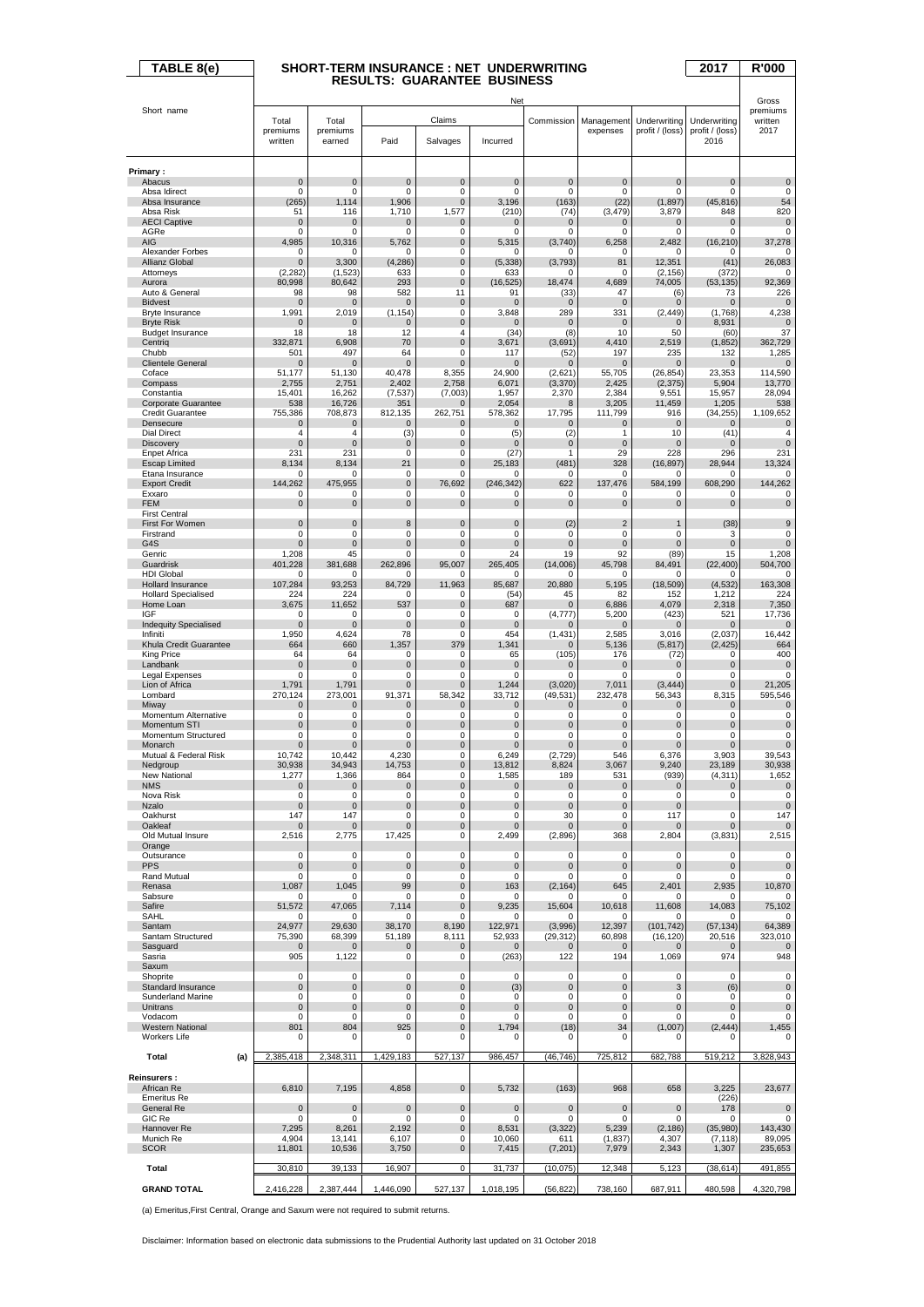| TABLE 8(f)                                      |                         | SHORT-TERM INSURANCE : NET UNDERWRITING |                                    |                    |                      |                          |                            |                       | 2017                    | <b>R'000</b>          |
|-------------------------------------------------|-------------------------|-----------------------------------------|------------------------------------|--------------------|----------------------|--------------------------|----------------------------|-----------------------|-------------------------|-----------------------|
|                                                 |                         |                                         | <b>RESULTS: LIABILITY BUSINESS</b> |                    |                      |                          |                            |                       |                         |                       |
|                                                 |                         |                                         |                                    |                    | Net                  |                          |                            |                       |                         | Gross<br>premiums     |
| Short name                                      | Total                   | Total                                   |                                    | Claims             |                      | Commission               | Management                 | Underwriting          | Underwriting            | written               |
|                                                 | premiums<br>written     | premiums<br>earned                      | Paid                               | Salvages           | Incurred             |                          | expenses                   | profit / (loss)       | profit / (loss)<br>2016 | 2017                  |
|                                                 |                         |                                         |                                    |                    |                      |                          |                            |                       |                         |                       |
| Primary:                                        |                         |                                         |                                    |                    |                      |                          |                            |                       |                         |                       |
| Abacus<br>Absa Idirect                          | $\mathbf 0$<br>0        | $\mathbf 0$<br>0                        | $\mathbf 0$<br>0                   | $\mathbf 0$<br>0   | $\mathbf 0$<br>0     | $\mathbf 0$<br>0         | $\mathbf{0}$<br>0          | $\mathbf{0}$<br>0     | $\mathbf 0$<br>0        | $\pmb{0}$<br>0        |
| Absa Insurance                                  | (538)                   | (538)                                   | $\mathbf{0}$                       | $\mathbf 0$        | 152                  | (53)                     | (44)                       | (593)                 | (18)                    | 5                     |
| Absa Risk<br><b>AECI Captive</b>                | (2, 120)<br>8,800       | (2, 119)<br>7,648                       | (34)<br>387                        | 26<br>$\pmb{0}$    | 4,442<br>406         | (607)<br>(1,988)         | 657<br>923                 | (6, 611)<br>8,307     | (1, 493)<br>6,158       | (95)<br>27,628        |
| AGRe                                            | 0                       | $\mathbf 0$                             | $\mathbf 0$                        | 0                  | $\mathbf 0$          | 0                        | 0                          | $\Omega$              | $\Omega$                | 0                     |
| AIG<br>Alexander Forbes                         | 43,814<br>194           | 63,649<br>191                           | 42,396<br>328                      | 0<br>1             | 17,849<br>125        | (59, 120)<br>(1, 581)    | 55,856<br>1,394            | 49,065<br>253         | (11, 892)<br>(225)      | 397,243<br>6,383      |
| Allianz Global                                  | 504                     | (2,822)                                 | 4,307                              | $\mathbf{0}$       | 9,105                | (22, 333)                | 23,036                     | (12, 630)             | 1,303                   | 156,109               |
| Attorneys<br>Aurora                             | 135,152<br>0            | 134,831<br>0                            | 50,447<br>$\mathbf 0$              | 0<br>0             | 104,695<br>$\Omega$  | $\Omega$<br>$\mathbf{0}$ | $\Omega$<br>$\mathbf{0}$   | 30,137<br>$\Omega$    | (43, 332)<br>$\Omega$   | 147,473<br>0          |
| Auto & General<br><b>Bidvest</b>                | 12,848<br>1,248         | 12,753<br>1,493                         | 8,854<br>2,276                     | 237<br>$\mathbf 0$ | 1,911<br>2,265       | (2, 529)<br>(216)        | 6,158<br>358               | 7,213<br>(914)        | 12,403<br>(869)         | 29,476<br>3,309       |
| Bryte Insurance                                 | (227, 268)              | (197, 867)                              | 3,785                              | 0                  | (183, 313)           | (12, 345)                | 15,513                     | (17, 722)             | (11, 555)               | 136,714               |
| <b>Bryte Risk</b><br><b>Budget Insurance</b>    | 0<br>9,954              | $\mathbf 0$<br>9,954                    | $\mathbf 0$<br>658                 | $\mathbf 0$<br>85  | $\Omega$<br>(1,949)  | $\Omega$<br>(5, 235)     | $\Omega$<br>5,908          | $\Omega$<br>11,230    | $\mathbf 0$<br>(8,500)  | 0<br>21,731           |
| Centriq                                         | 22,583                  | 55,122                                  | 25,710                             | 21                 | 32,009               | 1,341                    | 22,120                     | (348)                 | 9,367                   | 112,001               |
| Chubb<br><b>Clientele General</b>               | 22,199<br>0             | 29,961<br>0                             | 11,015<br>0                        | 0<br>0             | 15,970<br>0          | (9, 282)<br>0            | 11,407<br>$\mathbf 0$      | 11,866<br>0           | 12,052<br>0             | 121,098<br>0          |
| Coface                                          | 0                       | 0                                       | 0                                  | 0                  | 0                    | 0                        | 0                          | 0                     | 0                       | 0                     |
| Compass<br>Constantia                           | 17,537<br>9,055         | 17,344<br>9,055                         | 12,685<br>0                        | 4,269<br>0         | 22,550<br>3,322      | (24, 775)<br>274         | 28,053<br>1,000            | (8, 484)<br>4,459     | 2,041<br>$\Omega$       | 159,310<br>17,958     |
| Corporate Guarantee                             | 7,336                   | (3,062)                                 | $\pmb{0}$                          | 0                  | (1, 269)             | 110                      | 2,925                      | (4,828)               | 5,317                   | 7,336                 |
| <b>Credit Guarantee</b><br>Densecure            | 0<br>1,683              | 0<br>1,683                              | 0<br>480                           | 0<br>$\mathbf{0}$  | 0<br>1,524           | 0<br>13                  | $^{\circ}$<br>366          | $\Omega$<br>(220)     | $\Omega$<br>(2,788)     | 0<br>2,807            |
| <b>Dial Direct</b>                              | 8,226                   | 8,226                                   | 494                                | 26                 | (538)                | (2, 118)                 | 2,867                      | 8,015                 | 4,052                   | 8,669                 |
| <b>Discovery</b><br><b>Enpet Africa</b>         | 2,521<br>28,964         | 2,513<br>28.964                         | 116<br>2,972                       | $\mathbf{0}$<br>0  | 121<br>25,602        | 381<br>(557)             | 56<br>4,050                | 1,954<br>(131)        | 1,422<br>13,794         | 2,737<br>32,645       |
| <b>Escap Limited</b>                            | 357,049                 | 358,531                                 | 96,924                             | $\pmb{0}$          | 142,160              | (1, 445)                 | 14,401                     | 203,415               | 270,074                 | 367,782               |
| Etana Insurance<br><b>Export Credit</b>         | 0<br>0                  | 0<br>$\mathbf 0$                        | 0<br>0                             | 0<br>0             | 0<br>$\pmb{0}$       | $\Omega$<br>$\Omega$     | 0<br>$\Omega$              | 0<br>$\Omega$         | $\Omega$<br>$\Omega$    | 0<br>$\mathbf 0$      |
| Exxaro<br><b>FEM</b>                            | 0<br>655,383            | (0)<br>636,568                          | $\Omega$<br>302,380                | 0<br>0             | 3<br>514,688         | (1,015)                  | 163                        | 849                   | 857<br>86.002           | 5,012<br>665,072      |
| <b>First Central</b>                            |                         |                                         |                                    |                    |                      | 0                        | 163,745                    | (41, 865)             |                         |                       |
| First For Women<br>Firstrand                    | 209<br>126,255          | 209<br>126,255                          | 1,929<br>27,223                    | 36<br>0            | 254<br>159,789       | (2,021)<br>1,306         | 1,280<br>14,675            | 696<br>(49, 514)      | 896<br>(2, 449)         | 7,402<br>174,864      |
| G4S                                             | 22,686                  | 22,686                                  | 25,578                             | 0                  | 36,493               | $\Omega$                 | 14,606                     | (28, 413)             | 15,976                  | 51,714                |
| Genric<br>Guardrisk                             | 15,910<br>369,169       | 15,481<br>132,355                       | 1,877<br>44,951                    | 0<br>1,500         | 1,479<br>46,659      | 1,581<br>(84, 528)       | 6,802<br>320,067           | 5,619<br>(149, 843)   | 20,971<br>(218, 046)    | 27,158<br>603,765     |
| <b>HDI Global</b>                               | 88                      | 73                                      | 19                                 | 0                  | (143)                | (2,672)                  | 3,062                      | (174)                 | 355                     | 34,767                |
| Hollard Insurance<br><b>Hollard Specialised</b> | 267,498<br>194          | 261,827<br>194                          | 63,962<br>729                      | (495)<br>0         | 52,417<br>(463)      | 41,890<br>36             | (9,538)<br>71              | 177,058<br>550        | 492,375<br>(3,903)      | 367,859<br>194        |
| Home Loan                                       | 0                       | $\pmb{0}$                               | $\mathbf 0$                        | 0                  | $\mathbf{0}$         | 0                        | $\mathbf 0$                | 0                     | $\mathbf 0$             | $\mathbf 0$           |
| IGF<br><b>Indequity Specialised</b>             | 0<br>232                | 0<br>232                                | 0<br>8                             | 0<br>0             | 0<br>11              | 0<br>19                  | $\mathbf 0$<br>66          | $\Omega$<br>136       | $\mathbf 0$<br>102      | 0<br>232              |
| Infiniti                                        | 11,494<br>0             | 15,226<br>$\mathbf 0$                   | 2,495<br>$\mathbf 0$               | 7<br>$\mathbf 0$   | 26,611               | 1,279<br>$\Omega$        | (3,059)<br>$\Omega$        | (9,605)<br>$\Omega$   | 2,380<br>$\mathbf 0$    | 50,982                |
| Khula Credit Guarantee<br>King Price            | 580                     | 580                                     | 19                                 | 4                  | 0<br>429             | (956)                    | 1,603                      | (495)                 | 55                      | 0<br>3,640            |
| Landbank<br><b>Legal Expenses</b>               | 1<br>$\mathbf 0$        | $\mathbf{1}$<br>$\mathbf 0$             | 0<br>$\mathbf 0$                   | $\mathbf{0}$<br>0  | 0<br>0               | $\mathbf 0$<br>0         | $\mathbf 0$<br>$\mathbf 0$ | 0                     | 0<br>0                  | $\mathbf{1}$<br>0     |
| Lion of Africa                                  | 18,121                  | 13,509                                  | 5,287                              | 0                  | 70.961               | 4,623                    | 8,763                      | (70, 837)             | 9,103                   | 24,869                |
| Lombard<br>Miway                                | 87,417<br>150           | 83,684<br>141                           | 16,922<br>136                      | 311<br>$\mathbf 0$ | 26,362<br>164        | (12.440)<br>(306)        | 71,530<br>269              | (1,768)<br>13         | (6, 365)<br>3           | 182.011<br>997        |
| Momentum Alternative                            | 0                       | 0                                       | 0                                  | 0                  | 0                    | 0                        | 287                        | (287)                 | (359)                   | 0                     |
| Momentum STI<br>Momentum Structured             | 6,818<br>0              | 6,782<br>0                              | 954<br>$\mathbf 0$                 | 40<br>0            | 1,998<br>0           | 639<br>0                 | 2,379<br>301               | 1,766<br>(301)        | (1,674)<br>(383)        | 6,896<br>0            |
| Monarch<br>Mutual & Federal Risk                | 0<br>53,687             | 0<br>40,620                             | 0<br>25,897                        | 0<br>0             | $\pmb{0}$<br>23,284  | $\pmb{0}$<br>(9,797)     | $\mathbf{0}$<br>1,431      | $\mathbf 0$<br>25,702 | $\mathbf 0$<br>16,649   | $\pmb{0}$<br>107,053  |
| Nedgroup                                        | $\mathbf 0$             | $\mathbf 0$                             | $\mathbf 0$                        | 0                  | 0                    | $\mathbf 0$              | $\mathbf 0$                | 0                     | 0                       | $\mathbf 0$           |
| New National<br><b>NMS</b>                      | 9,447<br>0              | 9,160<br>$\mathbf 0$                    | 3,105<br>$\mathbf 0$               | 1<br>$\mathbf 0$   | 9,760<br>$\Omega$    | (8,056)<br>$\Omega$      | 3,839<br>$\mathbf 0$       | 3,617<br>$\mathbf 0$  | 1,354                   | 59,759<br>$\mathbf 0$ |
| Nova Risk                                       | (3, 381)                | (3, 381)                                | (793)                              | 0                  | (5, 474)             | (172)                    | $\Omega$                   | 2,265                 | (2, 199)                | 0                     |
| Nzalo<br>Oakhurst                               | 0<br>455                | $\mathbf 0$<br>439                      | $\mathbf 0$<br>29                  | 0<br>0             | $\mathbf 0$<br>67    | 0<br>62                  | 0<br>310                   | $\mathbf 0$<br>(0)    | 57                      | $\mathbf 0$<br>1,207  |
| Oakleaf<br>Old Mutual Insure                    | $\mathbf{0}$<br>150,647 | $\mathbf 0$<br>154,969                  | $\mathbf 0$<br>91,377              | $\mathbf 0$<br>0   | (990)                | $\mathbf{0}$<br>34,190   | $\Omega$<br>22,061         | 990                   | 200                     | 0<br>152,292          |
| Orange                                          |                         |                                         |                                    |                    | 135,366              |                          |                            | (36, 648)             | 40,145                  |                       |
| Outsurance<br><b>PPS</b>                        | 78,381<br>2,473         | 77,431<br>1,711                         | 20,533<br>60                       | 891<br>0           | 4,964<br>315         | (148)<br>(285)           | 28,102<br>120              | 44,513<br>1,561       | 15,931<br>(221)         | 84,402<br>2,603       |
| Rand Mutual                                     | 2,469,504               | 2,445,417                               | 1,438,173                          | 0                  | 2,179,558            | 0                        | 642,670                    | (376, 811)            | (826, 555)              | 2,478,599             |
| Renasa<br>Sabsure                               | $\mathbf 0$<br>(645)    | $\mathbf 0$<br>(645)                    | $\mathbf 0$<br>543                 | $\pmb{0}$<br>0     | $\mathbf 0$<br>(999) | $\mathbf 0$<br>0         | $\mathbf 0$<br>43          | $\mathbf 0$<br>311    | $\Omega$<br>(1, 236)    | $\overline{0}$<br>802 |
| Safire                                          | 15,285                  | 15,303                                  | (788)                              | 0                  | 1,708                | 4,403                    | 3,995                      | 5,197                 | 1,347                   | 22,461                |
| SAHL<br>Santam                                  | 1,319<br>1,109,637      | 1,319<br>1,132,750                      | 0<br>634,911                       | 0<br>2,994         | 153<br>722,121       | 279<br>219,517           | 91<br>143,182              | 796<br>47,930         | 861<br>294,968          | 1,402<br>1,189,693    |
| Santam Structured                               | 111,925                 | 22,669                                  | 15,723                             | 2                  | 13,890               | (951)                    | 7,296                      | 2,434                 | 6,087                   | 126,644               |
| Sasguard<br>Sasria                              | 10,780<br>0             | 10,908<br>0                             | (476)<br>0                         | $\mathbf 0$<br>0   | 323<br>0             | (609)<br>0               | $\mathbf 0$<br>$\mathbf 0$ | 11,194<br>$\mathbf 0$ | 14,996<br>0             | 13,974<br>0           |
| Saxum<br>Shoprite                               | 0                       | 0                                       | 0                                  | 0                  | 0                    | 0                        | $\mathbf 0$                | 0                     | 0                       | 0                     |
| Standard Insurance                              | 3,006                   | 2,979                                   | 243                                | 1                  | 573                  | 656                      | 458                        | 1,292                 | (1,002)                 | 4,006                 |
| Sunderland Marine<br>Unitrans                   | (4)<br>0                | 350<br>$\mathbf 0$                      | 76<br>$\mathbf 0$                  | 0<br>$\mathbf 0$   | 30<br>(2)            | 92<br>(551)              | 14<br>$\mathbf 0$          | 214<br>553            | (1, 163)<br>(90)        | (9)<br>3,521          |
| Vodacom                                         | 0                       | 0                                       | 0                                  | 0                  | $\Omega$             | $\Omega$                 | $\Omega$                   | $\Omega$              | $\Omega$                | 0                     |
| <b>Western National</b><br><b>Workers Life</b>  | 2,721<br>0              | 2,725<br>0                              | 1,405<br>0                         | 45<br>0            | 1,983<br>0           | (1, 464)<br>0            | 1,010<br>0                 | 1,196<br>0            | 1,035<br>0              | 14,396<br>0           |
|                                                 |                         |                                         |                                    |                    |                      |                          |                            |                       |                         |                       |
| Total<br>(a)                                    | 6,057,182               | 5,766,036                               | 2,988,288                          | 10,002             | 4,221,478            | 42,537                   | 1,648,700                  | (146, 679)            | 214,372                 | 8,228,561             |
| <b>Reinsurers:</b><br>African Re                | 18,646                  | 17,647                                  | 11,716                             | 0                  | 6,578                | 4,224                    | 2,649                      | 4,196                 | (3, 111)                | 64,821                |
| <b>Emeritus Re</b>                              |                         |                                         |                                    |                    |                      |                          |                            |                       | (2, 135)                |                       |
| General Re<br>GIC Re                            | 0<br>0                  | $\pmb{0}$<br>0                          | $\pmb{0}$<br>0                     | $\pmb{0}$<br>0     | $\pmb{0}$<br>0       | (263)<br>0               | 154<br>0                   | 109<br>0              | 5,234<br>0              | 1,732<br>0            |
| Hannover Re                                     | 26,222                  | 27,575                                  | 26,615                             | 0                  | 32,085               | 9,373                    | 4,354                      | (18, 237)             | 10,300                  | 119,216               |
| Munich Re<br><b>SCOR</b>                        | 11,009<br>6,083         | 9,186<br>6,519                          | (254, 791)<br>2,750                | 0<br>0             | (11, 303)<br>3,266   | 6,175<br>824             | 2,710<br>564               | 11,604<br>1,865       | (3, 180)<br>(5, 487)    | 58,746<br>16,665      |
| Total                                           | 61,961                  | 60,927                                  | (213, 710)                         | 0                  | 30,626               | 20,333                   | 10,432                     | (463)                 | 1,621                   | 261,181               |
| <b>GRAND TOTAL</b>                              | 6,119,142               | 5,826,963                               | 2,774,579                          | 10,002             | 4,252,104            | 62,870                   | 1,659,131                  | (147, 142)            | 215,993                 | 8,489,742             |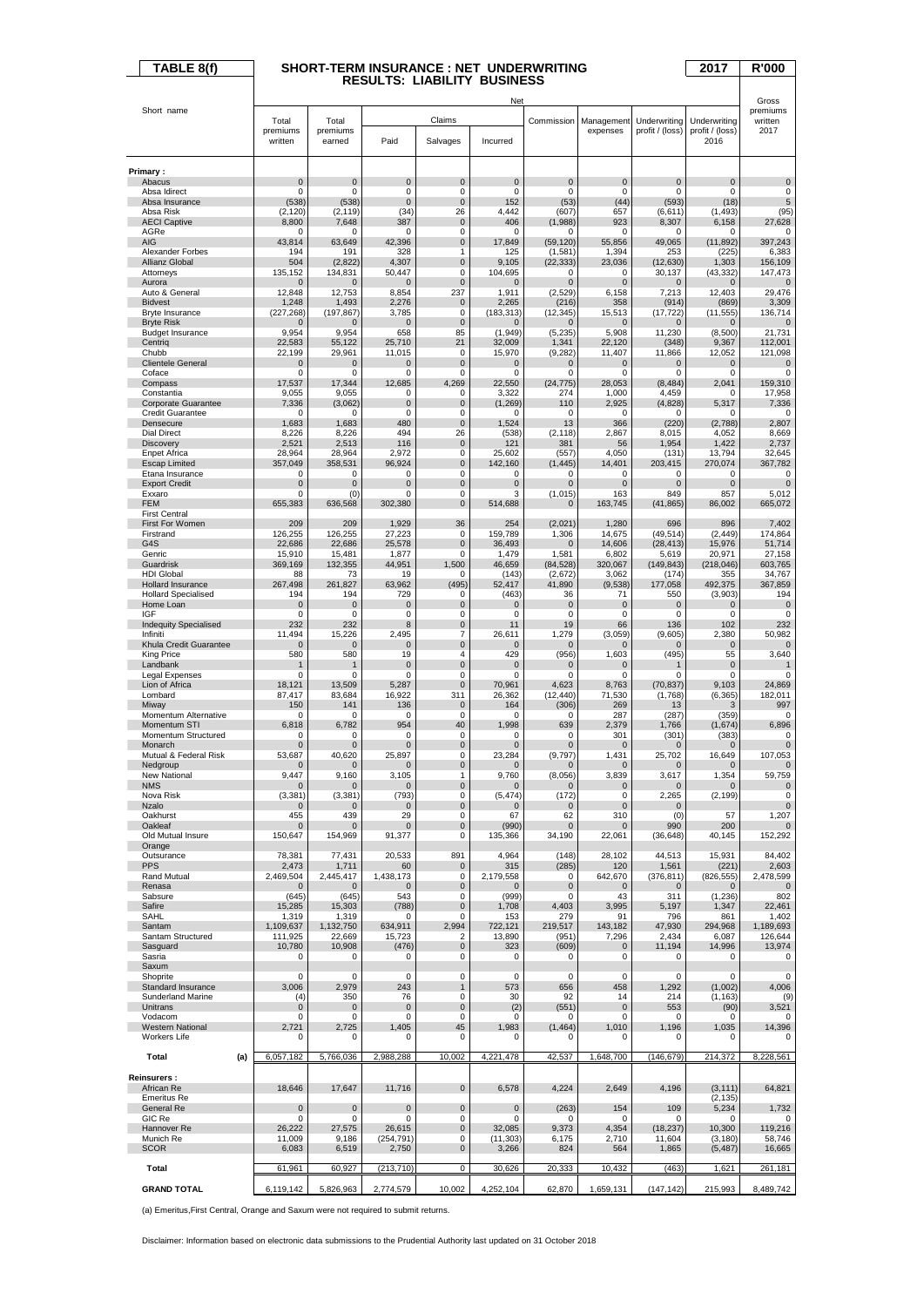| TABLE $8(g)$                             | SHORT-TERM INSURANCE : NET UNDERWRITING | 2017                         | <b>R'000</b>               |                    |                             |                        |                            |                            |                            |                              |
|------------------------------------------|-----------------------------------------|------------------------------|----------------------------|--------------------|-----------------------------|------------------------|----------------------------|----------------------------|----------------------------|------------------------------|
|                                          | <b>RESULTS: ENGINEERING BUSINESS</b>    |                              |                            |                    |                             |                        |                            |                            |                            |                              |
|                                          | Net                                     |                              |                            |                    |                             |                        |                            |                            |                            | Gross                        |
| Short name                               | Total                                   | Total                        |                            | Claims             |                             | Commission             | Management                 | Underwriting               | Underwriting               | premiums<br>written          |
|                                          | premiums<br>written                     | premiums<br>earned           | Paid                       | Salvages           | Incurred                    |                        | expenses                   | profit / (loss)            | profit / (loss)<br>2016    | 2017                         |
|                                          |                                         |                              |                            |                    |                             |                        |                            |                            |                            |                              |
| Primary:                                 |                                         |                              |                            |                    |                             |                        |                            |                            |                            |                              |
| Abacus<br>Absa Idirect                   | $\mathbf 0$<br>$\mathbf 0$              | $\mathbf 0$<br>$\mathbf 0$   | $\mathbf 0$<br>$\mathbf 0$ | $\bf 0$<br>0       | $\mathbf{0}$<br>$\mathbf 0$ | $\mathbf 0$<br>0       | $\mathbf 0$<br>$\mathbf 0$ | $\mathbf 0$<br>$\mathbf 0$ | $\mathbf 0$<br>$\mathbf 0$ | $\mathbf 0$<br>0             |
| Absa Insurance                           | 0                                       | $\mathbf 0$                  | $\mathbf 0$                | $\mathbf 0$        | (22)                        | 0                      | $\mathbf 0$                | 22                         | 74                         | $\mathbf 0$                  |
| Absa Risk<br><b>AECI</b> Captive         | (5,600)<br>0                            | (5, 595)<br>$\mathbf 0$      | 3,005<br>$\pmb{0}$         | 0<br>$\mathbf{0}$  | 3,701<br>$\pmb{0}$          | (1,669)<br>$\Omega$    | 297.692<br>$\mathbf 0$     | (305, 320)<br>$\mathbf 0$  | 4,968<br>$\mathbf 0$       | (70, 128)<br>$\mathbf 0$     |
| AGRe                                     | 450                                     | 450                          | 0                          | 0                  | (6)                         | 44                     | 19                         | 393                        | 337                        | 450                          |
| AIG<br>Alexander Forbes                  | 331<br>$\mathbf 0$                      | 5,568<br>$\mathbf 0$         | 198<br>$\mathbf 0$         | $\mathbf{0}$<br>0  | 1,824<br>$\mathbf 0$        | 645<br>0               | $\mathbf 0$<br>$\mathbf 0$ | 3,099<br>0                 | (5, 321)<br>$\mathbf 0$    | (3,048)<br>$\Omega$          |
| Allianz Global                           | 424                                     | (622)                        | $\mathbf 0$                | $\mathbf 0$        | 32,207                      | (25, 893)              | 19,146                     | (26, 082)                  | 37,386                     | 150,896                      |
| Attorneys<br>Aurora                      | 0<br>0                                  | 0<br>$\pmb{0}$               | 0<br>0                     | 0<br>0             | 0<br>$\mathbf{0}$           | $\Omega$<br>$\pmb{0}$  | $\Omega$<br>$\mathbf{0}$   | $\Omega$<br>$\mathbf 0$    | $\Omega$<br>$\mathbf 0$    | 0<br>0                       |
| Auto & General                           | 0                                       | 0                            | 0                          | 0                  | 0                           | 0                      | 0                          | 0                          | 0                          | 0                            |
| <b>Bidvest</b><br>Bryte Insurance        | 0<br>270,590                            | 0<br>302,568                 | 0<br>154,257               | 0<br>0             | $\pmb{0}$<br>137,439        | $\mathbf{0}$<br>56,542 | $\mathbf 0$<br>49,768      | $\mathbf 0$<br>58,819      | $\mathbf 0$<br>55,663      | $\mathbf 0$<br>397,577       |
| <b>Bryte Risk</b>                        | 0                                       | $\mathbf 0$                  | $\mathbf 0$                | 0                  | $\mathbf 0$                 | 0                      | $\mathbf 0$                | $\mathbf 0$                | 0                          | $\mathbf 0$                  |
| <b>Budget Insurance</b><br>Centrig       | 0<br>2,527                              | 0<br>5,642                   | $\mathbf 0$<br>4,029       | 0<br>226           | 0<br>2,763                  | 0<br>(1, 124)          | 0<br>2,092                 | $\Omega$<br>1,911          | $\Omega$<br>24,908         | 0<br>14,449                  |
| Chubb<br><b>Clientele General</b>        | 4,428<br>0                              | 2,354<br>$\mathbf 0$         | 133<br>$\mathbf 0$         | 0<br>0             | 229<br>$\pmb{0}$            | 898<br>$\pmb{0}$       | 737<br>$\mathbf 0$         | 490<br>$\mathbf 0$         | (221)<br>$\mathbf 0$       | 7,375<br>$\mathbf 0$         |
| Coface                                   | 0                                       | $\mathbf 0$                  | $\mathbf 0$                | 0                  | $\mathbf 0$                 | 0                      | $\mathbf 0$                | 0                          | $\mathbf 0$                | 0                            |
| Compass<br>Constantia                    | 4,693<br>0                              | 4,625<br>0                   | 4,956<br>0                 | 3,012<br>0         | 3,743<br>0                  | (19, 714)<br>0         | 14,594<br>0                | 6,002<br>0                 | 5,253<br>0                 | 82,878<br>0                  |
| Corporate Guarantee                      | 0                                       | $\mathbf 0$                  | $\mathbf 0$                | 0                  | $\mathbf{0}$                | $\pmb{0}$              | $\mathbf 0$                | $\mathbf{0}$               | $\mathbf 0$                | 0                            |
| <b>Credit Guarantee</b><br>Densecure     | 0<br>$\mathbf 0$                        | 0<br>$\mathbf 0$             | 0<br>0                     | 0<br>0             | 0<br>$\pmb{0}$              | 0<br>$\pmb{0}$         | 0<br>$\mathbf 0$           | 0<br>$\mathbf 0$           | 0<br>$\mathbf 0$           | 0<br>$\mathsf{O}\xspace$     |
| <b>Dial Direct</b>                       | $\mathbf 0$                             | $\mathbf 0$                  | $\mathbf 0$                | 0                  | 0                           | 0                      | 0                          | 0                          | 0                          | 0                            |
| Discovery<br><b>Enpet Africa</b>         | $\mathbf 0$<br>1,055                    | $\mathbf 0$<br>1,055         | $\mathbf 0$<br>0           | $\mathbf 0$<br>0   | $\mathsf{O}\xspace$<br>30   | $\mathbf{0}$<br>(322)  | $\mathbf 0$<br>349         | $\mathbf 0$<br>998         | $\mathbf{0}$<br>675        | $\mathsf{O}\xspace$<br>2,812 |
| <b>Escap Limited</b>                     | 34,742                                  | 186,482                      | 48,761                     | 1,021              | 304,175                     | (4,673)                | 1,401                      | (114, 422)                 | (201, 425)                 | 50,317                       |
| Etana Insurance<br><b>Export Credit</b>  | 0<br>$\mathbf 0$                        | 0<br>$\mathbf 0$             | 0<br>0                     | 0<br>0             | 0<br>$\mathbf 0$            | 0<br>$\pmb{0}$         | 0<br>$\mathbf 0$           | 0<br>$\mathbf 0$           | 0<br>0                     | 0<br>$\mathbf 0$             |
| Exxaro                                   | 28                                      | 4                            | 0                          | 0                  | (0)                         | (105)                  | 39                         | 70                         | 0                          | 4,846                        |
| <b>FEM</b><br><b>First Central</b>       | $\mathbf 0$                             | $\mathbf 0$                  | $\mathbf 0$                | $\mathbf 0$        | $\mathbf 0$                 | $\mathbf 0$            | $\mathbf{0}$               | $\mathbf{0}$               | $\mathbf 0$                | $\pmb{0}$                    |
| First For Women                          | 0                                       | $\mathbf 0$                  | (124)                      | $\mathbf{0}$       | $\pmb{0}$                   | $\pmb{0}$              | $\mathbf 0$                | $\mathbf 0$                | $\mathbf 0$                | $\mathsf 0$                  |
| Firstrand<br>G4S                         | 0<br>0                                  | 0<br>$\mathbf 0$             | 0<br>0                     | 0<br>0             | 0<br>$\pmb{0}$              | 0<br>$\pmb{0}$         | $\mathbf 0$<br>$\mathbf 0$ | $\mathbf 0$<br>$\mathbf 0$ | $\mathbf 0$<br>$\mathbf 0$ | 0<br>$\pmb{0}$               |
| Genric                                   | 0                                       | 0                            | 0                          | 0                  | 0                           | 0                      | 0                          | 0                          | 0                          | 0                            |
| Guardrisk<br><b>HDI Global</b>           | 32,039<br>37                            | 120,208<br>60                | 6,888<br>1                 | 724<br>0           | 18,124<br>201               | (15, 101)<br>(387)     | 136,514<br>353             | (19, 329)<br>(107)         | (5, 159)<br>(123)          | 159,321<br>5,822             |
| <b>Hollard Insurance</b>                 | 325,926                                 | 307,213                      | 133,875                    | 3,782              | 127,148                     | 44,268                 | 311                        | 135,486                    | 129,788                    | 467,095                      |
| <b>Hollard Specialised</b><br>Home Loan  | 0<br>$\pmb{0}$                          | $\mathbf 0$<br>$\pmb{0}$     | $\mathbf 0$<br>0           | 0<br>0             | (93)<br>$\mathbf 0$         | 0<br>$\pmb{0}$         | $\mathbf 0$<br>$\pmb{0}$   | 93<br>$\mathbf 0$          | (594)<br>$\mathbf 0$       | 0<br>0                       |
| IGF                                      | 0                                       | 0                            | 0                          | 0                  | 0                           | 0                      | 0                          | 0                          | 0                          | 0                            |
| <b>Indequity Specialised</b><br>Infiniti | $\mathbf 0$<br>3,763                    | $\mathbf 0$<br>3,749         | $\mathbf 0$<br>2,085       | $\mathbf 0$<br>139 | $\mathbf{0}$<br>2,385       | $\mathbf 0$<br>80      | $\mathbf 0$<br>1,035       | $\mathbf 0$<br>249         | $\mathbf{0}$<br>(170)      | $\mathbf 0$<br>8,380         |
| Khula Credit Guarantee                   | 0<br>0                                  | $\mathbf 0$                  | $\mathbf 0$<br>$\mathbf 0$ | $\mathbf 0$<br>0   | $\mathbf 0$<br>0            | $\pmb{0}$<br>0         | $\mathbf 0$<br>0           | $\mathbf 0$<br>0           | $\mathbf 0$<br>0           | $\mathbf 0$                  |
| King Price<br>Landbank                   | $\overline{\mathbf{c}}$                 | 0<br>$\overline{\mathbf{c}}$ | 0                          | 0                  | $\pmb{0}$                   | $\pmb{0}$              | $\mathbf 0$                | $\overline{\mathbf{c}}$    | 1                          | 0<br>$\overline{c}$          |
| Legal Expenses<br>Lion of Africa         | 0<br>8,331                              | 0<br>5,375                   | 0<br>9,218                 | 0<br>$\mathbf{0}$  | 0<br>15,659                 | 0<br>(3, 548)          | 0<br>15,007                | 0<br>(21, 743)             | 0<br>9,097                 | 0<br>64,328                  |
| Lombard                                  | 73,597                                  | 85,100                       | 42,477                     | 5,523              | 30,404                      | (14, 699)              | 62,815                     | 6,580                      | (3, 220)                   | 214,939                      |
| Miway<br>Momentum Alternative            | 0<br>0                                  | $\pmb{0}$<br>$\mathbf 0$     | $\mathbf 0$<br>$\mathbf 0$ | $\mathbf 0$<br>0   | $\mathbf 0$<br>0            | 0<br>0                 | $\mathbf 0$<br>0           | $\mathbf 0$<br>0           | 0<br>$\mathbf 0$           | $\mathbf 0$<br>0             |
| Momentum STI                             | 0                                       | $\pmb{0}$                    | 0                          | 0                  | $\pmb{0}$                   | $\pmb{0}$              | $\mathbf 0$                | $\mathbf 0$                | $\mathbf 0$                | $\mathsf{O}\xspace$          |
| Momentum Structured<br>Monarch           | 0<br>0                                  | 0<br>0                       | 0<br>0                     | 0<br>0             | 0<br>$\pmb{0}$              | 0<br>$\pmb{0}$         | 0<br>$\mathbf 0$           | 0<br>$\mathbf 0$           | 0<br>$\mathbf 0$           | 0<br>$\mathbf 0$             |
| Mutual & Federal Risk                    | 13,357                                  | 7,172                        | 6,933                      | O                  | 5,608                       | (8, 425)               | 762                        | 9,227                      | 15,808                     | 55,193                       |
| Nedgroup<br>New National                 | 0<br>32,344                             | 0<br>32,267                  | $\mathbf 0$<br>15,732      | $\pmb{0}$<br>217   | 0<br>15,091                 | 0<br>(3,273)           | $\mathbf 0$<br>13,171      | 0<br>7,278                 | 0<br>7,291                 | $\mathbf 0$<br>144,130       |
| <b>NMS</b>                               | 0                                       | $\pmb{0}$                    | 0                          | 0                  | 0                           | 0                      | $\bf{0}$                   | 0                          | 0                          | $\pmb{0}$                    |
| Nova Risk<br>Nzalo                       | 0<br>0                                  | 0<br>$\mathbf 0$             | 0<br>$\mathbf 0$           | 0<br>$\mathbf 0$   | 0<br>$\mathbf 0$            | 0<br>$\mathbf 0$       | 0<br>$\mathbf 0$           | 0<br>$\mathbf 0$           | 0                          | 0<br>$\mathsf{O}\xspace$     |
| Oakhurst                                 | 0                                       | 0                            | 0                          | 0                  | 0                           | 0                      | 0                          | 0                          | 0                          | 0                            |
| Oakleaf<br>Old Mutual Insure             | 0<br>450,009                            | $\mathbf 0$<br>447,767       | $\mathbf 0$<br>213,603     | 0<br>0             | 0<br>180,049                | 0<br>80,575            | $\mathbf 0$<br>65,901      | $\mathbf 0$<br>121,242     | 0<br>119,782               | 0<br>593,691                 |
| Orange                                   |                                         |                              |                            |                    |                             |                        |                            |                            |                            |                              |
| Outsurance<br><b>PPS</b>                 | 0<br>0                                  | 0<br>$\mathbf 0$             | 0<br>$\mathbf 0$           | 0<br>0             | 0<br>$\mathbf 0$            | 0<br>$\mathbf 0$       | 0<br>$\mathbf 0$           | 0<br>$\mathbf 0$           | 0<br>$\mathbf 0$           | 0<br>$\pmb{0}$               |
| <b>Rand Mutual</b>                       | 0<br>$\pmb{0}$                          | 0                            | 0                          | 0                  | 0                           | 0<br>$\mathbf 0$       | $\mathbf 0$<br>$\mathbf 0$ | $\mathbf 0$<br>$\mathbf 0$ | 0<br>$\mathbf 0$           | 0                            |
| Renasa<br>Sabsure                        | 0                                       | 0<br>0                       | 0<br>0                     | 0<br>0             | $\pmb{0}$<br>0              | 0                      | 0                          | 0                          | 0                          | $\pmb{0}$<br>0               |
| Safire<br>SAHL                           | 405<br>0                                | 430<br>0                     | 114<br>0                   | $\pmb{0}$<br>0     | 118<br>0                    | 43<br>0                | 95<br>0                    | 173<br>0                   | 109<br>0                   | 420<br>0                     |
| Santam                                   | 912,121                                 | 903,024                      | 338,858                    | 247                | 324,597                     | 167,721                | 223,169                    | 187,537                    | 117,194                    | 1,244,087                    |
| Santam Structured<br>Sasquard            | 255<br>3,536                            | 304<br>3,918                 | (955)<br>131               | 10<br>$\mathbf 0$  | (2,690)<br>(331)            | (126)<br>(66)          | 270<br>$\mathbf 0$         | 2,852<br>4,315             | (5,273)<br>3,414           | 1,481<br>3,610               |
| Sasria                                   | 79,103                                  | 80,955                       | 53,774                     | 0                  | 23,835                      | 10,637                 | 16,955                     | 29,528                     | (70,472)                   | 82,786                       |
| Saxum<br>Shoprite                        | 0                                       | 0                            | $\mathbf 0$                | 0                  | 0                           | 0                      | $\Omega$                   | $\Omega$                   | $\Omega$                   | 0                            |
| Standard Insurance                       | 7,369                                   | 7,392                        | 2,008                      | 0                  | 2,636                       | 1,413                  | 1,302                      | 2,041                      | (7, 513)                   | 9,241                        |
| Sunderland Marine<br>Unitrans            | 0<br>0                                  | 0<br>0                       | 0<br>0                     | 0<br>0             | 0<br>$\mathbf 0$            | 0<br>$\mathbf 0$       | $\mathbf 0$<br>$\mathbf 0$ | $\Omega$<br>$\mathbf 0$    | $\Omega$<br>$\mathbf 0$    | 0<br>$\mathbf 0$             |
| Vodacom                                  | 0                                       | 0                            | 0                          | 0                  | 0                           | 0                      | 0                          | 0                          | 0                          | 0                            |
| <b>Western National</b><br>Workers Life  | 2,458<br>0                              | 2,468<br>0                   | 1,306<br>0                 | 1<br>0             | 1,232<br>0                  | (206)<br>0             | 82<br>0                    | 1,360<br>0                 | (299)<br>0                 | 7,130<br>0                   |
|                                          |                                         |                              |                            |                    |                             |                        |                            |                            |                            |                              |
| Total<br>(a)                             | 2,258,320                               | 2,509,933                    | 1,041,263                  | 14,902             | 1,230,058                   | 263,534                | 923,579                    | 92,763                     | 231,954                    | 3,700,080                    |
| <b>Reinsurers:</b>                       |                                         |                              |                            |                    |                             |                        |                            |                            |                            |                              |
| African Re<br><b>Emeritus Re</b>         | 35,932                                  | 37,111                       | 17,482                     | $\mathbf 0$        | 23,661                      | 8,763                  | 5,101                      | (414)                      | (626)<br>1,545             | 124,845                      |
| General Re<br>GIC Re                     | 0                                       | $\pmb{0}$<br>0               | $\pmb{0}$<br>$\mathbf 0$   | $\pmb{0}$<br>0     | $\mathbf 0$                 | (2)<br>0               | (1)<br>$\mathbf 0$         | $\overline{2}$             | 785<br>0                   | (22)<br>$\Omega$             |
| Hannover Re                              | 0<br>23,284                             | 23,544                       | 16,382                     | 0                  | 0<br>19,891                 | 5,824                  | 4,334                      | 0<br>(6, 504)              | 4,213                      | 118,655                      |
| Munich Re<br><b>SCOR</b>                 | 58,299<br>22,812                        | 81,676                       | 36,775                     | 0<br>0             | 38,840<br>18,669            | 19,947<br>12,543       | 3,299                      | 19,590                     | (34, 079)                  | 363,974<br>65,446            |
|                                          |                                         | 28,161                       | 15,338                     |                    |                             |                        | 2,216                      | (5, 267)                   | (27, 163)                  |                              |
| Total                                    | 140,327                                 | 170,492                      | 85,977                     | 0                  | 101,060                     | 47,076                 | 14,949                     | 7,407                      | (55, 325)                  | 672,898                      |
| <b>GRAND TOTAL</b>                       | 2,398,648                               | 2,680,425                    | 1,127,240                  | 14,902             | 1,331,118                   | 310,609                | 938,528                    | 100,170                    | 176,629                    | 4,372,978                    |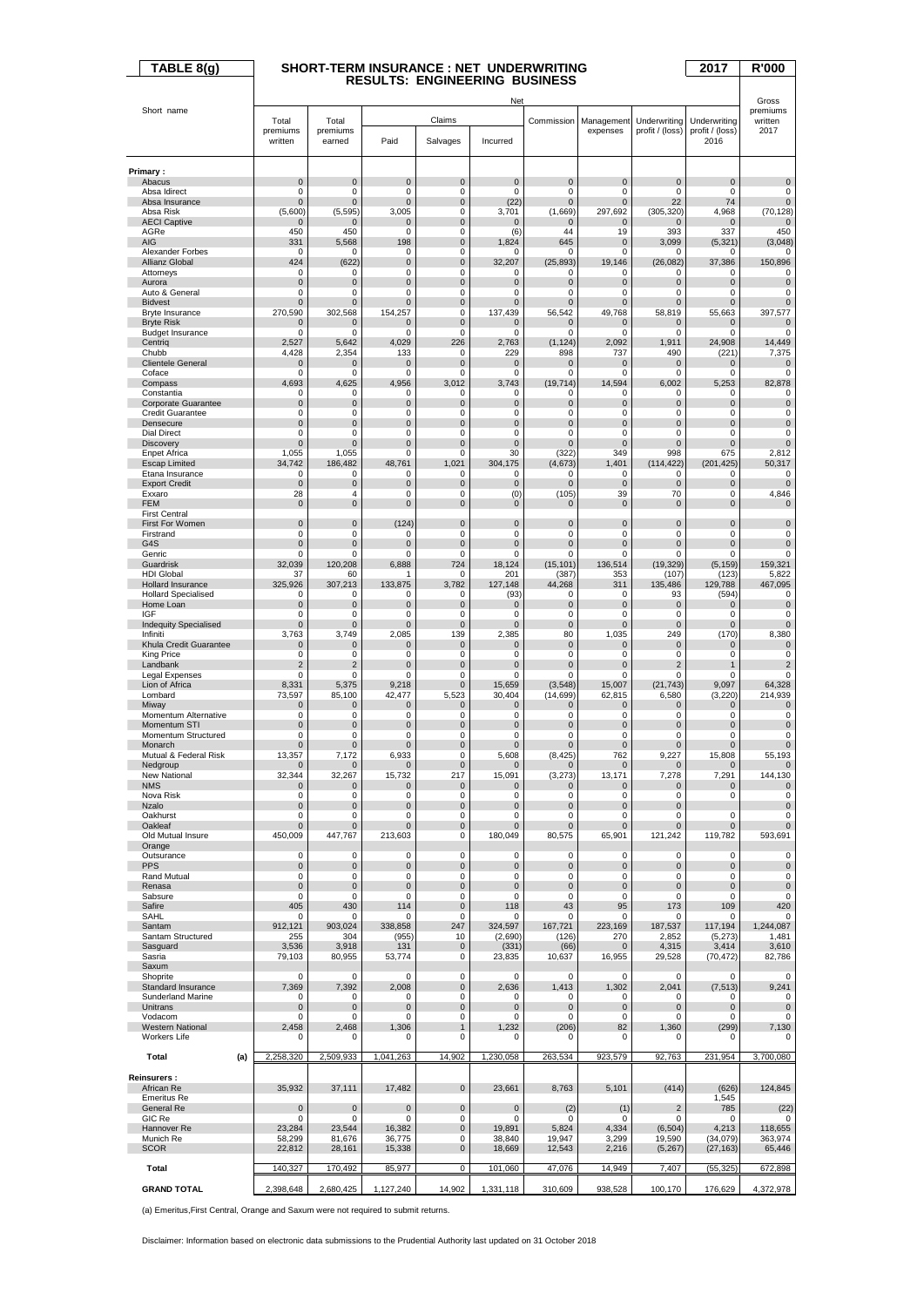| TABLE 8(h)                                             | SHORT-TERM INSURANCE : NET UNDERWRITING | 2017                  | <b>R'000</b>               |                        |                                |                      |                            |                         |                            |                           |
|--------------------------------------------------------|-----------------------------------------|-----------------------|----------------------------|------------------------|--------------------------------|----------------------|----------------------------|-------------------------|----------------------------|---------------------------|
|                                                        |                                         |                       |                            |                        |                                |                      |                            |                         |                            |                           |
|                                                        |                                         |                       |                            |                        | Net                            |                      |                            |                         |                            | Gross                     |
| Short name                                             | Total                                   | Total                 |                            | Claims                 |                                | Commission           | Management                 | Underwriting            | Underwriting               | premiums<br>written       |
|                                                        | premiums                                | premiums              |                            |                        |                                |                      | expenses                   | profit / (loss)         | profit / (loss)            | 2017                      |
|                                                        | written                                 | earned                | Paid                       | Salvages               | Incurred                       |                      |                            |                         | 2016                       |                           |
|                                                        |                                         |                       |                            |                        |                                |                      |                            |                         |                            |                           |
| Primary:<br>Abacus                                     | 0                                       | 0                     | $\mathbf 0$                | $\mathbf 0$            | $\mathbf 0$                    | $\mathbf 0$          | $\mathbf{0}$               | $\mathbf{0}$            | $\mathbf 0$                | $\pmb{0}$                 |
| Absa Idirect                                           | 0                                       | 0                     | 0                          | 0                      | 0                              | 0                    | $\mathbf 0$                | $\mathbf 0$             | 0                          | 0                         |
| Absa Insurance<br>Absa Risk                            | 199,440<br>65                           | 199,440<br>67         | 105,850<br>321             | $\pmb{0}$<br>0         | 111,881<br>530                 | 36,068<br>(706)      | 69,069<br>168              | (17, 579)<br>75         | 8,220<br>(601)             | 205,388                   |
| <b>AECI Captive</b>                                    | $\mathbf 0$                             | $\mathbf 0$           | $\mathbf 0$                | $\bf 0$                | $\mathbf 0$                    | $\pmb{0}$            | $\mathbf 0$                | $\mathbf 0$             | $\mathbf 0$                | (40)<br>$\mathbf 0$       |
| AGRe                                                   | 0                                       | 0                     | 0                          | 0                      | 0                              | 0                    | 0                          | (0)                     | 0                          | 0                         |
| AIG<br>Alexander Forbes                                | 34,960<br>247                           | 46,267<br>249         | 31,497<br>156              | $\pmb{0}$<br>0         | 121,965<br>153                 | (62, 735)<br>(636)   | 75,054<br>495              | (88, 017)<br>236        | (33.251)<br>224            | 342,282<br>2,294          |
| <b>Allianz Global</b>                                  | 0                                       | 0                     | $\mathbf 0$                | $\pmb{0}$              | (16)                           | (6, 707)             | $\mathbf{0}$               | 6,722                   | $\overline{2}$             | 611,281                   |
| Attorneys<br>Aurora                                    | 0<br>$\mathbf 0$                        | 0<br>$\mathbf{0}$     | 0<br>$\mathbf{0}$          | 0<br>$\pmb{0}$         | 0<br>$\mathbf 0$               | 0<br>$\mathbf 0$     | 0<br>$\mathbf 0$           | 0<br>$\mathbf 0$        | $\Omega$<br>$\overline{0}$ | $\Omega$<br>$\Omega$      |
| Auto & General                                         | 5,337                                   | 5,337                 | 88,814                     | 225                    | 1,820                          | (1, 429)             | 2,558                      | 2,388                   | 25,373                     | 12,244                    |
| <b>Bidvest</b>                                         | 13,315<br>0                             | 16,846<br>0           | 18,040<br>$\mathbf 0$      | $\pmb{0}$<br>0         | 16,543<br>16                   | 0<br>0               | 1,425<br>$\mathbf 0$       | (1, 122)                | (8, 354)                   | 13,315<br>$\Omega$        |
| Bryte Insurance<br><b>Bryte Risk</b>                   | 0                                       | 0                     | $\mathbf 0$                | $\pmb{0}$              | $\mathbf 0$                    | $\mathbf 0$          | 0                          | (16)<br>0               | (430)<br>0                 | 0                         |
| <b>Budget Insurance</b>                                | 2,930                                   | 2,930                 | 1,093                      | 142                    | 289                            | (697)                | 1,223                      | 2,115                   | (8, 838)                   | 4,497                     |
| Centriq<br>Chubb                                       | 76,346<br>0                             | 116,505<br>0          | 32,163<br>0                | 12<br>$\bf 0$          | (30, 835)<br>0                 | (641)<br>0           | 56,178<br>$\Omega$         | 91,803<br>$\Omega$      | (27, 698)<br>$\Omega$      | 132,761<br>0              |
| <b>Clientele General</b>                               | 327,344                                 | 325,538               | 39.274                     | $\pmb{0}$              | 38,951                         | $\mathbf 0$          | 219,960                    | 66,628                  | 61,584                     | 327,344                   |
| Coface<br>Compass                                      | 0<br>(955)                              | 0<br>(955)            | $\mathbf 0$<br>164         | 0<br>$\bf{0}$          | 0<br>(256)                     | 0<br>382             | $\mathbf 0$<br>(843)       | 0<br>(238)              | O<br>(5,711)               | $\Omega$<br>(4,786)       |
| Constantia                                             | 15,756                                  | 13,095                | 1,843                      | 129                    | 2,611                          | (1, 455)             | 133,055                    | (121, 116)              | (40, 360)                  | 24,605                    |
| Corporate Guarantee                                    | 3,742                                   | 42,050                | 132                        | $\pmb{0}$              | 3,142                          | 56                   | 9,605                      | 29,247                  | 12                         | 3,742                     |
| <b>Credit Guarantee</b><br>Densecure                   | 0<br>0                                  | 0<br>0                | 0<br>$\mathbf 0$           | $\bf 0$<br>$\pmb{0}$   | 0<br>0                         | 0<br>$\pmb{0}$       | 0<br>$\mathbf 0$           | 0<br>0                  | 0<br>0                     | 0<br>0                    |
| <b>Dial Direct</b>                                     | 2,569                                   | 2,569                 | 1,354                      | 200                    | (2,905)                        | (300)                | 856                        | 4,918                   | (144)                      | 2,586                     |
| <b>Discovery</b><br><b>Enpet Africa</b>                | 0<br>0                                  | 0<br>0                | $\mathbf 0$<br>0           | $\mathbf 0$<br>0       | 0<br>0                         | 0<br>0               | 0<br>0                     | 0<br>0                  | $\mathbf 0$<br>35          | $\mathbf 0$<br>0          |
| <b>Escap Limited</b>                                   | 0                                       | 0                     | $\mathbf 0$                | $\pmb{0}$              | (18)                           | $\mathbf{0}$         | 0                          | 18                      | 46                         | $\pmb{0}$                 |
| Etana Insurance                                        | $\mathbf 0$                             | 0                     | $\mathbf 0$                | 0                      | 0                              | 0                    | $\mathbf 0$                | $\mathbf 0$             | $\mathbf 0$                | 0                         |
| <b>Export Credit</b><br>Exxaro                         | 0<br>0                                  | 0<br>0                | $\mathbf 0$<br>0           | $\pmb{0}$<br>0         | $\pmb{0}$<br>0                 | $\pmb{0}$<br>0       | 0<br>0                     | 0<br>0                  | $\mathbf 0$<br>0           | $\mathbf 0$<br>0          |
| <b>FEM</b>                                             | $\mathbf 0$                             | $\mathbf 0$           | $\mathbf 0$                | $\bf 0$                | $\mathbf 0$                    | $\mathbf{0}$         | 0                          | 0                       | 0                          | $\pmb{0}$                 |
| <b>First Central</b><br>First For Women                | 43                                      | 43                    | 2,578                      | 27                     | 188                            | 468                  | 261                        | (874)                   | (443)                      | 1,508                     |
| Firstrand                                              | $\mathbf 0$                             | $\mathbf 0$           | $\mathbf 0$                | $\bf 0$                | 0                              | $\mathbf 0$          | 0                          | 0                       | $\mathbf 0$                | 0                         |
| G4S<br>Genric                                          | 0<br>0                                  | 0<br>0                | $\mathbf 0$<br>0           | $\pmb{0}$<br>0         | $\mathbf{0}$<br>0              | $\pmb{0}$<br>0       | 0<br>0                     | 0<br>0                  | 0<br>0                     | $\mathbf 0$<br>0          |
| Guardrisk                                              | 760,647                                 | 457,124               | 163,969                    | 777                    | 168,792                        | 43,684               | 349,666                    | (105, 018)              | 39,740                     | 768,944                   |
| <b>HDI Global</b>                                      | 0                                       | 0                     | 0                          | 0                      | 0                              | 0                    | 0                          | 0                       | 0                          |                           |
| <b>Hollard Insurance</b><br><b>Hollard Specialised</b> | 140,039<br>0                            | 92,592<br>0           | 16,740<br>$\mathbf 0$      | $\pmb{0}$<br>0         | 16,956<br>23                   | 14,397<br>0          | 28,797<br>0                | 32,442<br>(23)          | 133,847<br>109             | 142,979<br>0              |
| Home Loan                                              | 0                                       | 0                     | $\pmb{0}$                  | $\pmb{0}$              | $\mathbf 0$                    | 0                    | $\bf{0}$                   | $\bf{0}$                | 0                          | $\mathbf 0$               |
| IGF<br><b>Indequity Specialised</b>                    | 0<br>1,872                              | 0<br>1,879            | 0<br>621                   | 0<br>$\pmb{0}$         | 0<br>682                       | 0<br>118             | 0<br>529                   | 0<br>550                | 0<br>558                   | 0<br>1,872                |
| Infiniti                                               | 21,755                                  | 29,147                | 21,958                     | 0                      | 18,709                         | 2,680                | 7,372                      | 386                     | (1, 931)                   | 84,882                    |
| Khula Credit Guarantee                                 | 0                                       | 0                     | $\mathbf 0$                | 0                      | $\mathbf{0}$                   | $\mathbf{0}$         | $\mathbf{0}$               | $\mathbf{0}$            | 0                          | $\mathbf 0$               |
| King Price<br>Landbank                                 | 4<br>$\mathbf 0$                        | 4<br>$\mathbf 0$      | $\mathbf 0$<br>$\mathbf 0$ | 0<br>$\bf 0$           | $\overline{2}$<br>$\mathbf{0}$ | (7)<br>$\mathbf{0}$  | 11<br>$\mathbf{0}$         | (2)<br>$\Omega$         | 0<br>$\overline{0}$        | 26<br>0                   |
| <b>Legal Expenses</b>                                  | 794,391                                 | 794,391               | 112,480                    | 0                      | 132,077                        | 99,070               | 514,825                    | 48,419                  | 10,491                     | 794,391                   |
| Lion of Africa<br>Lombard                              | 0<br>0                                  | $\Omega$<br>1,416     | $\pmb{0}$<br>0             | $\pmb{0}$<br>0         | $\mathbf 0$<br>(173)           | $\mathbf{0}$<br>0    | $\mathbf{0}$<br>0          | $\mathbf 0$<br>1,589    | $\overline{0}$<br>(3, 505) | $\pmb{0}$<br>0            |
| Miway                                                  | 33                                      | 33                    | 6                          | $\pmb{0}$              | 5                              | (67)                 | 59                         | 37                      | 3                          | 219                       |
| Momentum Alternative<br>Momentum STI                   | 0<br>0                                  | 0<br>0                | $\mathbf 0$<br>$\mathbf 0$ | 0<br>$\bf 0$           | 0<br>$\mathbf 0$               | 0<br>$\pmb{0}$       | $\mathbf 0$<br>$\mathbf 0$ | $\mathbf 0$<br>0        | $\mathbf 0$<br>0           | $\Omega$<br>$\mathbf 0$   |
| Momentum Structured                                    | 0                                       | 0                     | 0                          | 0                      | 0                              | 0                    | 0                          | 0                       | 0                          | 0                         |
| Monarch                                                | 13.590                                  | 66,367                | 45,218                     | 0                      | 43,779                         | (2,720)              | 38,591                     | (13, 283)               | 3,778                      | 17,466<br>n               |
| Mutual & Federal Risk<br>Nedgroup                      | 0                                       | $\pmb{0}$             | $\pmb{0}$                  | 0<br>$\pmb{0}$         | (171)<br>0                     | $\pmb{0}$            | $\pmb{0}$                  | 171<br>$\mathbf 0$      | 7,924<br>$\mathbf 0$       | $\mathbf 0$               |
| New National                                           | 51,188                                  | 52,132                | 27,047                     | 37                     | 28,752                         | 3,557                | 20,892                     | (1,069)                 | 9,239                      | 127,032                   |
| <b>NMS</b><br>Nova Risk                                | 0<br>0                                  | 0<br>0                | $\mathbf 0$<br>(626)       | $\pmb{0}$<br>0         | 0<br>(640)                     | 0<br>(622)           | 0<br>314                   | $\Omega$<br>947         | $\Omega$<br>(280)          | $\pmb{0}$<br>0            |
| Nzalo                                                  | 0                                       | 0                     | $\mathbf 0$                | 0                      | $\pmb{0}$                      | $\pmb{0}$            | $\mathbf 0$                | 0                       |                            | $\mathbf 0$               |
| Oakhurst<br>Oakleaf                                    | 1,593<br>0                              | 1,593<br>0            | 557<br>$\mathbf 0$         | 0<br>$\pmb{0}$         | 672<br>0                       | 0<br>0               | 414<br>$\mathbf 0$         | 507<br>0                | $\mathbf 0$<br>0           | 1,609                     |
| Old Mutual Insure                                      | 55,118                                  | 55,647                | 31,122                     | 0                      | 23,971                         | (13,081)             | 8,072                      | 36,685                  | 3,513                      | 148,991                   |
| Orange<br>Outsurance                                   | 690                                     | 691                   | 202                        | 0                      | 78                             | $\overline{2}$       | 949                        | (338)                   | 122                        | 690                       |
| <b>PPS</b>                                             | 117                                     | 117                   | $\overline{4}$             | $\mathbf 0$            | 30                             | 26                   | 41                         | 20                      | (1, 124)                   | 117                       |
| Rand Mutual                                            | 0<br>24,783                             | 0<br>24,748           | $\mathbf 0$<br>17,682      | 0                      | 0                              | $\Omega$<br>(6, 911) | $\Omega$<br>11,018         | $\Omega$<br>3,086       | $\Omega$                   | 0<br>215,938              |
| Renasa<br>Sabsure                                      | 36                                      | 36                    | 207                        | 0<br>0                 | 17,556<br>204                  | 0                    | 8                          | (177)                   | 5,154<br>31                | 157                       |
| Safire                                                 | $\mathbf{0}$                            | $\mathbf 0$           | $\mathbf 0$                | $\pmb{0}$              | $\pmb{0}$                      | $\mathbf 0$          | $\mathbf 0$                | 0                       | $\mathbf 0$                | $\overline{0}$            |
| SAHL<br>Santam                                         | $\mathbf 0$<br>2,195                    | $\mathbf 0$<br>2,818  | $\pmb{0}$<br>6,463         | $\bf 0$<br>$\mathbf 0$ | $\mathbf 0$<br>3,215           | 0<br>567             | 0<br>4,908                 | 0<br>(5, 872)           | 0<br>10,938                | 0<br>4,856                |
| Santam Structured                                      | 136,727                                 | 100,471               | 18,534                     | 147                    | 21,766                         | 3,645                | 25,336                     | 49,723                  | 42,844                     | 172,445                   |
| Sasguard<br>Sasria                                     | 0<br>7,009                              | 0<br>6,818            | $\mathbf 0$<br>39          | $\pmb{0}$<br>0         | 0<br>(142)                     | 0<br>942             | 5,757<br>1,502             | (5, 757)<br>4,515       | (5, 186)<br>5,362          | 0<br>7,335                |
| Saxum                                                  |                                         |                       |                            |                        |                                |                      |                            |                         |                            |                           |
| Shoprite                                               | 69,550<br>109,088                       | 76,653<br>112,087     | 11,429<br>16,003           | $\pmb{0}$              | 9,786<br>17,198                | (16, 948)<br>15,500  | 747<br>27,539              | 83,068<br>51,850        | 54,756<br>43,585           | 69,550<br>110,332         |
| Standard Insurance<br>Sunderland Marine                | 0                                       | $\mathbf 0$           | 0                          | 0<br>0                 | 0                              | 0                    | 0                          | $\Omega$                | $\mathbf 0$                | $\Omega$                  |
| Unitrans                                               | 1,440                                   | 1,375                 | (15, 351)                  | $\pmb{0}$              | 8,379                          | (1,046)              | 0                          | (5,958)                 | 1,605                      | 12,135                    |
| Vodacom<br><b>Western National</b>                     | 0<br>39,677                             | 0<br>39,591           | 0<br>21,230                | 0<br>95                | 0<br>31,194                    | 0<br>2,797           | 0<br>4,007                 | 0<br>1,594              | 0<br>5,102                 | 0<br>49,385               |
| Workers Life                                           | 47,628                                  | 47,628                | 8,133                      | 0                      | 7,619                          | (2, 942)             | 40,966                     | 1,985                   | 9,916                      | 70,625                    |
| Total<br>(a)                                           | 2,960,310                               | 2,735,337             | 826,946                    | 1,791                  | 814,379                        | 104,310              | 1,661,384                  | 155,264                 | 346,259                    | 4,480,997                 |
| <b>Reinsurers:</b>                                     |                                         |                       |                            |                        |                                |                      |                            |                         |                            |                           |
| African Re                                             | 960                                     | 905                   | 1,416                      | $\bf 0$                | 664                            | (6)                  | 140                        | 107                     | (3,028)                    | 3,446                     |
| <b>Emeritus Re</b>                                     |                                         |                       |                            |                        |                                |                      |                            |                         | (251)                      |                           |
| General Re<br>GIC Re                                   | $\mathbf{0}$<br>24,010                  | $\mathbf 0$<br>17,656 | $\mathbf 0$<br>9,816       | $\pmb{0}$<br>0         | $\mathbf 0$<br>14,605          | $\mathbf 0$<br>(905) | $\mathbf 0$<br>9,334       | $\mathbf 0$<br>(5, 378) | $\mathbf 0$<br>207         | $\overline{0}$<br>165,495 |
| Hannover Re                                            | 9,403                                   | 8,451                 | 1,788                      | $\pmb{0}$              | 1,843                          | 1,993                | 1,983                      | 2,632                   | 3,638                      | 54,295                    |
| Munich Re<br><b>SCOR</b>                               | 139,717<br>5,469                        | 126,330<br>5,599      | 52,688<br>48               | 0<br>$\pmb{0}$         | 59,504<br>(2, 361)             | 29,824<br>1,538      | 4,489<br>485               | 32,513<br>5,937         | (4, 742)<br>2,805          | 743,428<br>14,320         |
| Total                                                  | 179,560                                 | 158,941               | 65,755                     | 0                      | 74,255                         | 32,444               | 16,431                     | 35,811                  | (1, 372)                   | 980,984                   |
|                                                        |                                         |                       |                            |                        |                                |                      |                            |                         |                            |                           |
| <b>GRAND TOTAL</b>                                     | 3,139,869                               | 2,894,278             | 892,701                    | 1,791                  | 888,634                        | 136,754              | 1,677,815                  | 191,075                 | 344,887                    | 5,461,982                 |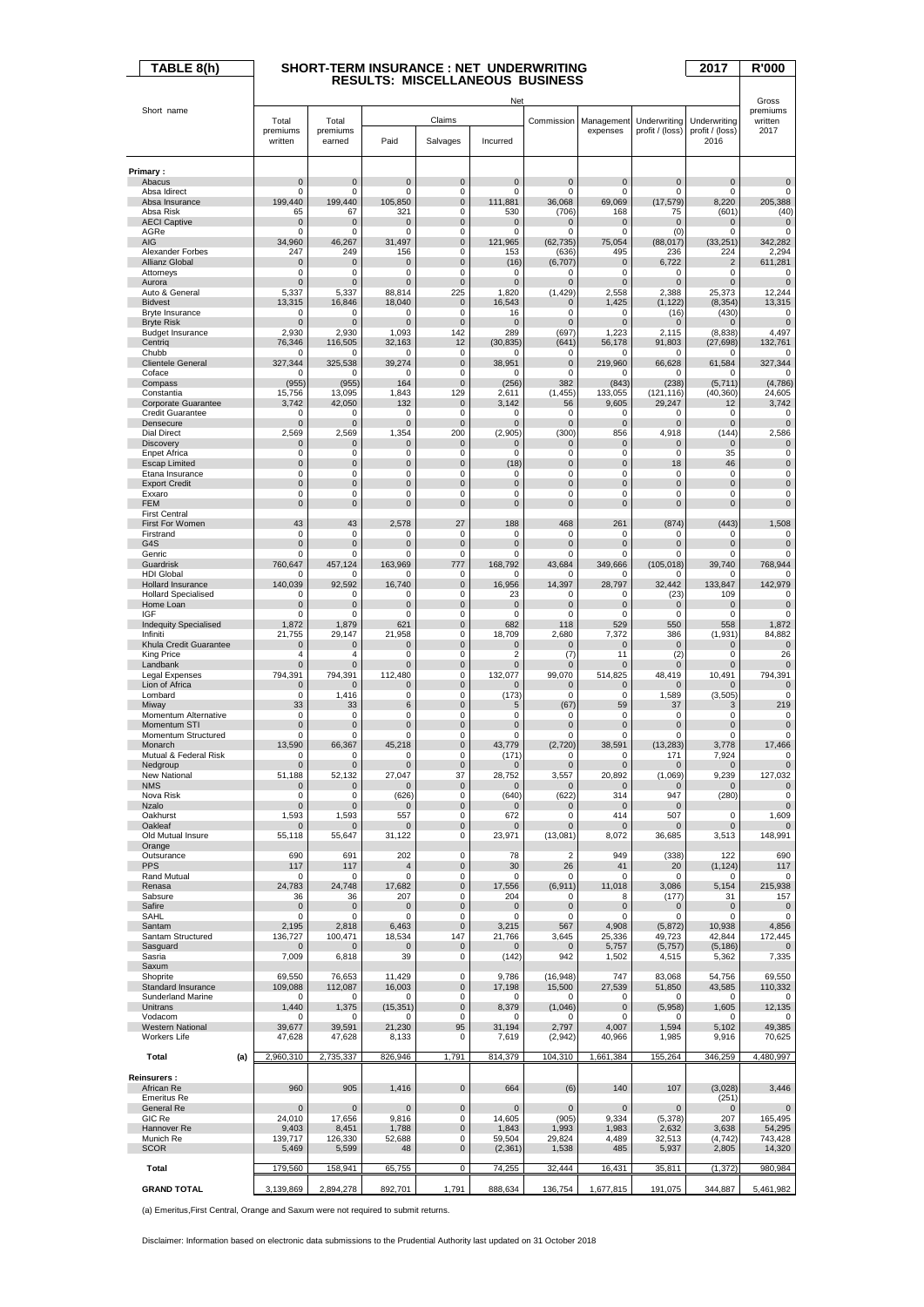# TABLE 9 SHORT-TERM INSURANCE : 2017 R'000  **REINSURANCE OF TOTAL PREMIUMS**

|                                                | Gross premiums          |                            |                         | Domestic reinsurers (including Lloyd's) |                          |                          | Foreign reinsurers         |                            | Net premiums               |                         |                                    |                       |
|------------------------------------------------|-------------------------|----------------------------|-------------------------|-----------------------------------------|--------------------------|--------------------------|----------------------------|----------------------------|----------------------------|-------------------------|------------------------------------|-----------------------|
| Short name                                     |                         |                            |                         |                                         | Non-                     |                          |                            | Non-                       |                            |                         |                                    |                       |
|                                                | Domestic                | Foreign                    | Total                   | Proportional                            | proportional             | Total                    | Proportional               | proportional               | Total                      | Domestic                | Foreign                            | Total                 |
| Primary:                                       |                         |                            |                         |                                         |                          |                          |                            |                            |                            |                         |                                    |                       |
| Abacus<br>Absa Idirect                         | 154,495<br>500,244      | $\mathbf 0$<br>$\mathbf 0$ | 154,495<br>500,244      | $\mathbf 0$<br>$\Omega$                 | $\Omega$<br>11,683       | $\mathbf{0}$<br>11,683   | $\mathbf 0$<br>$\Omega$    | $\pmb{0}$<br>0             | $\mathbf 0$<br>$\mathbf 0$ | 154,495<br>488,561      | $\pmb{0}$<br>0                     | 154,495<br>488,561    |
| Absa Insurance                                 | 2,350,748               | $\mathbf 0$                | 2,350,748               | 20,891                                  | 141,370                  | 162,261                  | $\mathbf 0$                | $\pmb{0}$                  | $\mathbf 0$                | 2,188,486               | 0                                  | 2,188,486             |
| Absa Risk<br><b>AECI Captive</b>               | (3,648)<br>106,633      | $\mathbf 0$<br>$\mathbf 0$ | (3,648)<br>106,633      | 613<br>$\mathbf 0$                      | (3,758)<br>74,869        | (3, 145)<br>74,869       | $\mathbf 0$<br>$\mathbf 0$ | $\mathbf 0$<br>$\bf 0$     | $\mathbf 0$<br>$\mathbf 0$ | (502)<br>31,764         | 0<br>$\mathsf{O}\xspace$           | (502)<br>31,764       |
| AGRe                                           | 70,199                  | 83,599                     | 153,798                 | 0                                       | 57,127                   | 57,127                   | 0                          | 63,021                     | 63,021                     | 13,072                  | 20,577                             | 33,650                |
| AIG<br>Alexander Forbes                        | 2,014,111<br>1,633,203  | $\mathbf 0$<br>$\mathbf 0$ | 2,014,111<br>1,633,203  | 1,719,832<br>1,212,871                  | 38,687<br>7,279          | 1,758,519<br>1,220,149   | $\pmb{0}$<br>$\mathbf 0$   | $\mathbf 0$<br>$\pmb{0}$   | $\mathbf 0$<br>$\mathsf 0$ | 255,592<br>413,054      | $\bf 0$<br>$\pmb{0}$               | 255,592<br>413,054    |
| <b>Allianz Global</b>                          | 1,223,877               | 334,053                    | 1,557,930               | 1,216,414                               | 6,655                    | 1,223,069                | 329.411                    | 4,856                      | 334,267                    | 808                     | (214)                              | 594                   |
| Attorneys                                      | 147,473                 | $\mathbf 0$                | 147,473                 | $\Omega$                                | 14,603                   | 14,603                   | 0                          | 0                          | $\mathbf 0$                | 132,870                 | $\mathbf 0$                        | 132,870               |
| Aurora<br>Auto & General                       | 90,947<br>3,249,310     | 1,422<br>$\mathbf 0$       | 92,369<br>3,249,310     | 993<br>1,782,527                        | 10,219<br>50,464         | 11,213<br>1,832,991      | 7<br>0                     | 152<br>0                   | 159<br>$\Omega$            | 79,735<br>1,416,319     | 1,264<br>0                         | 80,998<br>1,416,319   |
| <b>Bidvest</b>                                 | 512,323                 | $\mathbf 0$                | 512,323                 | 147,099                                 | 3,521                    | 150,620                  | $\mathbf 0$                | 725                        | 725                        | 361,703                 | (725)                              | 360,978               |
| Bryte Insurance<br><b>Bryte Risk</b>           | 4,115,205<br>1,460      | $\mathbf 0$<br>$\mathbf 0$ | 4,115,205<br>1,460      | 1,363,855<br>816                        | 87,208<br>$\mathbf 0$    | 1,451,062<br>816         | $\Omega$<br>$\mathbf 0$    | 0<br>$\pmb{0}$             | $\mathbf 0$<br>$\mathbf 0$ | 2,664,143<br>645        | $\mathbf 0$<br>0                   | 2,664,143<br>645      |
| <b>Budget Insurance</b>                        | 1,559,479               | $\mathbf 0$                | 1,559,479               | 783,906                                 | 17,980                   | 801,886                  | $\Omega$                   | 0                          | $\Omega$                   | 757,593                 | 0                                  | 757,593               |
| Centriq<br>Chubb                               | 2,886,026<br>481,535    | 18,596<br>69,114           | 2,904,622<br>550,649    | 860,307<br>282,665                      | 183,769<br>99,218        | 1,044,076<br>381,883     | 12,651<br>39,743           | 1,952<br>3,704             | 14,603<br>43,447           | 1,841,950<br>99,652     | 3,993<br>25,667                    | ,845,943<br>125,319   |
| <b>Clientele General</b>                       | 351,661                 | $\mathbf 0$                | 351,661                 | $\Omega$                                | $\mathbf 0$              | $\Omega$                 | $\mathbf 0$                | $\pmb{0}$                  | $\mathbf 0$                | 351,661                 | $\bf 0$                            | 351,661               |
| Coface<br>Compass                              | 114,590<br>1,301,779    | $\mathbf 0$<br>$\mathbf 0$ | 114,590<br>1,301,779    | 59,542<br>1,202,826                     | 3,871<br>17,120          | 63,413<br>1,219,946      | $\mathbf 0$<br>$\mathbf 0$ | 0<br>$\pmb{0}$             | $\mathbf 0$<br>$\mathbf 0$ | 51,177<br>81,833        | $\mathbf 0$<br>0                   | 51,177<br>81,833      |
| Constantia                                     | 924,455                 | 115,231                    | 1,039,686               | 570,181                                 | 13,604                   | 583,785                  | 103,708                    | 0                          | 103.708                    | 340.670                 | 11,523                             | 352,193               |
| Corporate Guarantee                            | 83,000                  | $\mathbf 0$<br>15,469      | 83,000<br>1,109,652     | $\Omega$<br>251,271                     | $\overline{0}$           | $\Omega$<br>350,801      | $\Omega$<br>3,465          | $\pmb{0}$<br>$\pmb{0}$     | $\Omega$<br>3,465          | 83,000                  | $\pmb{0}$<br>12,004                | 83,000<br>755,386     |
| <b>Credit Guarantee</b><br>Densecure           | 1,094,183<br>18,316     | $\mathbf 0$                | 18,316                  | $\Omega$                                | 99,531<br>7,438          | 7,438                    | $\mathbf 0$                | $\pmb{0}$                  | $\pmb{0}$                  | 743,382<br>10,878       | $\pmb{0}$                          | 10,878                |
| <b>Dial Direct</b>                             | 907,119                 | $\mathbf 0$                | 907,119                 | 478,952                                 | 12,074                   | 491,026                  | $\Omega$                   | $\mathbf 0$                | $\mathbf 0$                | 416,093                 | $\mathbf 0$                        | 416,093               |
| Discovery<br><b>Enpet Africa</b>               | 2,089,224<br>56,968     | $\pmb{0}$<br>961           | 2,089,224<br>57,929     | 137,425<br>0                            | 63,532<br>14,986         | 200,957<br>14,986        | 0<br>0                     | $\pmb{0}$<br>1,451         | $\pmb{0}$<br>1,451         | 1,888,267<br>41,983     | $\mathbf 0$<br>(490)               | 1,888,267<br>41,493   |
| <b>Escap Limited</b>                           | 2,978,536               | $\mathbf 0$                | 2,978,536               | $\Omega$                                | 446,879                  | 446,879                  | $\mathbf 0$                | $\pmb{0}$                  | $\pmb{0}$                  | 2,531,657               | $\mathbf 0$                        | 2,531,657             |
| Etana Insurance<br><b>Export Credit</b>        | $\Omega$<br>144,262     | $\mathbf 0$<br>$\pmb{0}$   | 0<br>144,262            | $\mathbf 0$<br>$\mathbf 0$              | $\mathbf 0$<br>$\pmb{0}$ | $\mathbf 0$<br>$\pmb{0}$ | $\mathbf 0$<br>0           | $\pmb{0}$<br>$\pmb{0}$     | $\mathbf 0$<br>$\pmb{0}$   | 0<br>144,262            | $\mathsf 0$<br>$\mathsf{O}\xspace$ | $\Omega$<br>144,262   |
| Exxaro                                         | 162,328                 | $\mathbf 0$                | 162,328                 | $\mathbf 0$                             | 125,581                  | 125,581                  | $\mathbf 0$                | $\mathbf 0$                | $\mathbf 0$                | 36,747                  | $\mathbf 0$                        | 36,747                |
| <b>FEM</b><br><b>First Central</b>             | 665,072                 | $\mathbf 0$                | 665,072                 | $\Omega$                                | 9,689                    | 9,689                    | $\mathbf 0$                | $\bf 0$                    | $\pmb{0}$                  | 655,383                 | $\pmb{0}$                          | 655,383               |
| First For Women                                | 857,803                 | $\mathbf 0$                | 857,803                 | 821,814                                 | 11,754                   | 833,568                  | $\mathbf 0$                | $\overline{0}$             | $\mathbf 0$                | 24,235                  | $\mathbf 0$                        | 24,235                |
| Firstrand                                      | 185,288                 | 17,256                     | 202,544                 | $\mathbf 0$                             | 58,534                   | 58,534                   | $\mathbf 0$                | 5,451                      | 5,451                      | 126,755                 | 11,804                             | 138,559               |
| G4S<br>Genric                                  | 51,714<br>744,638       | $\mathbf 0$<br>$\mathbf 0$ | 51,714<br>744,638       | 29,028<br>492,660                       | $\pmb{0}$<br>$\Omega$    | 29,028<br>492,660        | $\mathbf 0$<br>0           | $\pmb{0}$<br>0             | $\mathbf 0$<br>0           | 22,686<br>251,978       | $\pmb{0}$<br>0                     | 22,686<br>251,978     |
| Guardrisk                                      | 8,398,725               | 27,064                     | 8,425,789               | 1,941,639                               | 457,034                  | 2,398,673                | 0                          | $\pmb{0}$                  | $\pmb{0}$                  | 6,000,052               | 27,064                             | 6,027,116             |
| <b>HDI Global</b><br><b>Hollard Insurance</b>  | 410,195<br>10,282,908   | 46,708<br>192,186          | 456,903<br>10,475,094   | 406,323<br>1,875,324                    | 123<br>222,021           | 406,446<br>2,097,345     | 45,673<br>132,653          | 0<br>$\overline{0}$        | 45,673<br>132,653          | 3,749<br>8,185,564      | 1,035<br>59,533                    | 4,784<br>8,245,096    |
| <b>Hollard Specialised</b>                     | 1,323,471               | $\mathbf 0$                | 1,323,471               | 9,122                                   | 5,281                    | 14,402                   | $\mathbf 0$                | $\mathbf 0$                | $\mathbf 0$                | 1,309,069               | $\mathbf 0$                        | 1,309,069             |
| Home Loan<br>IGF                               | 7,350<br>17,736         | $\mathbf 0$<br>$\mathbf 0$ | 7,350<br>17,736         | 3,675<br>17,736                         | $\mathbf 0$<br>0         | 3,675<br>17,736          | $\mathbf 0$<br>$\Omega$    | $\pmb{0}$<br>0             | $\pmb{0}$<br>0             | 3,675<br>0              | $\mathsf{O}\xspace$<br>0           | 3,675<br>0            |
| <b>Indequity Specialised</b>                   | 53,956                  | $\mathbf 0$                | 53,956                  |                                         | 1,847                    | 1,847                    | $\mathbf 0$                | $\pmb{0}$                  | $\pmb{0}$                  | 52,109                  | $\mathbf 0$                        | 52,109                |
| Infiniti<br>Khula Credit Guarantee             | 1,387,745<br>664        | 44,250<br>$\mathbf 0$      | 1,431,995<br>664        | 275,916                                 | 44,803<br>$\mathbf 0$    | 320,719                  | 0<br>$\mathbf 0$           | 0<br>$\overline{0}$        | $\mathbf 0$<br>$\pmb{0}$   | 1,067,025<br>664        | 44,250<br>$\mathbf 0$              | 1,111,276<br>664      |
| <b>King Price</b>                              | 949,391                 | $\mathbf 0$                | 949,391                 | 792,371                                 | 5,675                    | 798,046                  | $\mathbf 0$                | 0                          | $\mathbf 0$                | 151,345                 | $\mathbf 0$                        | 151,345               |
| Landbank                                       | 536,917<br>794,391      | $\mathbf 0$<br>$\mathbf 0$ | 536,917<br>794,391      | 312,170<br>0                            | 20,267<br>$\mathbf 0$    | 332,437<br>$\Omega$      | 69,120<br>$\mathbf 0$      | $\pmb{0}$<br>0             | 69,120<br>0                | 204,480<br>794,391      | (69, 120)<br>$\mathbf 0$           | 135,360               |
| Legal Expenses<br>Lion of Africa               | 513,885                 | $\mathbf 0$                | 513,885                 | 222,221                                 | 69,890                   | 292,111                  | 0                          | $\pmb{0}$                  | $\mathbf 0$                | 221,773                 | $\mathbf 0$                        | 794,391<br>221,773    |
| Lombard                                        | 1,471,662               | 48,920                     | 1,520,582               | 866,596                                 | 51,535                   | 918,131                  | 0                          | 8,405                      | 8,405                      | 553,531                 | 40,515                             | 594,046               |
| Miway<br>Momentum Alternative                  | 2,289,308<br>$\Omega$   | $\mathbf 0$<br>$\mathbf 0$ | 2,289,308<br>$\Omega$   | 1,927,035<br>$\mathbf 0$                | 17,450<br>$\Omega$       | 1,944,485<br>$\mathbf 0$ | 0<br>$\mathbf 0$           | $\mathbf 0$<br>$\mathbf 0$ | $\mathbf 0$<br>$\mathbf 0$ | 344,824<br>$\mathbf 0$  | $\mathbf 0$<br>$\mathbf 0$         | 344,824<br>$\Omega$   |
| Momentum STI                                   | 619,567                 | $\mathbf 0$                | 619,567                 | $\mathbf 0$                             | 6,972                    | 6,972                    | $\mathbf 0$                | $\bf 0$                    | $\mathbf 0$                | 612,595                 | $\pmb{0}$                          | 612,595               |
| Momentum Structured<br>Monarch                 | 0<br>76,833             | $\mathbf 0$<br>65,775      | 0<br>142,608            | 0<br>30,733                             | 0<br>913                 | $\Omega$<br>31,646       | 0<br>$\pmb{0}$             | 0<br>$\pmb{0}$             | 0<br>$\mathbf 0$           | 0<br>45,187             | 0<br>65,775                        | $\Omega$<br>110,962   |
| Mutual & Federal Risk                          | 2,592,806               | 36,256                     | 2,629,062               | 1,724,970                               | 93,086                   | 1,818,056                | $\mathbf 0$                | $\pmb{0}$                  | $\mathsf 0$                | 774,750                 | 36,256                             | 811,006               |
| Nedgroup<br><b>New National</b>                | 1,112,638<br>1,171,975  | 30,938<br>$\mathbf 0$      | 1,143,576<br>1,171,975  | 84,591<br>807,543                       | 80,343<br>17,787         | 164,935<br>825.330       | 0<br>$\Omega$              | $\pmb{0}$<br>$\Omega$      | $\mathbf 0$<br>0           | 947,704<br>346,645      | 30,938<br>0                        | 978,642<br>346,645    |
| <b>NMS</b>                                     | 313,374                 | $\mathbf 0$                | 313,374                 | $\mathbf{0}$                            | $\pmb{0}$                | $\bf{0}$                 | $\mathbf{0}$               | $\mathbf 0$                | $\mathsf{O}\xspace$        | 313,374                 | 0                                  | 313,374               |
| Nova Risk<br>Nzalo                             | 0<br>$\mathbf 0$        | $\mathbf 0$<br>$\mathbf 0$ | 0<br>$\mathbf 0$        | 0<br>$\mathbf 0$                        | 3,406<br>$\mathbf 0$     | 3,406<br>$\mathbf 0$     | $\mathbf 0$<br>$\mathbf 0$ | 0<br>$\mathbf 0$           | $\mathbf 0$<br>$\mathbf 0$ | (3, 406)<br>$\mathbf 0$ | 0<br>$\mathbf 0$                   | (3, 406)              |
| Oakhurst                                       | 662,944                 | 3,613                      | 666,557                 | 102,251                                 | 8,483                    | 110,734                  | 3,252                      | 0                          | 3,252                      | 552,210                 | 361                                | 552,571               |
| Oakleaf<br>Old Mutual Insure                   | 8,716,593               | 34,802                     | 8,751,394               | 722.048                                 | $\mathbf 0$<br>367,677   | 1,089,725                | $\mathbf 0$<br>27,836      | $\mathbf 0$<br>2,496       | $\mathbf 0$<br>30,332      | 7,626,868               | $\mathbf 0$<br>4,470               | 7,631,337             |
| Orange                                         |                         |                            |                         |                                         |                          |                          |                            |                            |                            |                         |                                    |                       |
| Outsurance<br><b>PPS</b>                       | 7,396,117<br>141,589    | $\mathbf 0$<br>$\mathbf 0$ | 7,396,117<br>141,589    | $\mathbf 0$<br>0                        | 81,468<br>5,602          | 81,468<br>5,602          | $\mathbf 0$<br>0           | $\pmb{0}$<br>$\pmb{0}$     | $\mathbf 0$<br>$\mathbf 0$ | 7,314,649<br>135,987    | $\mathbf 0$<br>$\mathbf 0$         | 7,314,649<br>135,987  |
| Rand Mutual                                    | 2,478,599               | $\mathbf 0$                | 2,478,599               | $\Omega$                                | 9,095                    | 9,095                    | 0                          | 0                          | $\mathbf 0$                | 2,469,504               | $\mathbf 0$                        | 2,469,504             |
| Renasa<br>Sabsure                              | 1,255,126               | $\pmb{0}$                  | 1,255,126               | 1,101,280                               | 20,915                   | 1,122,196                | $\mathbf 0$                | $\pmb{0}$                  | $\mathbf 0$                | 132,930                 | 0                                  | 132,930               |
| Safire                                         | 55,616<br>337,613       | $\mathbf 0$<br>$\mathbf 0$ | 55,616<br>337,613       | 0<br>$\bf 0$                            | 12,042<br>51,787         | 12,042<br>51,787         | 0<br>$\mathbf 0$           | 0<br>$\pmb{0}$             | $\mathbf 0$<br>$\mathbf 0$ | 43,574<br>285,826       | 0<br>$\mathbf 0$                   | 43,574<br>285,826     |
| SAHL                                           | 400,498                 | $\mathsf 0$                | 400,498                 | $\mathbf 0$                             | 23,687                   | 23,687                   | $\mathbf 0$                | $\pmb{0}$                  | $\mathsf 0$                | 376,811                 | $\mathbf 0$                        | 376,811               |
| Santam<br>Santam Structured                    | 22,209,067<br>2,373,089 | 2,291,232<br>$\mathbf 0$   | 24,500,299<br>2,373,089 | 2,480,255<br>1,460,866                  | 1,016,893<br>61,446      | 3,497,147<br>1,522,312   | 1,016,170<br>$\Omega$      | 295,209<br>0               | 1,311,379<br>$\mathbf 0$   | 18,711,919<br>850,777   | 979,853<br>$\mathbf 0$             | 19,691,773<br>850,777 |
| Sasguard                                       | 71,196                  | $\mathbf 0$                | 71,196                  | 0                                       | 19,410                   | 19,410                   | $\mathbf 0$                | $\pmb{0}$                  | $\mathsf{O}\xspace$        | 51,786                  | $\mathbf 0$                        | 51,786                |
| Sasria<br>Saxum                                | 1,843,402               | $\mathbf 0$                | 1,843,402               | 63,230                                  | 82,017                   | 145,246                  | 0                          | 0                          | $\mathbf 0$                | 1,698,156               | 0                                  | 1,698,156             |
| Shoprite                                       | 538,812                 | 87,545                     | 626,357                 | $\mathbf 0$                             | 127,509                  | 127,509                  | $\mathbf 0$                | $\pmb{0}$                  | $\mathbf 0$                | 411,303                 | 87,545                             | 498,848               |
| Standard Insurance<br><b>Sunderland Marine</b> | 2,453,686<br>5          | $\mathbf 0$<br>842         | 2,453,686<br>847        | 26,670<br>(82)                          | 132,903<br>0             | 159,573<br>(82)          | 0<br>302                   | $\pmb{0}$<br>9             | $\mathbf 0$<br>311         | 2,294,113<br>87         | $\bf{0}$<br>531                    | 2,294,113<br>618      |
| Unitrans                                       | 269,130                 | $\pmb{0}$                  | 269,130                 | 93,972                                  | $\pmb{0}$                | 93,972                   | $\mathbf 0$                | $\pmb{0}$                  | $\pmb{0}$                  | 175,157                 | $\mathbf 0$                        | 175,157               |
| Vodacom                                        | 576,397                 | $\mathbf 0$                | 576,397                 | 0                                       | 0                        | 0                        | 0                          | 0<br>88                    | $\mathsf 0$                | 576,397                 | 0                                  | 576,397               |
| <b>Western National</b><br>Workers Life        | 848,963<br>70,625       | 16,661<br>$\mathbf 0$      | 865,624<br>70,625       | 155,682<br>22,997                       | 22,548<br>$\Omega$       | 178,230<br>22,997        | 9,996<br>$\Omega$          | $\mathbf 0$                | 10,084<br>$\Omega$         | 670,733<br>47,628       | 6,577<br>0                         | 677,310<br>47,628     |
| Total<br>(a)                                   | 120,849,123             | 3,582,491                  | 124,431,614             | 30,963,621                              | 4,827,402                | 35,791,023               | 1,793,987                  | 387,518                    | 2,181,505                  | 85,058,100              | 1,400,986                          | 86,459,086            |
|                                                |                         |                            |                         |                                         |                          |                          |                            |                            |                            |                         |                                    |                       |
| Reinsurers:                                    |                         |                            |                         |                                         |                          |                          |                            |                            |                            |                         |                                    |                       |
| African Re<br><b>Emeritus Re</b>               | 2,431,297               | 198,979                    | 2,630,276               | 1,702,405                               | 32,616                   | 1,735,021                | 142,595                    | $\pmb{0}$                  | 142,595                    | 696,276                 | 56,384                             | 752,660               |
| General Re                                     | 113,341                 | (2)                        | 113,339                 | 4                                       | 112,765                  | 112,769                  | $\mathbf 0$                | 442                        | 442                        | 573                     | (444)                              | 129                   |
| GIC Re<br>Hannover Re                          | 357,820<br>2,458,661    | 323,237<br>122,553         | 681,057<br>2,581,214    | 305,494<br>1,654,083                    | $\Omega$<br>129,549      | 305,494<br>1,783,631     | 275,602<br>54,582          | 8,920<br>12,315            | 284,522<br>66,897          | 52,326<br>675,029       | 38,715<br>55,656                   | 91,041<br>730,685     |
| Munich Re                                      | 4,600,661               | 752,997                    | 5,353,658               | 3,698,445                               | 50,372                   | 3,748,817                | 655,447                    | 4,430                      | 659,877                    | 851,844                 | 93,120                             | 944,964               |
| <b>SCOR</b>                                    | 879,296                 | 103,914                    | 983,210                 | 550,902                                 | 70,714                   | 621,616                  | 52,459                     | 11,486                     | 63,945                     | 257,680                 | 39,969                             | 297,649               |
| <b>Total</b>                                   | 10,841,076              | 1,501,678                  | 12,342,754              | 7,911,333                               | 396,015                  | 8,307,348                | 1,180,685                  | 37,593                     | 1,218,278                  | 2,533,728               | 283,400                            | 2,817,128             |
| <b>GRAND TOTAL:</b>                            | 131,690,199             | 5,084,169                  | 136,774,368             | 38,874,954                              | 5,223,417                | 44,098,371               | 2,974,672                  | 425,110                    | 3,399,782                  | 87,591,828              | 1,684,387                          | 89,276,214            |

(a) Emeritus,First Central, Orange and Saxum were not required to submit returns.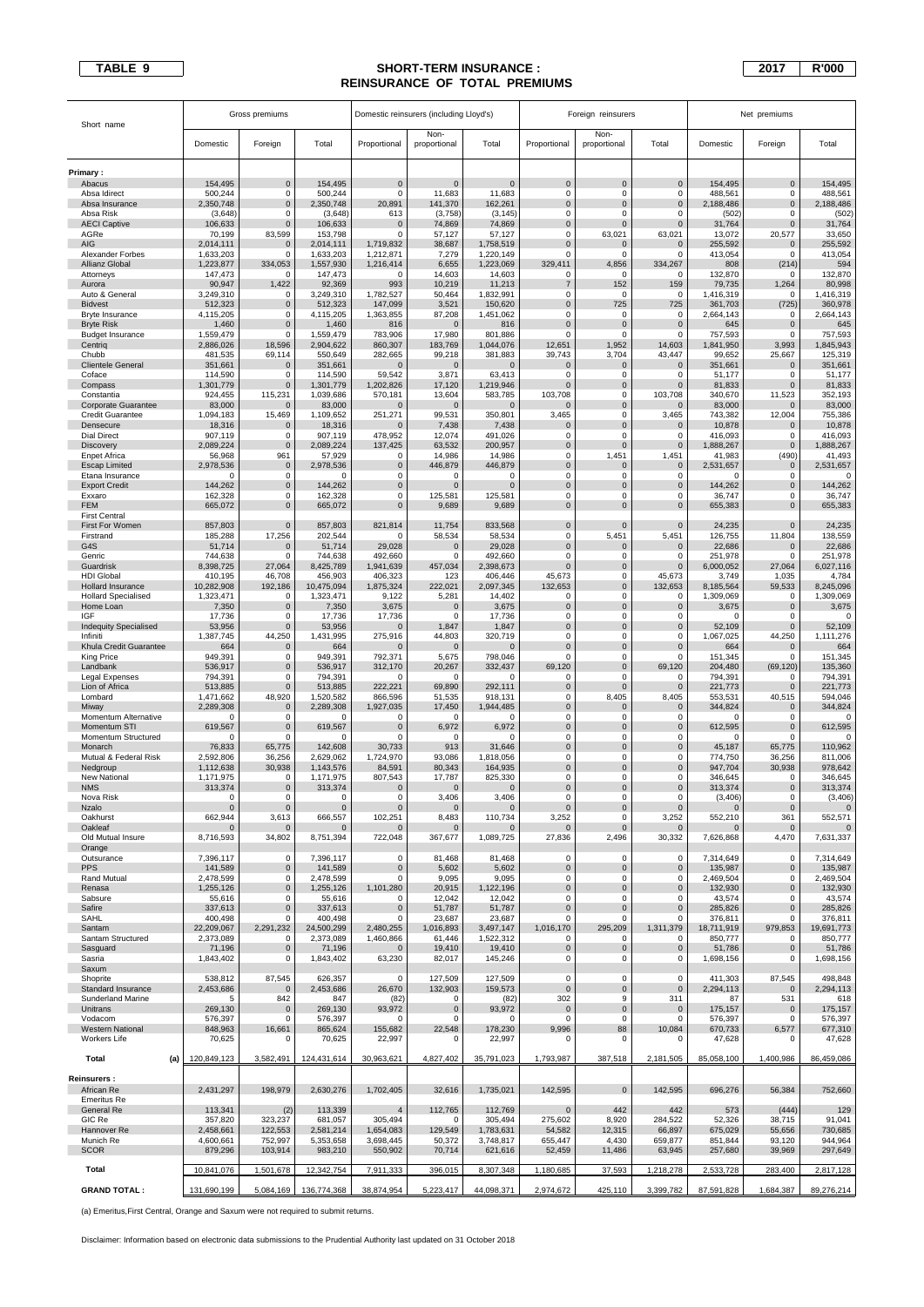# TABLE 10 SHORT-TERM INSURANCE ASSETS: 2017 | R'000 **DOMESTIC AND FOREIGN**

|                                         | Domestic and foreign         |                                     |                         |                                |                               |                          |                            |                        |                        | Total consists of          |  |
|-----------------------------------------|------------------------------|-------------------------------------|-------------------------|--------------------------------|-------------------------------|--------------------------|----------------------------|------------------------|------------------------|----------------------------|--|
| Short name                              | Cash and<br>bank<br>balances | Government<br>and approved<br>stock | Outstanding<br>premiums | Debentures<br>and<br>mortgages | Other<br>loans and<br>debtors | Shares                   | Fixed<br>assets            | Total                  | Domestic               | Foreign                    |  |
| Primary:                                |                              |                                     |                         |                                |                               |                          |                            |                        |                        |                            |  |
| Abacus                                  | 92,782                       | 78,892                              | 23,243                  | 0                              | 61,384                        | $\mathbf 0$              | 1,355                      | 257,657                | 257,657                | $\pmb{0}$                  |  |
| Absa Idirect<br>Absa Insurance          | 307,761<br>701,352           | 0<br>$\mathbf 0$                    | 3,782<br>86,129         | 14,969<br>970,230              | 8,079<br>118,552              | $\mathbf 0$<br>180,558   | 0<br>45                    | 334,591<br>2,056,866   | 334,591<br>1,975,791   | 0<br>81,075                |  |
| Absa Risk                               | 86,517                       | 12,862                              | 0                       | 0                              | 22,014                        | 11,998                   | 0                          | 133,392                | 128,721                | 4,671                      |  |
| <b>AECI Captive</b>                     | 68,859                       | $\mathbf 0$                         | 0                       | 0                              | 68,879                        | 77,314                   | $\mathbf 0$                | 215,052                | 215,052                | $\mathbf 0$                |  |
| AGRe<br>AIG                             | 336,219<br>913,102           | $\mathbf 0$<br>651,474              | 0<br>399,059            | 0<br>0                         | 1,460<br>131,869              | $\mathbf 0$<br>$\pmb{0}$ | 0<br>37,644                | 337,679<br>2,133,148   | 111,532<br>2,133,148   | 226,147<br>$\pmb{0}$       |  |
| Alexander Forbes                        | 364.565                      | 0                                   | 9,228                   | $\Omega$                       | 28,037                        | $\mathbf 0$              | 5,905                      | 407,735                | 407,735                | 0                          |  |
| <b>Allianz Global</b>                   | 161,939                      | $\mathsf{O}\xspace$                 | 83,705                  | 0                              | 47,861                        | $\overline{0}$           | 1,250                      | 294,755                | 257,489                | 37,266                     |  |
| Attorneys<br>Aurora                     | 513,672<br>278,093           | 98,760<br>0                         | 0<br>139,527            | 0<br>0                         | 3,607<br>$\mathbf 0$          | 345,556<br>$\Omega$      | 1,014<br>3                 | 962,609<br>417,623     | 962,609<br>417.623     | 0<br>$\mathbf 0$           |  |
| Auto & General                          | 496,839                      | 494,076                             | 76,107                  | 0                              | 220,420                       | 10,009                   | 0                          | 1,297,450              | 1,246,137              | 51,313                     |  |
| <b>Bidvest</b>                          | 115,736                      | 118,705                             | 36,138                  | 0                              | 41,317                        | 420,108                  | 0                          | 732,004                | 606,681                | 125,323                    |  |
| Bryte Insurance<br><b>Bryte Risk</b>    | 660,824<br>26,300            | 1,408,510<br>$\mathbf 0$            | 616,451<br>$\Omega$     | 0<br>0                         | 244,197<br>$\mathbf 0$        | 631,288<br>4,098         | 98,976<br>$\mathbf 0$      | 3,660,245<br>30,398    | 3,522,116<br>30,398    | 138,129<br>$\pmb{0}$       |  |
| <b>Budget Insurance</b>                 | 606,246                      | 30,250                              | 35,401                  | 0                              | 57,631                        | $\Omega$                 | 0                          | 729,528                | 729,528                | $\mathsf 0$                |  |
| Centriq                                 | 2,907,163                    | 197,842                             | 181,827                 | 942,813                        | 192,367                       | 265,489                  | 4,388                      | 4,691,888              | 4,691,888              | $\pmb{0}$                  |  |
| Chubb<br><b>Clientele General</b>       | 121,704<br>159,622           | 273,172<br>0                        | 83,787<br>1,741         | 0<br>15,211                    | 20,310<br>1,166               | $\Omega$<br>57,807       | 870<br>9,539               | 499,843<br>245,085     | 474,960<br>245,085     | 24,883<br>$\mathbf 0$      |  |
| Coface                                  | 42,942                       | 176,247                             | 80,609                  | 0                              | 5,715                         | 0                        | 1,777                      | 307,289                | 306,498                | 791                        |  |
| Compass                                 | 113,800                      | 323,714                             | 5,662                   | 0                              | 70,663                        | $\overline{0}$           | 1,699                      | 515,538                | 515,538                | $\mathbf 0$                |  |
| Constantia<br>Corporate Guarantee       | 115,388<br>138,710           | $\mathbf 0$<br>$\mathsf{O}\xspace$  | 95,055<br>10,275        | 0<br>1,988                     | 94,983<br>341,908             | 176,250<br>69,390        | 17,701<br>$\mathbf 0$      | 499,377<br>562,271     | 466,715<br>562,271     | 32,662<br>$\mathbf 0$      |  |
| <b>Credit Guarantee</b>                 | 684,219                      | 0                                   | 141,165                 | 0                              | 351,241                       | 632,507                  | 7,655                      | 1,816,787              | 1,792,147              | 24,640                     |  |
| Densecure<br><b>Dial Direct</b>         | 22,599<br>368,111            | $\pmb{0}$<br>84,699                 | 538<br>16,103           | 0<br>0                         | 565<br>46,727                 | 61,628<br>0              | $\mathbf 0$<br>0           | 85,330<br>515,640      | 85,330<br>500,876      | $\mathbf 0$<br>14,764      |  |
| <b>Discovery</b>                        | 979,302                      | 0                                   | 10,241                  | 0                              | 278,925                       | 303,167                  | 143,598                    | 1,715,233              | 1,389,637              | 325,596                    |  |
| <b>Enpet Africa</b>                     | 122,939                      | $\mathbf 0$                         | 1,019                   | 0                              | 4,341                         | 113,763                  | $\mathbf 0$                | 242,062                | 242,062                | 0                          |  |
| <b>Escap Limited</b><br>Etana Insurance | 5,398,029<br>12,476          | 1,612,641<br>$\Omega$               | 106,462<br>$\Omega$     | 0<br>$\Omega$                  | 17,802<br>8                   | 1,188,821<br>0           | $\mathbf 0$<br>0           | 8,323,755<br>12,484    | 8,323,755<br>12,484    | $\pmb{0}$<br>0             |  |
| <b>Export Credit</b>                    | 737,683                      | 3,630,031                           | 1,476,561               | 1,470,296                      | 90,598                        | 1,132,506                | 8,010                      | 8,545,685              | 8,545,685              | $\pmb{0}$                  |  |
| Exxaro                                  | 274,086                      | $\mathbf 0$                         | $\Omega$                | 0                              | 580                           | $\Omega$                 | 0                          | 274,665                | 274,665                | 0                          |  |
| <b>FEM</b><br><b>First Central</b>      | 43,310                       | 3,016,021                           | 10,487                  | 0                              | 59,322                        | 3,202,182                | 72,780                     | 6,404,102              | 4,542,535              | 1,861,567                  |  |
| First For Women                         | 259,925                      | 43,709                              | 19,727                  | $\pmb{0}$                      | 47,542                        | $\mathbf 0$              | $\mathsf{O}\xspace$        | 370,903                | 355,777                | 15,126                     |  |
| Firstrand<br>G4S                        | 329,847<br>39,572            | 368,527<br>$\pmb{0}$                | 58<br>$\Omega$          | 0<br>0                         | 47,755<br>7,176               | 35,054<br>$\mathbf 0$    | 0<br>$\mathbf 0$           | 781,241<br>46,748      | 781,241<br>46,748      | 0<br>$\pmb{0}$             |  |
| Genric                                  | 90,618                       | $\mathbf 0$                         | 48,250                  | 0                              | 56,099                        | 35,895                   | 1,504                      | 232,367                | 232,367                | $\mathbf 0$                |  |
| Guardrisk                               | 3,866,414                    | 3,619,264                           | 737,246                 | 0                              | 375,450                       | 896,537                  | 24,543                     | 9,519,454              | 9,503,924              | 15,530                     |  |
| <b>HDI Global</b><br>Hollard Insurance  | 46,165<br>2,060,127          | 20,227<br>0                         | 43,803<br>1,395,415     | 0<br>52,317                    | 1,109<br>2,282,661            | $\mathbf 0$<br>2,536,552 | 163<br>72,838              | 111,467<br>8,399,910   | 105,192<br>7,839,551   | 6,275<br>560,359           |  |
| <b>Hollard Specialised</b>              | 915,877                      | 253,448                             | 0                       | 0                              | 91,728                        | 392,562                  | 33,436                     | 1,687,053              | 1,687,053              | $\mathbf 0$                |  |
| Home Loan                               | 3,506                        | 13,647                              | $\Omega$                | 0                              | 893                           | 35,150                   | 8,846                      | 62,042                 | 57,073                 | 4,969                      |  |
| IGF<br><b>Indequity Specialised</b>     | 15,838<br>28,884             | $\mathbf 0$<br>257                  | 2,162<br>11             | 0<br>0                         | 209<br>2,095                  | $\Omega$<br>1,835        | 0<br>2,060                 | 18,209<br>35,142       | 18,209<br>35,142       | 0<br>$\mathbf 0$           |  |
| Infiniti                                | 301,119                      | $\mathbf 0$                         | 100,671                 | 8,062                          | 26,723                        | 618,252                  | 2,856                      | 1,057,683              | 897,277                | 160,407                    |  |
| Khula Credit Guarantee                  | 77,822                       | $\pmb{0}$                           | 99                      | $\mathbf 0$                    | 581                           | $\overline{0}$           | $\mathbf 0$                | 78,502                 | 78,502                 | $\pmb{0}$                  |  |
| King Price<br>Landbank                  | 183,080<br>293,538           | $\mathbf 0$<br>0                    | 0<br>198,694            | 0<br>0                         | 2,948<br>188,054              | 0<br>$\overline{0}$      | 16,196<br>79               | 202,224<br>680,365     | 202,224<br>659,665     | 0<br>20,700                |  |
| Legal Expenses                          | 138,991                      | $\overline{0}$                      | 0                       | 0                              | 5,032                         | 517,434                  | 129,106                    | 790,563                | 750,512                | 40,051                     |  |
| Lion of Africa<br>Lombard               | 382,333<br>635,950           | $\overline{0}$<br>726,541           | 75,436<br>196,637       | 0<br>0                         | 131,733<br>104,557            | $\mathbf 0$<br>729,259   | 1,507<br>2,538             | 591,008<br>2,395,482   | 591,008<br>2,242,074   | $\pmb{0}$<br>153,408       |  |
| Miway                                   | 131,301                      | 8,430                               | $\mathbf 0$             | 480                            | 47,981                        | 239,012                  | 39,089                     | 466,292                | 466,292                | $\pmb{0}$                  |  |
| Momentum Alternative                    | 5,833                        | 0                                   | 0                       | 0                              | $\mathbf 0$                   | 21,314                   | 0                          | 27,147                 | 27,147                 | $\mathsf 0$                |  |
| Momentum STI<br>Momentum Structured     | 361,461<br>8,593             | 99,524<br>$\mathbf 0$               | 1,636<br>0              | 0<br>$\Omega$                  | 112<br>144                    | $\mathbf 0$<br>5,611     | 843<br>$\Omega$            | 463,577<br>14,348      | 463,577<br>14,348      | $\pmb{0}$<br>0             |  |
| Monarch                                 | 297,297                      | 445,875                             | 0                       | 0                              | 77,113                        | $\mathbf 0$              | 0                          | 820,284                | 820,284                | $\pmb{0}$                  |  |
| Mutual & Federal Risk<br>Nedgroup       | 682,073<br>19,648            | 29,087<br>$\pmb{0}$                 | 337,352<br>11,839       | 10,152<br>$\mathbf 0$          | 143,106<br>37,028             | 581,117<br>1,019,892     | $\Omega$<br>2,011          | 1,782,887<br>1,090,418 | 1,779,809<br>1,085,666 | 3,078<br>4,752             |  |
| <b>New National</b>                     | 301,138                      | 0                                   | 58,244                  | 0                              | 71,624                        | 48,136                   | 23,956                     | 503,098                | 503,098                | 0                          |  |
| <b>NMS</b>                              | 141,050                      | 0                                   | 15,703                  | 0                              | 471                           | $\mathbf 0$              | 0                          | 157,224                | 157,224                | $\bf{0}$                   |  |
| Nova Risk<br>Nzalo                      | 13,511<br>15,261             | 2,813<br>$\mathbf 0$                | 0<br>$\pmb{0}$          | 0<br>0                         | 2,898<br>$\mathbf 0$          | 0<br>$\overline{0}$      | $\mathbf 0$<br>$\mathbf 0$ | 19,222<br>15,261       | 19,222<br>15,261       | $\pmb{0}$<br>$\pmb{0}$     |  |
| Oakhurst                                | 176,112                      | 33,300                              | 0                       | 0                              | 52,259                        | 72,104                   | 38                         | 333.813                | 333.813                | 0                          |  |
| Oakleaf<br>Old Mutual Insure            | 19,841<br>2,586,434          | $\Omega$<br>660,202                 | $\pmb{0}$<br>1,244,702  | 76,737<br>102,294              | 204<br>1,766,024              | $\Omega$<br>1,297,364    | $\mathbf 0$<br>245,451     | 96,782<br>7,902,472    | 96,782<br>7,442,998    | $\pmb{0}$<br>459,474       |  |
| Orange                                  |                              |                                     |                         |                                |                               |                          |                            |                        |                        |                            |  |
| Outsurance                              | 507,485                      | 398,304                             | $\Omega$                | 1,951,304                      | 275,621                       | 2,446,743                | 143,725                    | 5,723,182              | 5,723,182              | 0                          |  |
| <b>PPS</b><br>Rand Mutual               | 110,363<br>982,480           | $\mathbf 0$<br>8,272,982            | 419<br>0                | $\mathbf 0$<br>1,416,136       | 3,469<br>292,451              | $\mathbf 0$<br>6,000,744 | 2,381<br>0                 | 116,632<br>16,964,793  | 116,632<br>16,964,793  | $\pmb{0}$<br>0             |  |
| Renasa                                  | 134,387                      | $\mathsf{O}\xspace$                 | 31,689                  | $\Omega$                       | 35,523                        | 6,111                    | 5,134                      | 212,844                | 212,844                | $\pmb{0}$                  |  |
| Sabsure                                 | 148,176                      | $\mathbf 0$                         | 35                      | 0                              | 39,963                        | 103,740                  | 0<br>18,044                | 291,913                | 291,913                | $\mathsf 0$                |  |
| Safire<br>SAHL                          | 100,968<br>270,391           | $\mathbf 0$<br>$\mathbf 0$          | 74,931<br>$\Omega$      | 0<br>$\Omega$                  | 92,420<br>48,730              | 130,971<br>0             | 1,620                      | 417,334<br>320,741     | 417,334<br>320,741     | $\pmb{0}$<br>0             |  |
| Santam                                  | 5,475,448                    | 1,341,591                           | 3,343,161               | 2,700,422                      | 1,193,753                     | 5,262,009                | 230,204                    | 19,546,587             | 18,667,274             | 879,313                    |  |
| Santam Structured<br>Sasquard           | 1,181,734<br>123,198         | 0<br>$\mathsf{O}\xspace$            | 53,919<br>0             | 0<br>0                         | 281,559<br>4,253              | 4,875<br>81,012          | 21,030<br>$\mathbf 0$      | 1,543,117<br>208,463   | 1,544,240<br>207,801   | (1, 123)<br>662            |  |
| Sasria                                  | 3,548,209                    | $\mathsf 0$                         | 119,302                 | $\mathbf 0$                    | 1,383,004                     | 1,941,024                | 7,542                      | 6,999,080              | 6,999,080              | $\mathbf 0$                |  |
| Saxum                                   |                              |                                     |                         |                                |                               |                          |                            |                        |                        |                            |  |
| Shoprite<br>Standard Insurance          | 664,139<br>893,171           | 0<br>171,323                        | $\Omega$<br>205,406     | 0<br>169,163                   | 374,822<br>169,693            | 0<br>435,856             | 0<br>1,903                 | 1.038.961<br>2,046,516 | 1,028,702<br>2,046,516 | 10,259<br>$\mathbf 0$      |  |
| Sunderland Marine                       | 1,787                        | 15,174                              | 344                     | 0                              | 419                           | 7,477                    | 120                        | 25,321                 | 24,977                 | 344                        |  |
| Unitrans<br>Vodacom                     | 510,651<br>146,791           | $\mathbf 0$<br>$\mathbf 0$          | 6,758<br>11,242         | $\mathbf 0$<br>$\mathbf 0$     | 20,978<br>$\mathbf 0$         | 84,601<br>187,546        | $\mathbf 0$<br>$\mathbf 0$ | 622,988<br>345,579     | 622,988<br>345,579     | $\mathbf 0$<br>$\mathbf 0$ |  |
| <b>Western National</b>                 | 59,832                       | 0                                   | 59,042                  | 0                              | 16,715                        | 472,924                  | $\mathbf 0$                | 608,513                | 603,520                | 4,993                      |  |
| <b>Workers Life</b>                     | 27,059                       | 0                                   | $\Omega$                | 0                              | 20,728                        | 0                        | 0                          | 47,786                 | 47,786                 | 0                          |  |
| Total<br>(a)                            | 47,288,316                   | 28,732,121                          | 12,124,232              | 9,902,574                      | 12,457,937                    | 35, 133, 151             | 1,452,972                  | 147,091,305            | 141,803,900            | 5,287,404                  |  |
|                                         |                              |                                     |                         |                                |                               |                          |                            |                        |                        |                            |  |
| Reinsurers:<br>African Re               | 1,045,266                    | 562,756                             | 445,811                 | 161,984                        | 26,836                        | 868,774                  | 3,121                      | 3,114,548              | 2,766,517              | 348,031                    |  |
| <b>Emeritus Re</b>                      |                              |                                     |                         |                                |                               |                          |                            |                        |                        |                            |  |
| General Re                              | 134,293                      | 230,952                             | 28,349                  | 0                              | 158                           | $\mathbf 0$              | 153                        | 393,905                | 393,905                | $\pmb{0}$                  |  |
| GIC Re<br>Hannover Re                   | 559,707<br>564,256           | 8,579<br>653,287                    | 341,890<br>943,172      | 0<br>232,331                   | 1,995<br>708,686              | 17,372<br>306,371        | 1,243<br>20,031            | 930,786<br>3,428,134   | 754,946<br>3,081,807   | 175,840<br>346,327         |  |
| Munich Re                               | 278,777                      | 586,417                             | 2,804,616               | 41,909                         | 38,573                        | 242,096                  | 49,271                     | 4,041,659              | 3,765,993              | 275,666                    |  |
| <b>SCOR</b>                             | 283,822                      | 1,102,355                           | 490,152                 | $\mathbf 0$                    | 98,427                        | 842                      | 340                        | 1,975,938              | 1,834,917              | 141,021                    |  |
| Total                                   | 2,866,121                    | 3,144,346                           | 5,053,990               | 436,224                        | 874,675                       | 1,435,455                | 74,159                     | 13,884,970             | 12,598,085             | 1,286,885                  |  |
| <b>GRAND TOTAL</b>                      | 50, 154, 437                 | 31,876,467                          | 17,178,223              | 10,338,798                     | 13,332,612                    | 36,568,606               | 1,527,131                  | 160,976,274            | 154,401,985            | 6,574,289                  |  |

(a) Emeritus,First Central, Orange and Saxum were not required to submit returns.